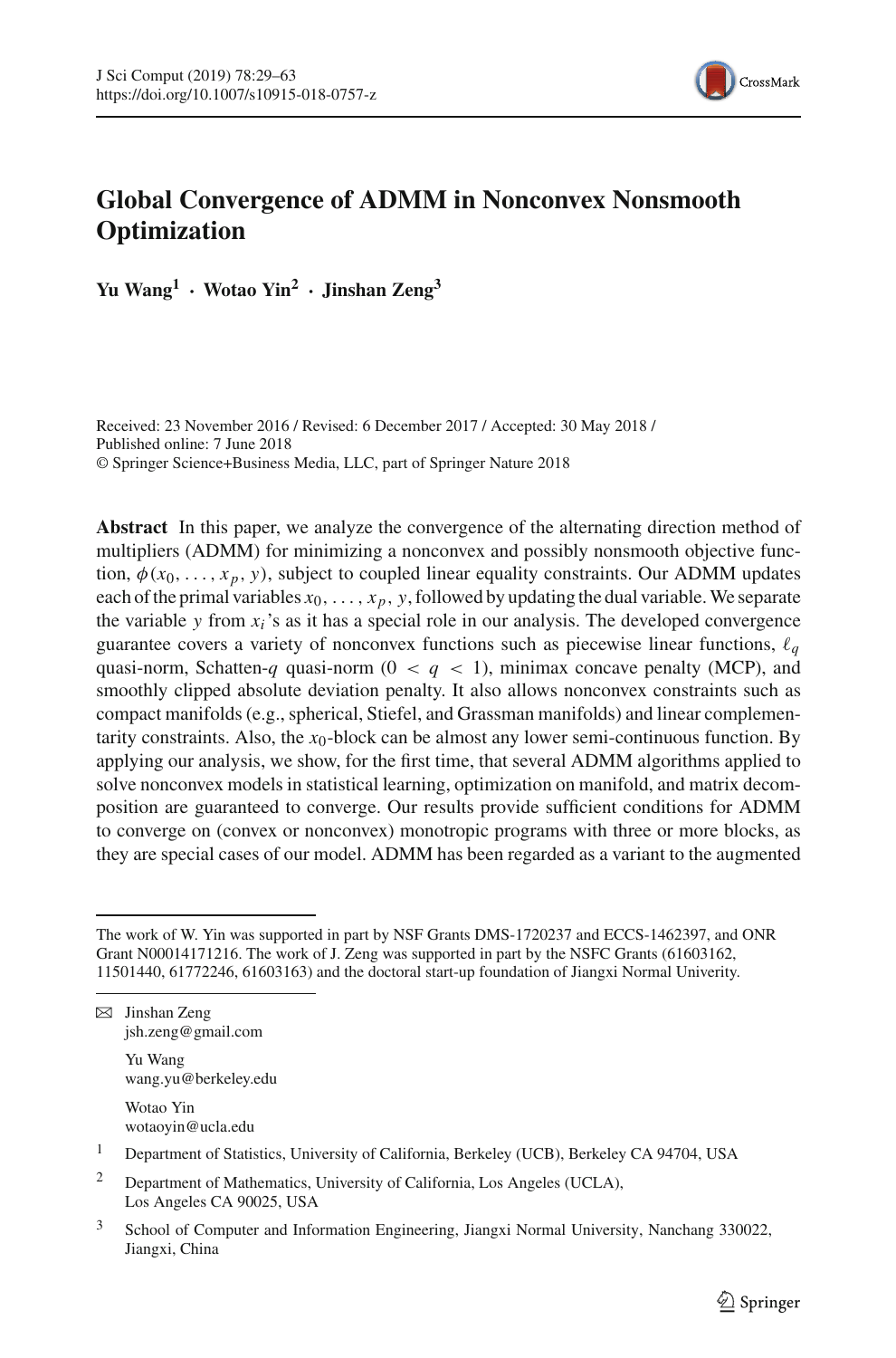Lagrangian method (ALM). We present a simple example to illustrate how ADMM converges but ALM diverges with bounded penalty parameter β. Indicated by this example and other analysis in this paper, ADMM might be a better choice than ALM for some nonconvex *nonsmooth* problems, because ADMM is not only easier to implement, it is also more likely to converge for the concerned scenarios.

**Keywords** ADMM · Nonconvex optimization · Augmented Lagrangian method · Block coordinate descent · Sparse optimization

# **1 Introduction**

In this paper, we consider the (possibly nonconvex and nonsmooth) optimization problem:

<span id="page-1-0"></span>minimize  
\n
$$
x_0, x_1, ..., x_p, y
$$
 (1)  
\nsubject to  $A_0x_0 + A_1x_1 + ... + A_px_p + By = b$ ,

where  $\phi : \mathbb{R}^{n_0} \times \cdots \times \mathbb{R}^{n_p} \times \mathbb{R}^q \to \mathbb{R} \cup \{\infty\}$  is a continuous function,  $x_i \in \mathbb{R}^{n_i}$  are variables with their coefficient matrices  $A_i \in \mathbb{R}^{m \times n_i}$ ,  $i = 0, \ldots, p$ , and  $y \in \mathbb{R}^q$  is the last variable with its coefficient matrix  $B \in \mathbb{R}^{m \times q}$ . The model remains as general without *y* and *By*; but we keep *y* and *B* to simplify the notation.

We set  $b = 0$  throughout the paper to simplify our analysis. All of our results still hold if  $b \neq 0$  is in the image of the matrix *B*, i.e.,  $b \in \text{Im}(B)$ .

Besides the linear constraints in [\(1\)](#page-1-0), any constraint on each variable  $x_0, x_1, \ldots, x_p$  and *y* can be treated as an indicator function and included in the objective function  $\phi$ . Therefore, we do not include constraints like:  $x_0 \in \mathcal{X}_0$ ,  $x_1 \in \mathcal{X}_1$ , ...,  $x_p \in \mathcal{X}_p$ ,  $y \in \mathcal{Y}$ .

In spite of the success of ADMM on convex problems, the behavior of ADMM on nonconvex problems has been largely a mystery, especially when there are also nonsmooth functions and nonconvex sets in the problems. ADMM generally fails on nonconvexity problems, but it has found to not only work in some applications but often exhibit great performance! Indeed, successful examples include: matrix completion and separation [\[47](#page-33-0)[,49,](#page-33-1)[61](#page-34-0)[,63\]](#page-34-1), asset allocation [\[56\]](#page-34-2), tensor factorization [\[34](#page-33-2)], phase retrieval [\[57\]](#page-34-3), compressive sensing [\[9](#page-32-0)], optimal power flow [\[64](#page-34-4)], direction fields correction [\[31\]](#page-33-3), noisy color image restoration [\[31\]](#page-33-3), image registration [\[6](#page-32-1)], network inference [\[39\]](#page-33-4), and global conformal mapping [\[31](#page-33-3)]. In these applications, the objective function can be nonconvex, nonsmooth, or both. Examples include the piecewise linear function, the  $\ell_q$  quasi-norm for  $q \in (0, 1)$ , the Schatten- $q$  ( $0 < q < 1$ ) [\[59\]](#page-34-5) quasi-norm  $f(X) = \sum_i \sigma_i(X)^q$  (where  $\sigma_i(X)$  denotes the *i*th largest singular value of *X*), and the indicator function  $\iota_{\mathcal{B}}$ , where  $\beta$  is a nonconvex set.

The success of these applications can be intriguing, since these applications are far beyond the scope of the theoretical conditions that ADMM is proved to converge. In fact, even the three-block ADMM can diverge on a simple convex problem [\[10](#page-32-2)]. Nonetheless, we still find that it works well in practice. This has motivated us to explore in the paper and respond to this question: when will the ADMM type algorithms converge if the objective function includes nonconvex nonsmooth functions?

We present our Algorithm [1,](#page-2-0) where  $\mathcal{L}_{\beta}$  denotes the augmented Lagrangian [\(2\)](#page-2-1), and show that it converges for a large class of problems. For simplicity, Algorithm [1](#page-2-0) uses the standard ADMM subproblems, which minimize the augmented Lagrangian *L*<sup>β</sup> with all but one variable fixed. It is possible to extend them to inexact, linearized, and/or prox-gradient subproblems as long as a few key principles (cf. §3.1) are preserved.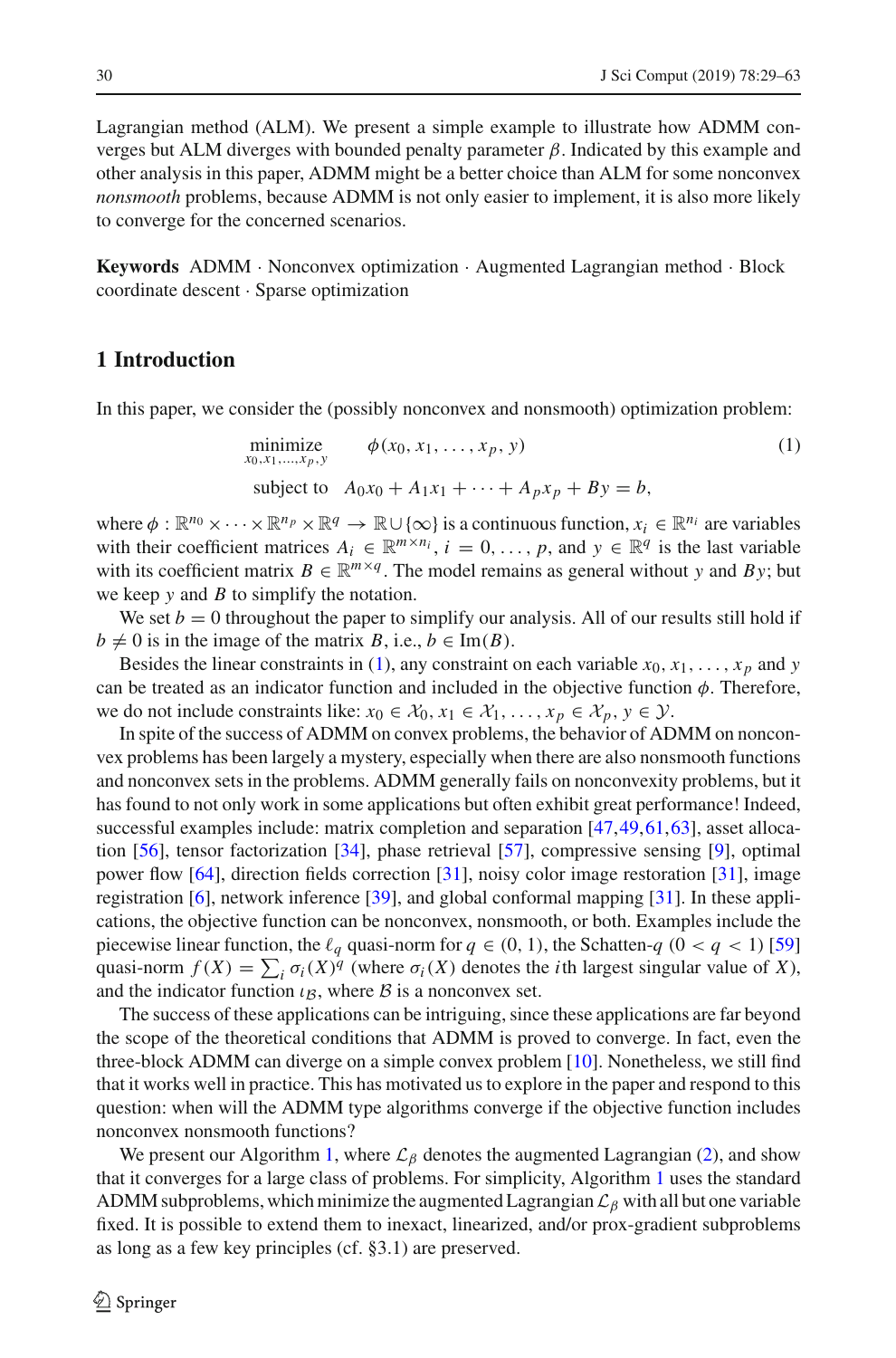# <span id="page-2-0"></span>**Algorithm 1** Nonconvex ADMM for [\(1\)](#page-1-0)

**Initialize**  $x_1^0, \ldots, x_p^0, y^0, w^0$ **while** stopping criteria not satisfied **do for**  $i = 0, \ldots, p$  **do**  $x_i^{k+1} \leftarrow \text{argmin}_{x_i} \mathcal{L}_{\beta}(x_{i}^k, y^k, w^k);$ **end for**  $y^{k+1} \leftarrow \arg\min_{y} \mathcal{L}_{\beta}(\mathbf{x}^{k+1}, y, w^k);$  $w^{k+1} \leftarrow w^k + \beta \left( \mathbf{A} \mathbf{x}^{k+1} + B \mathbf{y}^{k+1} \right);$  $k \leftarrow k + 1$ ; **end while return**  $x_1^k, \ldots, x_p^k$  and  $y^k$ .

In this paper, under some assumptions on the objective and matrices, Algorithm [1](#page-2-0) is proved to converge. Algorithm [1](#page-2-0) is a generalization to the coordinate descent method. By setting  $A_0, A_1, \ldots, A_p, B$  $A_0, A_1, \ldots, A_p, B$  $A_0, A_1, \ldots, A_p, B$  to 0, Algorithm 1 reduces to the *cyclic* coordinate descent method.

## **1.1 Proposed Algorithm**

Our variable is  $\mathbf{x} := [x_0; \dots; x_p] \in \mathbb{R}^n$  where  $n = \sum_{i=0}^p n_i$ . Let  $\mathbf{A} := [A_0 \cdots A_p] \in \mathbb{R}^{m \times n}$ and  $\mathbf{A}\mathbf{x} := \sum_{i=0}^p A_i x_i \in \mathbb{R}^m$ . To present our algorithm, we define the augmented Lagrangian:

<span id="page-2-1"></span>
$$
\mathcal{L}_{\beta}(\mathbf{x}, y, w) := \phi(\mathbf{x}, y) + \langle w, \mathbf{A}\mathbf{x} + By \rangle + \frac{\beta}{2} ||\mathbf{A}\mathbf{x} + By||^2.
$$
 (2)

The proposed Algorithm [1](#page-2-0) extends the standard ADMM to multiple variable blocks. It also extends the *coordinate descent* algorithms dealing with linear constraints. We let  $x_{\leq i}$  :=  $[x_0; \ldots; x_{i-1}]$  ∈  $\mathbb{R}^{n_0+n_1+\cdots+n_{i-1}}$  and  $x_{>i} := [x_{i+1}; \ldots; x_p]$  ∈  $\mathbb{R}^{n_{i+1}+\cdots+n_p}$  (clearly,  $x_{<0}$  and *x*>*p* are null variables, which may be used for notational ease). Subvectors  $x_{\leq i} := [x_{\leq i}, x_i]$ and  $x>Y_i$  are defined similarly. The convergence of Algorithm [1](#page-8-0) will be given in Theorems 1 and [2.](#page-9-0)

## **1.2 Relation to the Augmented Lagrangian Method (ALM)**

ALM is a widely-used method for solving constrained optimization models [\[23](#page-32-3)[,44\]](#page-33-5). It applies broadly to nonconvex nonsmooth problems. ADMM is an approximation to ALM by sequentially updating each of the primal variables.

ALM generally uses a sequence of penalty parameters  $\{\beta^k\}$ , which is nondecreasing and possibly unbounded. When  $\beta^k$  becomes large, the ALM subproblem becomes ill-conditioned. Therefore, using bounded  $\beta^k$  is practically desirable (see [\[12](#page-32-4), Theorem 5.3], [\[3,](#page-32-5) Proposition 2.4], or [\[4,](#page-32-6) Chapter 7]). For general nonconvex and nonsmooth problems, it is well known that  $\beta^k$ ,  $k \in \mathbb{N}$  is bounded is not enough for the convergence of ALM [\[3,](#page-32-5) Section 2.1]. Proposition [2](#page-10-0) below introduces a simple example on which ALM diverges with any bounded  $\beta^k$ . It is surprising, however, that ADMM converges in finite steps for any fixed  $\beta > 1$  on this example.

<span id="page-2-3"></span>**Proposition 1** *Consider the problem*

$$
\begin{array}{ll}\text{minimize} & x^2 - y^2\\ \text{subject to} & x = y, \ x \in [-1, 1]. \end{array} \tag{3}
$$

<span id="page-2-2"></span> $\circled{2}$  Springer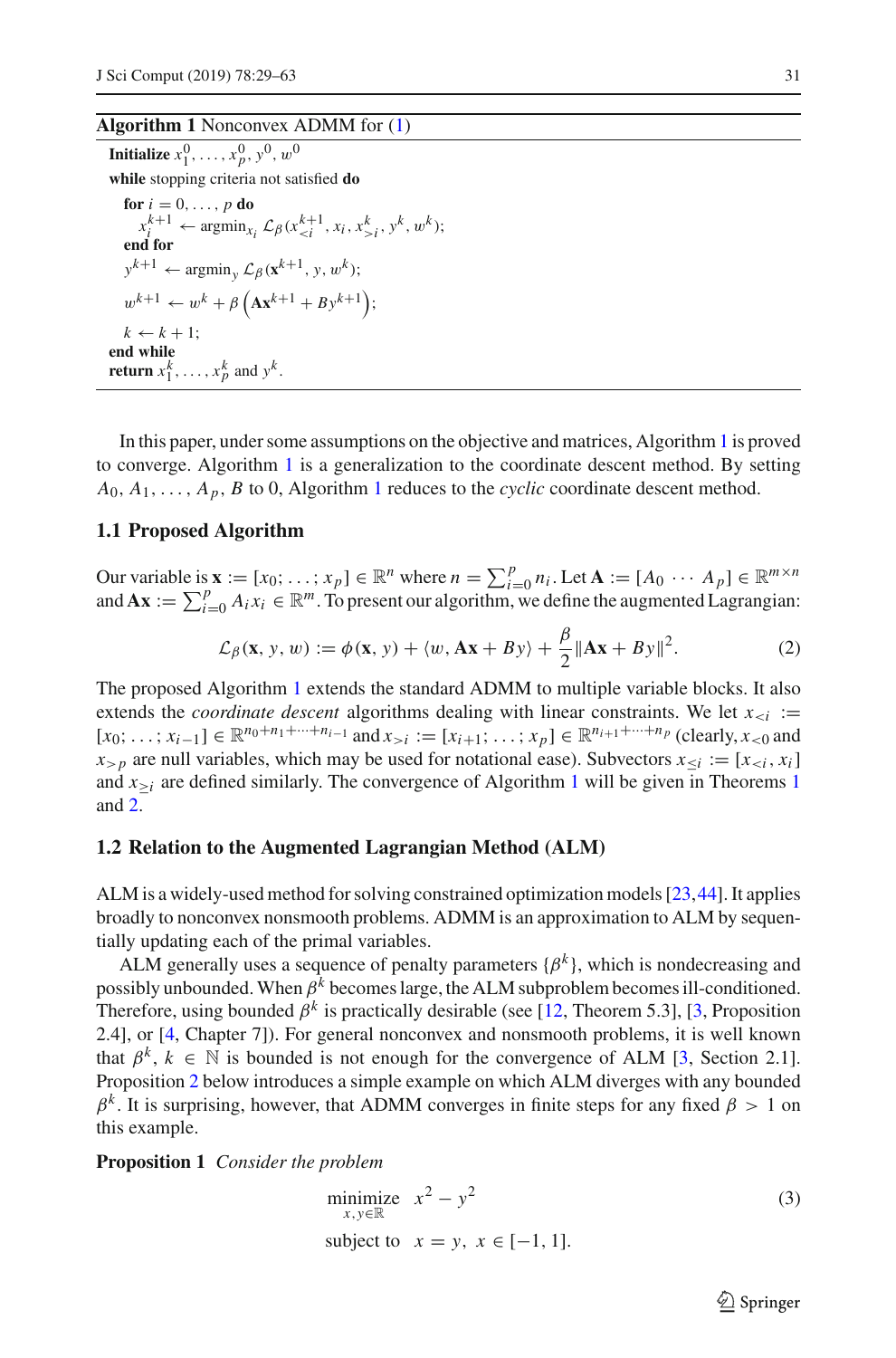#### *It holds that*

- *1. If*  $\{\beta^k | k \in \mathbb{N}\}\$  *is bounded, ALM generates a divergent sequence*;
- *2. for any fixed* β > 4*, ADMM generates a convergent and finite sequence to a solution.*

The proof is straightforward and included in the "Appendix". ALM diverges because  $\mathcal{L}_{\beta}(x, y, w)$  does not have a saddle point, and there is a non-zero duality gap. ADMM, however, is unaffected. As the proof shows, the ADMM sequence satisfies  $2y^k = -w^k$ ,  $\forall k$ . By substituting  $w \equiv -2y$  into  $\mathcal{L}_{\beta}(x, y, w)$ , we get a convex function in  $(x, y)$ ! Indeed,

$$
\rho(x, y) := \mathcal{L}_{\beta}(x, y, w)|_{w=-2y} = (x^2 - y^2) + \iota_{[-1, 1]}(x) - 2y(x - y) + \frac{\beta}{2}|x - y|^2
$$

$$
= \frac{\beta + 2}{2}|x - y|^2 + \iota_{[-1, 1]}(x),
$$

where  $\iota_S$  is the indicator function of set *S* (that is,  $\iota_S(x) = 0$  if  $x \in S$ ; otherwise, equals infinity). It turns out that ADMM solves [\(3\)](#page-2-2) by performing the following coordinate descent iteration to  $\rho(x, y)$ :

$$
\begin{cases} x^{k+1} = \operatorname{argmin}_x \rho(x, y^k), \\ y^{k+1} = y^k - \frac{\beta}{\beta^2 - 4} \frac{d}{dy} \rho(x^{k+1}, y^k). \end{cases}
$$

Our analysis for the general case will show that the primal variable *y* somehow "controls" the dual variable  $w$  and reduces ADMM to an iteration that is similar to coordinate descent.

# **1.3 Related Literature**

The original ADMM was proposed in [\[19](#page-32-7)[,21\]](#page-32-8). For convex problems, its convergence was established firstly in [\[20\]](#page-32-9) and its convergence rates given in [\[15](#page-32-10)[,16,](#page-32-11)[22](#page-32-12)] in different settings. When the objective function is nonconvex, the recent results [\[28](#page-33-6)[,37,](#page-33-7)[61](#page-34-0)] directly make assumptions on the iterates  $(x^k, y^k, w^k)$ . Hong et al. [\[24\]](#page-32-13) deals with the nonconvex separable objective functions for some specific  $A_i$ , which forms the sharing and consensus problem. Li and Pong [\[32\]](#page-33-8) studied the convergence of ADMM for some special nonconvex models, where one of the matrices *A* and *B* is an identity matrix. Wang et al. [\[51](#page-33-9)[,52\]](#page-33-10) studied the convergence of the nonconvex Bregman ADMM algorithm, which includes ADMM as a special case. We review their results and compare to ours in Sect. [4](#page-18-0) below.

#### **1.4 Contribution and Novelty**

The main contribution of this paper is the establishment of the global convergence of Algorithm [1](#page-2-0) under certain assumptions given in Theorems [1](#page-8-0) and [2](#page-9-0) below. The assumptions apply to largely many nonconvex and nonsmooth objective functions. The developed theoretical results can be extended to the case where subproblems are solved inexactly with summable errors. We also allow the primal block variables  $x_1, \ldots, x_p$  to be updated in an arbitrary order as long as *x*<sup>0</sup> is updated first and *y* is updated last (just before the w-update). The novelty of this paper can be summarized as follows:

(1) **Weaker assumptions.** Compared to the related works [\[24,](#page-32-13)[28](#page-33-6)[,32,](#page-33-8)[37](#page-33-7)[,51](#page-33-9)[,52](#page-33-10)[,61\]](#page-34-0), the convergence conditions in this paper are weaker, extending the ADMM theory to significantly more nonconvex functions and nonconvex sets. See Table [1.](#page-6-0) In addition, we allow the primal variables  $x_1, \ldots, x_p$  to be updated in an arbitrary order at each iter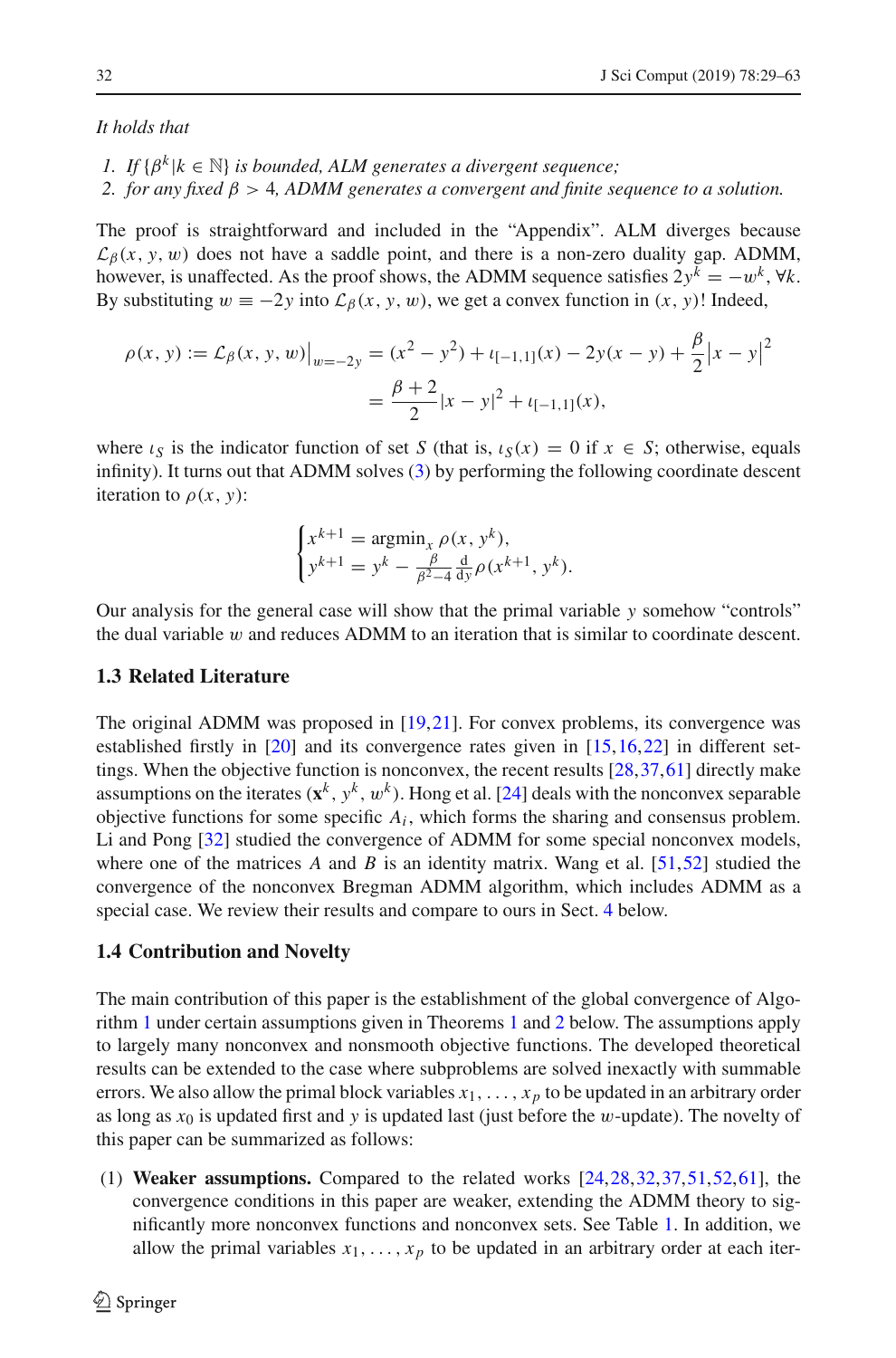ation, $\frac{1}{1}$  which is new in the ADMM literature. We show that most of our assumptions are necessary by providing counter examples. We also give the first example that causes ADMM to converge but ALM to diverge.

- (2) **New examples.** By applying our main theorems, we prove convergence for the nonconvex ADMM applied to the following problems which could not be recovered from previous convergence theory:
	- statistical regression based on nonconvex regularizer such as minimax concave penalty(MCP), smoothly clipped absolute deviation (SCAD), and  $\ell_a$  quasi-norm;
	- minimizing smooth functions subject to norm or Stiefel/Grassmannian manifold constraints;
	- matrix decomposition using nonconvex Schatten-*q* regularizer;
	- smooth minimization subject to complementarity constraints.
- (3) **Novel techniques.** We improve upon the existing analysis techniques and introduce new ones.
	- (a) *An induction technique for nonconvex, nonsmooth case*. The analysis uses the augmented Lagrangian as the Lyapunov function: Algorithm [1](#page-2-0) produces a sequence of points whose augmented Lagrangian function values are decreasing and lower bounded. This technique appeared first in [\[24](#page-32-13)] and also in [\[32](#page-33-8)[,51\]](#page-33-9). However, it has trouble handling nonsmooth functions. An induction technique is introduced to overcome this difficulty and extend the current framework to nonconvex, nonsmooth, multi-block cases. The technique is used in the proof of Lemma [9.](#page-15-0)
	- (b) *Restricted prox-regularity*. Most of the convergence analysis of nonconvex optimization either assumes or proves the sufficient descent and bounded subgradient properties (c.f.,  $[1,24]$  $[1,24]$  $[1,24]$ ). This property is easily obtainable if the objective is smooth. However, some nonconvex and nonsmooth objectives (e.g. nonconvex  $\ell_a$  quasi-norm) violate these properties. We overcome this challenge with the introduced *restricted prox-regularity property* (Definition [2\)](#page-5-0). If the objective satisfies such a property, we prove that the sequence enjoy sufficient descent and bounded subgradients after a finite number of iterations.
	- (c) *More general linear mappings*. Most nonconvex ADMM analysis is applied to the primal variables **x** and y directly. This requires the matrices  $A_0, A_1, \ldots, A_p, B$  to either identity or have full column/row rank. In this paper, we introduce techniques to work with possibly rank-deficient  $A_0, A_1, \ldots, A_p, B$  (see, for example, Lemma [5\)](#page-12-0). This allows us to ensure convergence of ADMM on some important applications in signal processing and statistical learning (see Sect. [5\)](#page-21-0).

In addition, we use several other techniques that are tailored to relax our convergence assumptions as much as possible.

# **1.5 Notation and Organization**

We denote R as the real number set,  $\mathbb{R} \cup \{+\infty\}$  as the extended real number set,  $\mathbb{R}_+$  as the positive real number set, and  $N$  as the natural number set. Given a matrix  $X$ , Im( $X$ ) denotes its image,  $\sigma_i(X)$  denotes its *i*th largest singular value.  $\| \cdot \|$  represents the Euclidean norm for a vector or the Frobenius norm for a matrix.  $dom(f)$  denotes the domain of a function

<span id="page-4-0"></span><sup>&</sup>lt;sup>1</sup> This is the best that one hope (except for very specific problems) since  $[62,$  $[62,$  Section 1] shows a convex 2-block problem, which ADMM fails to converge.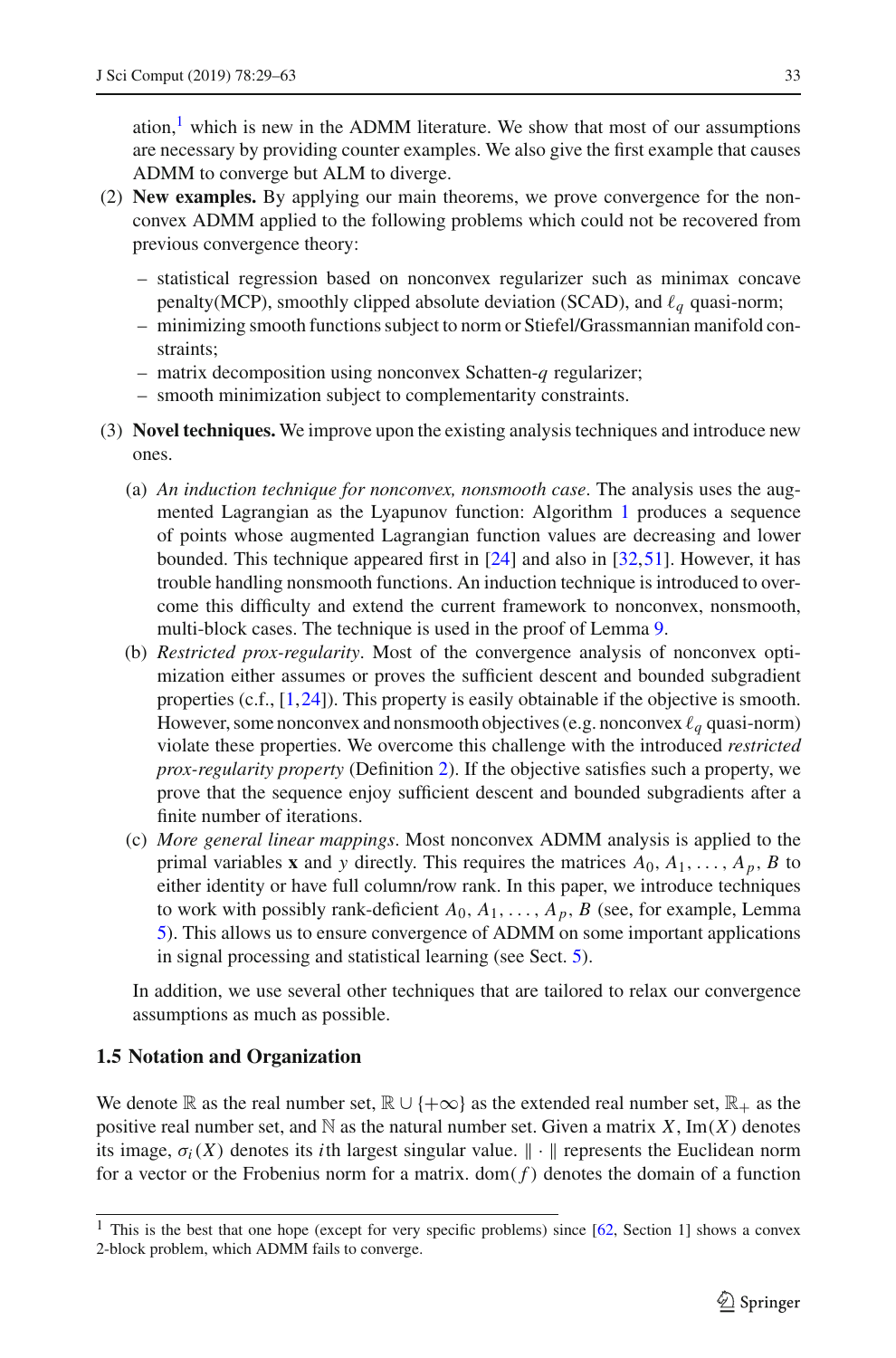*f*. For any two square matrices *A* and *B* with the same size,  $A \succeq B$  means that  $A - B$  is positively semi-definite.

The remainder of this paper is organized as follows. Section [2](#page-5-1) presents the main convergence analysis. Section [3](#page-9-1) gives the detailed proofs. Section [4](#page-18-0) discusses the tightness of the assumptions, the primal variable update order, and inexact minimization issues. Section [5](#page-21-0) applies the developed theorems in some typical applications and obtains novel convergence results. Finally, Sect. [6](#page-25-0) concludes this paper.

# <span id="page-5-1"></span>**2 Main Results**

## **2.1 Definitions**

In our definitions, ∂ *f* denotes the set of general subgradients of *f* in [\[45,](#page-33-11) Definition 8.3]. We call a function *Lipschitz differentiable* if it is differentiable and its gradient is Lipschitz continuous. The functions given in the next two definitions are permitted in our model.

<span id="page-5-3"></span>**Definition 1** *(Piecewise linear function)* A function  $f : \mathbb{R}^n \to \mathbb{R}$  is *piecewise linear* if there exist polyhedra  $U_1, \ldots, U_K \subset \mathbb{R}^n$ , vectors  $a_1, \ldots, a_K \in \mathbb{R}^n$ , and points  $b_1, \ldots, b_K \in \mathbb{R}$ such that  $\bigcup_{i=1}^{K} \overline{U_i} = \mathbb{R}^n$ ,  $U_i \cap U_j = \emptyset$  ( $\forall i \neq j$ ), and  $f(x) = a_i^T x + b_i$  when  $x \in U_i$ ,  $i=1,\ldots,K$ .

<span id="page-5-0"></span>**Definition 2** *(Restricted prox-regularity)* For a lower semi-continuous function  $f$ , let  $M \in$  $\mathbb{R}_+$ ,  $f : \mathbb{R}^N \to \mathbb{R} \cup \{\infty\}$ , and define the exclusion set

<span id="page-5-2"></span>
$$
S_M := \{ x \in \text{dom}(f) : ||d|| > M \text{ for all } d \in \partial f(x) \}.
$$

*f* is called *restricted prox-regular* if, for any  $M > 0$  and bounded set  $T \subseteq \text{dom } f$ , there exists  $\gamma > 0$  such that

$$
f(y) + \frac{\gamma}{2} \|x - y\|^2 \ge f(x) + \langle d, y - x \rangle, \quad \forall x \in T \setminus S_M, \ y \in T, \ d \in \partial f(x), \ \|d\| \le M.
$$
\n
$$
(4)
$$

(If  $T \setminus S_M$  is empty, [\(4\)](#page-5-2) is satisfied.)

Definition [2](#page-5-0) is related to, but weaker than, the concepts *prox-regularity* [\[43\]](#page-33-12), *hypomonotonicity* [\[45,](#page-33-11) Example 12.28] and *semi-convexity* [\[26](#page-32-15)[,30](#page-33-13),[38](#page-33-14)[,40\]](#page-33-15), all of which impose global conditions. Definition [2](#page-5-0) only requires [\(4\)](#page-5-2) to hold over a subset. As shown in Proposition [1,](#page-2-3) while prox-regular functions include any convex functions and any  $C<sup>1</sup>$  functions with Lipschitz continuous gradients, restricted prox-regular functions further include a set of nonsmooth non-convex functions such as  $\ell_q$  quasi-norms ( $0 < q < 1$ ), Schatten-q quasi-norms  $(0 < q < 1)$ , and indicator functions of compact smooth manifolds.

**Proposition 1** Examples of (restricted) prox-regular functions *The following functions are prox-regular functions:*

- *(1) convex functions, including indicator functions of convex sets,*
- *(2) C*<sup>1</sup> *smooth functions with L-Lipschitz continuous gradient.*

*The following functions are restricted prox-regular functions:*

*(1)*  $\ell_q(x) := ||x||_q^q$  function for  $q \in (0, 1)$ ;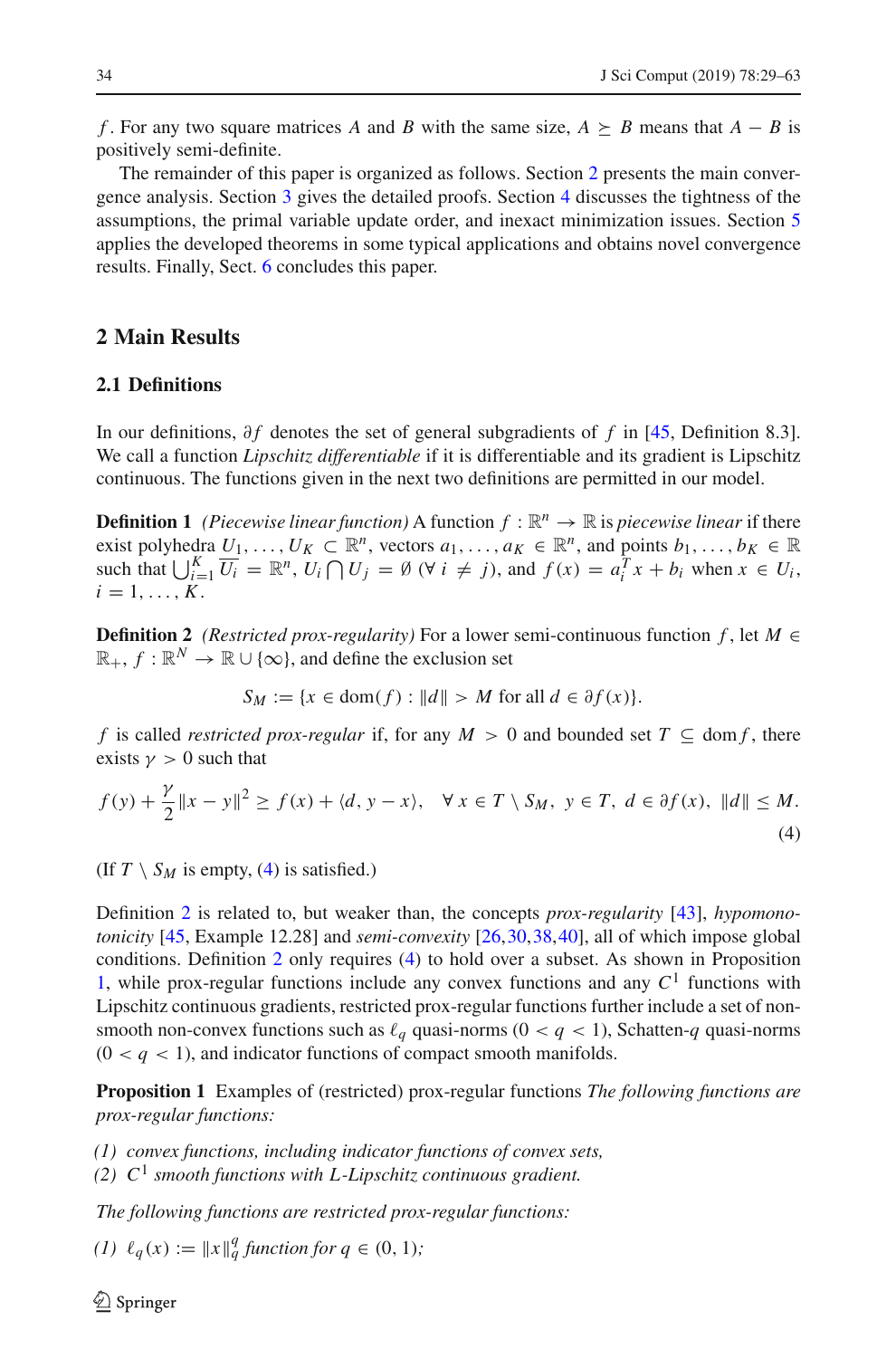|                | Scenario 1                                                                                                                                           |                                         | Scenario 2                                                 |
|----------------|------------------------------------------------------------------------------------------------------------------------------------------------------|-----------------------------------------|------------------------------------------------------------|
| Aodel          | minimize $\phi(x, y) := g(x) + \sum_{i=0}^{p} f_i(x_i) + h(y)$<br>x=(x <sub>0</sub> ,, <i>x</i> <sub>p</sub> ), <i>y</i><br>subject to $Ax + By = 0$ |                                         | subject to $Ax + By = 0$<br>minimize $\phi(\mathbf{x}, y)$ |
|                | Coercive over the feasible set $\{(x, y) : Ax + By = 0\}$ ; see assumption A1                                                                        |                                         |                                                            |
|                | Lipschitz differentiable                                                                                                                             |                                         | $\phi$ Lipschitz differentiable                            |
|                | Scenario 1a                                                                                                                                          | Scenario 1b                             |                                                            |
|                | Lower semi-continuous                                                                                                                                | $\partial f$ bounded in any bounded set |                                                            |
| $\ldots$       | Restricted prox-regular                                                                                                                              | Piecewise linear                        |                                                            |
| $\overline{B}$ | $\text{Im}(A) \subseteq \text{Im}(B)$                                                                                                                |                                         |                                                            |
|                | Solution to each ADMM sub-problem is Lipschitz w.r.t. input (A3)                                                                                     |                                         |                                                            |
|                |                                                                                                                                                      |                                         |                                                            |

<span id="page-6-0"></span>**Table 1** Conditions for ADMM convergence (note:  $f_0$ ,  $f_1$ , ...,  $f_p$  is not required to exist)  $f_p$  is not required to exist) *f*0, *f*1,..., **Table 1** Conditions for ADMM convergence (note: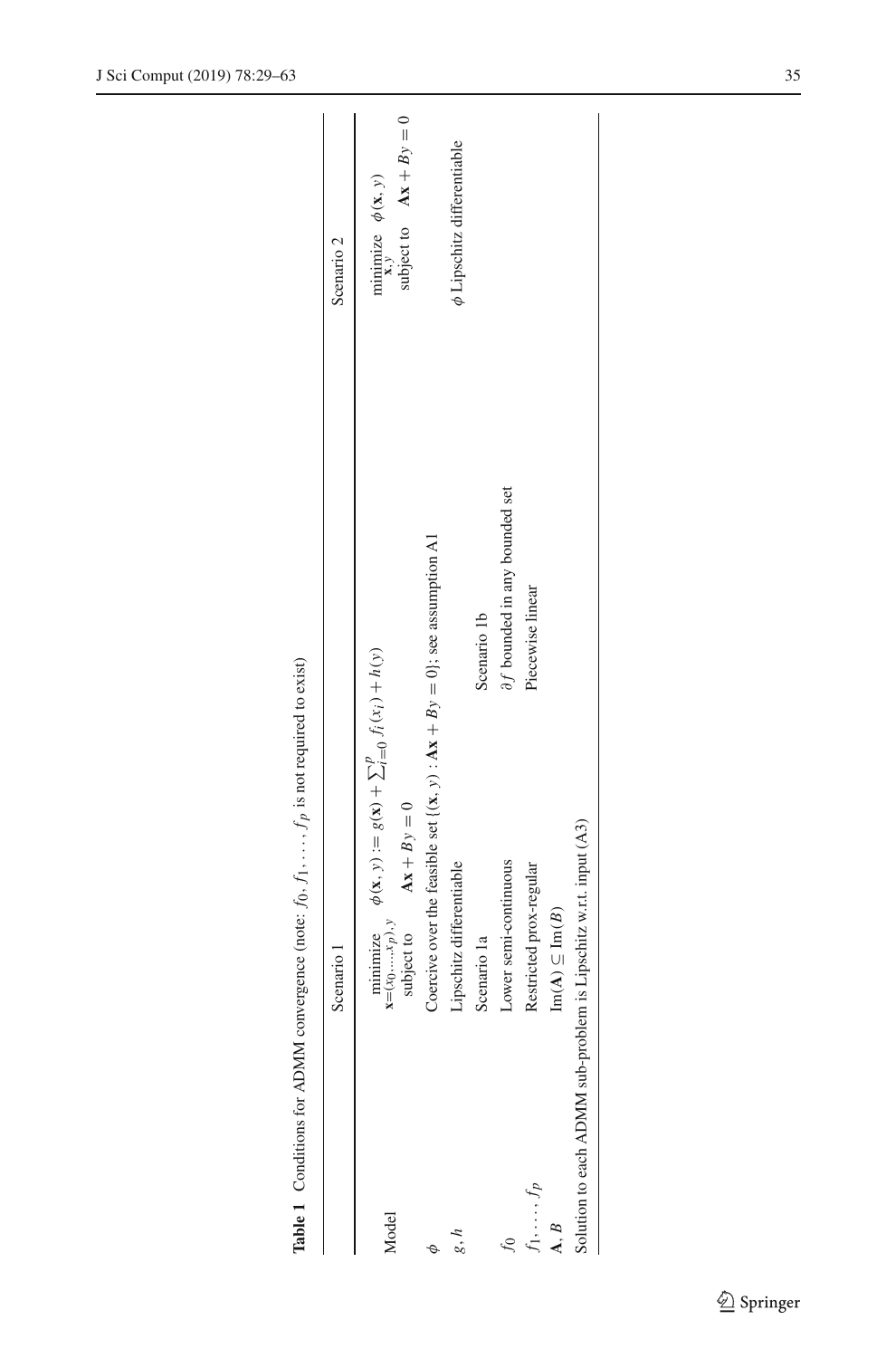- (2) Schatten-q quasi-norm:  $||A||_q = \sum_{i=1}^n \sigma_i^q$ , where  $q \in (0, 1)$  and  $\sigma_i$  is the ith largest *singular value of A;*
- *(3) Indicator functions* ι*<sup>S</sup> of a compact C*<sup>2</sup> *manifold, such as the unit sphere in a finite Euclidean space.*

Definition [2](#page-5-0) introduces functions that do not satisfy [\(4\)](#page-5-2) globally *only because* they are asymptotically "steep" in the exclusion set *S<sub>M</sub>*. Such functions include  $|x|^{q}$  (0 < *q* < 1), for which *S<sub>M</sub>* has the form  $(-\epsilon_M, 0) \cup (0, \epsilon_M)$ ; the Schatten-*q* quasi-norm  $(0 < q < 1)$ , for which  $S_M = \{X : \exists i, \sigma_i(X) < \epsilon_M\}$  as well as  $\log(x)$ , for which  $S_M = (0, \epsilon_M)$ , where  $\epsilon_M$ is a constant depending on *M*. We only need [\(4\)](#page-5-2) because the iterates  $x_i^k$  of Algorithm [1,](#page-2-0) for all large  $k$ , never enter the exclusion set  $S_M$ .

## **2.2 Main Theorems**

To ensure the boundedness of the sequence  $(\mathbf{x}^k, y^k, w^k)$ , we only need the coercivity of the objective function within the feasible set.

A1 **(coercivity)** Define the feasible set  $\mathcal{F} := \{(\mathbf{x}, y) \in \mathbb{R}^{n+q} : A\mathbf{x} + By = 0\}$ . The objective function  $\phi(\mathbf{x}, y)$  is coercive over this set, that is,  $\phi(\mathbf{x}, y) \to \infty$  if  $(\mathbf{x}, y) \in \mathcal{F}$  and  $\|(x, y)\| \to \infty;$ 

If the feasible set of  $(\mathbf{x}, y)$  is bounded, then A1 holds trivially for any continuous objective function. Therefore, A1 is much weaker than assuming that the objective function is coercive over the entire space  $\mathbb{R}^{n+q}$ . The assumption A1 can be dropped if the boundedness of the sequence can be deducted from other means.

Within the proof,  $A_i x_i^k$  and  $By^k$  often appear in the first order conditions (e.g. see Eqs. [\(12\)](#page-11-0), [\(13\)](#page-11-1)). In order to have a reverse control, i.e., controlling  $x_i^k$ ,  $y^k$  based on  $A_i x_i^k$ ,  $By^k$ , we need the following two assumptions on matrices  $A_i$  and  $B$ .

A2 **(feasibility)** Im(A)  $\subseteq$  Im(B), where Im( $\cdot$ ) returns the image of a matrix;

#### A3 **(Lipschitz sub-minimization paths)**

- (a) For any fixed **x**,  $\text{argmin}_{y} {\phi(\mathbf{x}, y) : B y = u}$  has a unique minimizer. *H* : Im(*B*)  $\rightarrow$  $\mathbb{R}^q$  defined by  $H(u) \triangleq \operatorname{argmin}_y {\phi(\mathbf{x}, y) : By = u}$  is a Lipschitz continuous map.
- (b) For  $i = 0, ..., p$  and any  $x_{< i}, x_{> i}$  and y,  $\operatorname{argmin}_{x_i} {\{\phi(x_{< i}, x_i, x_{> i}, y) : A_i x_i =\}}$ *u*} has a unique minimizer and  $F_i$  : Im( $A_i$ )  $\rightarrow \mathbb{R}^{n_i}$  defined by  $F_i(u) \triangleq$  $\argmin_{x_i} {\phi(x_{i}, y) : A_i x_i = u}$  is a Lipschitz continuous map.

Moreover, the above  $F_i$  and *H* have a universal Lipschitz constant  $\overline{M} > 0$ .

<span id="page-7-0"></span>These two assumptions allow us to control  $x_i^k$ ,  $y^k$  by  $A_i x_i^k$ ,  $By^k$  as in Lemma [1.](#page-7-0)

**Lemma 1** *It holds that,*  $\forall k_1, k_2 \in \mathbb{N}$ ,

<span id="page-7-1"></span>
$$
||y^{k_1} - y^{k_2}|| \le \bar{M} ||By^{k_1} - By^{k_2}||,
$$
\n(5)

$$
||x_i^{k_1} - x_i^{k_2}|| \le \bar{M} ||A_i x_i^{k_1} - A_i x_i^{k_2}||, \quad i = 0, 1, ..., p,
$$
\n(6)

*where*  $\overline{M}$  *is given in A3.* 

They weaken the full column rank assumption typically imposed on matrices *Ai* and *B*. When  $A_i$  and *B* have full column rank, their null spaces are trivial and, therefore,  $F_i$ , *H* reduce to linear operators and satisfy A3. However, the assumption A3 allows non-trivial null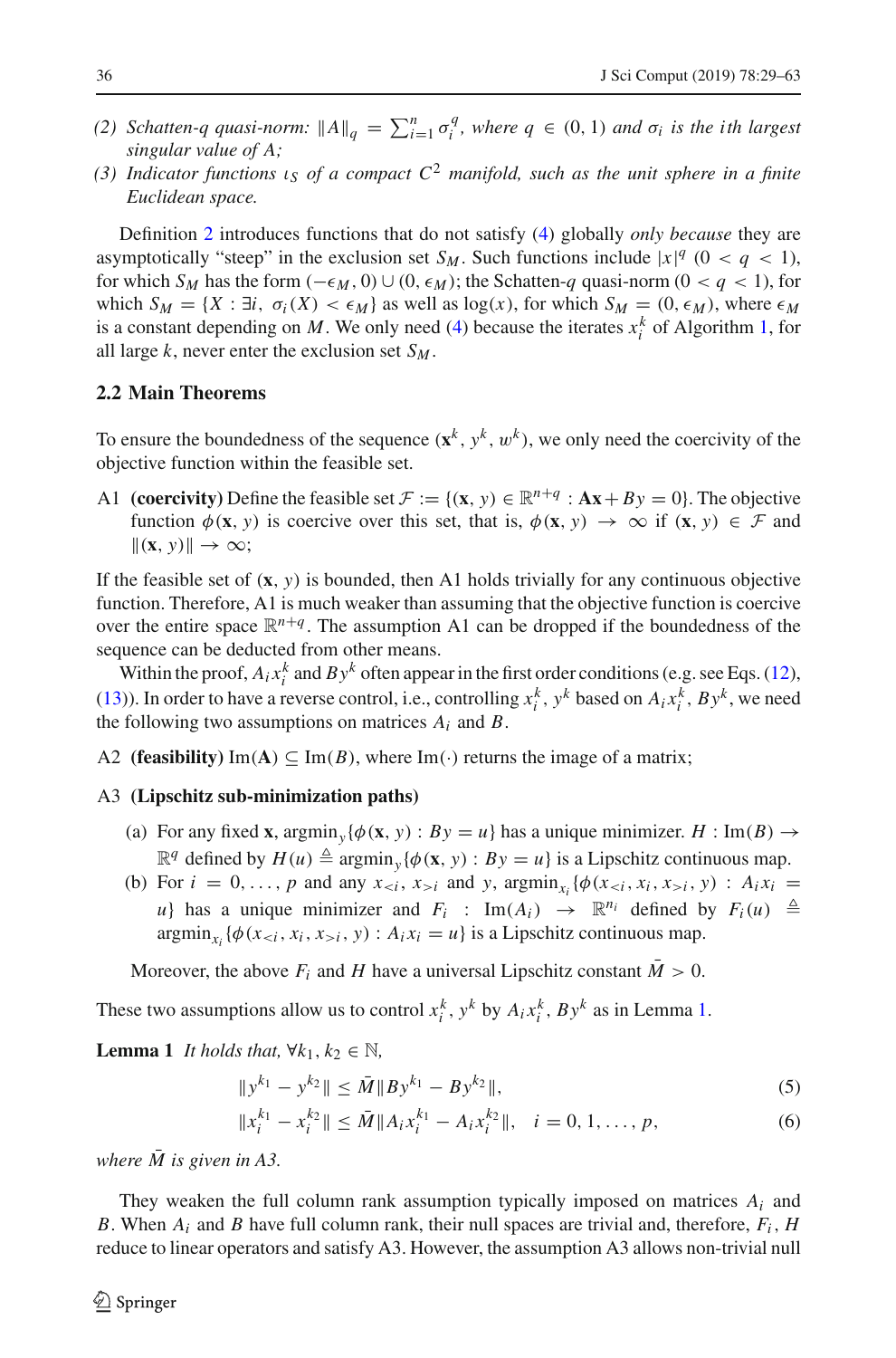

<span id="page-8-1"></span>**Fig. 1** Illustration of the assumption A3, which assumes that  $H(u) = \arg\min\{h(y) : By = u\}$  is Lipschitz [\[46\]](#page-33-16)

spaces and holds for more functions. For example, if a function  $f$  is a  $C^2$  with its Hessian matrix *H* bounded everywhere  $\sigma_1 I \succeq H \succeq \sigma_2 I$  ( $\sigma_1 > \sigma_2 > 0$ ), then *F* satisfies A3 for any matrix *A*. If the uniqueness fails to hold, i.e., there exists  $y_1$ ,  $y_2$  such that  $By_1 = By_2$ and  $\phi$ (**x**, *y*<sub>1</sub>) =  $\phi$ (**x**, *y*<sub>2</sub>), then the augmented Lagrangian cannot distinguish them, causing troubles to the boundedness of the sequence (Fig. [1\)](#page-8-1).

As for the objective function, we consider two different scenarios:

- Theorem [1](#page-8-0) considers the scenario where **x** and *y* are decoupled in the objective function;
- Theorem [2](#page-9-0) considers the scenario where **x** and *y* are possibly coupled but their function  $\phi$ (**x**, *y*) is Lipschitz differentiable.

The model in the first scenario is

minimize  
\n
$$
x_{0,x_1,...,x_p,y} \t f(x_0, x_1,...,x_p) + h(y)
$$
\nsubject to  $A_0x_0 + A_1x_1 + \cdots + A_px_p + By = b$ , (7)

where the function  $f : \mathbb{R}^n \to \mathbb{R} \cup \{\infty\}$  ( $n = \sum_{i=0}^p n_i$ ) is proper, continuous, and possibly nonsmooth, and the function  $h : \mathbb{R}^q \to \mathbb{R}$  is proper and differentiable. Both f and h can be nonconvex.

<span id="page-8-0"></span>**Theorem 1** *Suppose that A1–A3 and the following assumptions hold.*

*A4 (objective- f regularity) f has the form*

<span id="page-8-2"></span>
$$
f(\mathbf{x}) := g(\mathbf{x}) + \sum_{i=0}^p f_i(x_i)
$$

*where*

- *(i)*  $g(\mathbf{x})$  *is Lipschitz differentiable with constant*  $L_g$ ,
- *(ii) Either*
	- *a.*  $f_0$  *is lower semi-continuous,*  $f_i(x_i)$  *is restricted prox-regular (Definition [2\)](#page-5-0) for*  $i = 1, \ldots, p$ ; Or,
	- *b.* The supremum sup $\{\|d\| : x_0 \in S, d \in \partial f_0(x_0)\}$  is bounded for any bounded set *S,*  $f_i(x_i)$  *is continuous and piecewise linear (Definition [1\)](#page-5-3) for*  $i = 1, \ldots, p$ *;*

## *A5 (objective-h regularity) h*(*y*) *is Lipschitz differentiable with constant Lh;*

*Then, Algorithm* [1](#page-2-0) *converges subsequently for any sufficiently large* β *(the lower bound is* given in Lemma [9](#page-15-0)), that is, starting from any  $x^0_1,\ldots,x^0_p,$   $y^0,w^0$ , it generates a sequence that *is bounded, has at least one limit point, and that each limit point* (**x**∗, *y*∗, w∗) *is a stationary point of*  $\mathcal{L}_{\beta}$ *, namely,*  $0 \in \partial \mathcal{L}_{\beta}(\mathbf{x}^*, y^*, w^*).$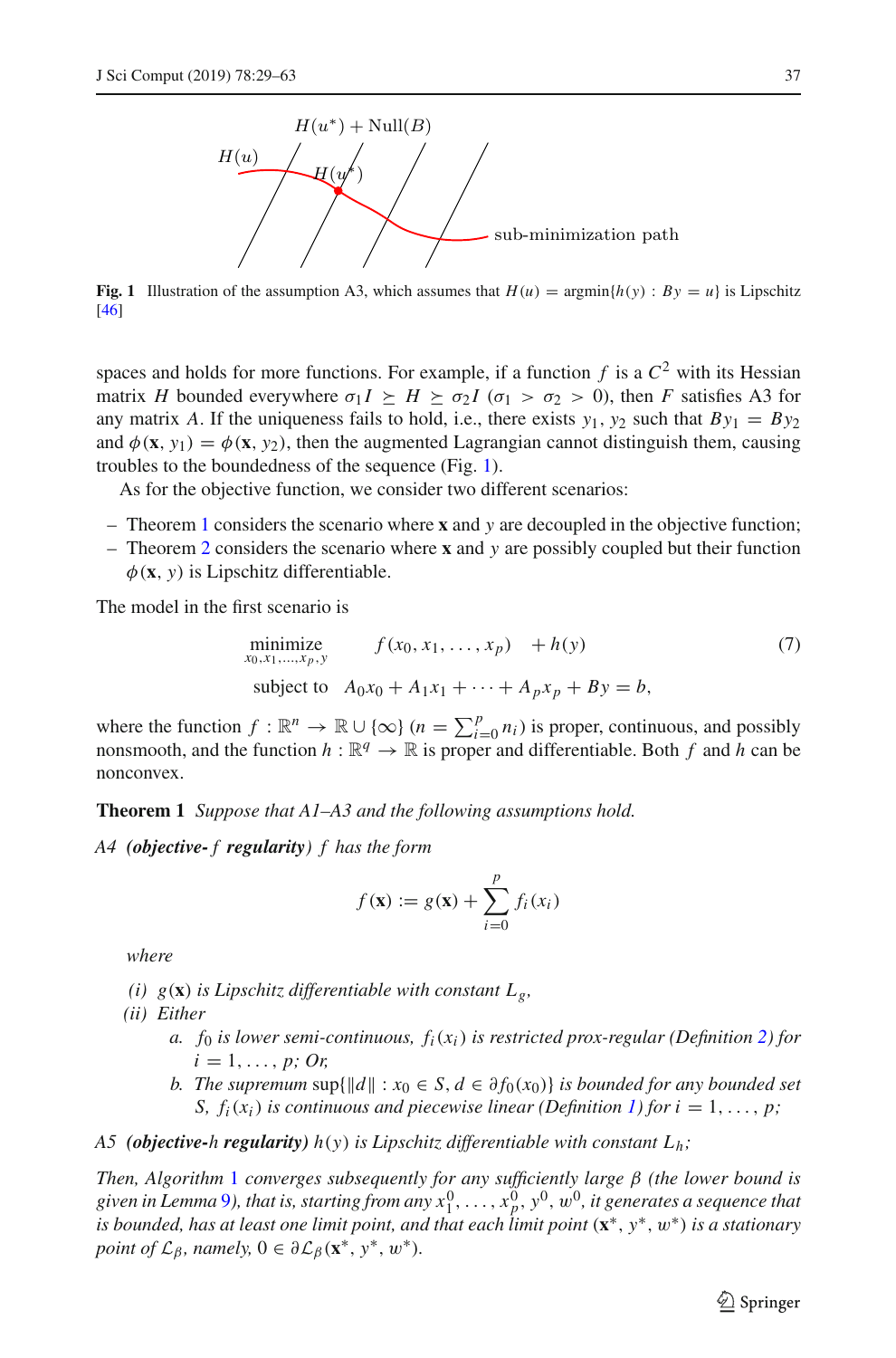*In addition, if*  $\mathcal{L}_{\beta}$  *is a Kurdyka-Łojasiewicz (KŁ) function* [\[1](#page-32-14)[,5](#page-32-16)[,35\]](#page-33-17)*, then* ( $\mathbf{x}^k$ ,  $y^k$ ,  $w^k$ ) *converges globally*<sup>[2](#page-9-2)</sup> *to the unique limit point*  $(\mathbf{x}^*, y^*, w^*)$ *.* 

Assumptions A4 and A5 regulate the objective functions. None of the functions needs to be convex. *f*<sup>0</sup> can be any lower semi-continuous function, and the non-Lipschitz differentiable parts  $f_1, \ldots, f_n$  $f_1, \ldots, f_n$  $f_1, \ldots, f_n$  of  $f$  shall satisfy either Definitions 1 or [2.](#page-5-0) Under Assumptions A4 and A5, the augmented Lagrangian function  $\mathcal{L}_{\beta}$  is lower semi-continuous.

It will be easy to see, from our proof in Sect. [3.3,](#page-11-2) that the Lipschitz differentiable assumption on *g* can be relaxed to hold just in any bounded set, since the boundedness of  ${x^k}$  is established before that property is used in our proof. Consequently, *g* can be functions like *e<sup>x</sup>* , whose derivative is not globally Lipschitz.

Functions satisfying the KŁ inequality include real analytic functions, semi-algebraic functions and locally strongly convex functions (more information can be referred to Sect. 2.2 in [\[60\]](#page-34-7) and references therein).

<span id="page-9-0"></span>In the second scenario, **x** and *y* can be coupled in the objective as shown in [\(1\)](#page-1-0), but the objective needs to be smooth.

**Theorem 2** *Suppose that A1–A3 hold and*  $\phi$  *in* [\(1\)](#page-1-0) *is Lipschitz differentiable with constant L*φ*. Then, Algorithm* [1](#page-2-0) *has the same subsequential and global convergence results as stated in Theorem* [1](#page-8-0)*.*

Although Theorems [1](#page-8-0) and [2](#page-9-0) impose different conditions on the objective functions, their proofs are similar. Hence, we will focus on proving Theorem [1](#page-8-0) first and leave the proof of Theorem [2](#page-9-0) to the "Appendix".

## <span id="page-9-1"></span>**3 Proof**

#### **3.1 Keystones**

The following properties hold for Algorithm [1](#page-2-0) under our assumptions. Here, we first list them and present Proposition 2, which establishes convergence assuming these properties. Then in the next two subsections, we prove these properties.

- P1 **(Boundedness)** { $\mathbf{x}^k$ ,  $y^k$ ,  $w^k$ } is bounded, and  $\mathcal{L}_{\beta}(\mathbf{x}^k, y^k, w^k)$  is lower bounded.
- P2 **(Sufficient descent)** There is a constant  $C_1(\beta) > 0$  such that for all sufficiently large k, we have

<span id="page-9-3"></span>
$$
\mathcal{L}_{\beta}(\mathbf{x}^{k}, y^{k}, w^{k}) - \mathcal{L}_{\beta}(\mathbf{x}^{k+1}, y^{k+1}, w^{k+1})
$$
\n
$$
\geq C_{1}(\beta) \Big( \|B(y^{k+1} - y^{k})\|^{2} + \sum_{i=1}^{p} \|A_{i}(x_{i}^{k} - x_{i}^{k+1})\|^{2} \Big). \tag{8}
$$

P3 **(Subgradient bound)** There exists  $C_2(\beta) > 0$  and  $d^{k+1} \in \partial \mathcal{L}_{\beta}(\mathbf{x}^{k+1}, y^{k+1}, w^{k+1})$  such that

<span id="page-9-4"></span>
$$
||d^{k+1}|| \leq C_2(\beta) \Big( ||B(y^{k+1} - y^k)|| + \sum_{i=1}^p ||A_i(x_i^{k+1} - x_i^k)|| \Big).
$$
 (9)

It is our intention to start  $i$  at 1, thus skipping the  $x_0$ -block, in [\(8\)](#page-9-3) and [\(9\)](#page-9-4).

<span id="page-9-2"></span><sup>2</sup> *"Globally"* here means regardless of where the initial point is.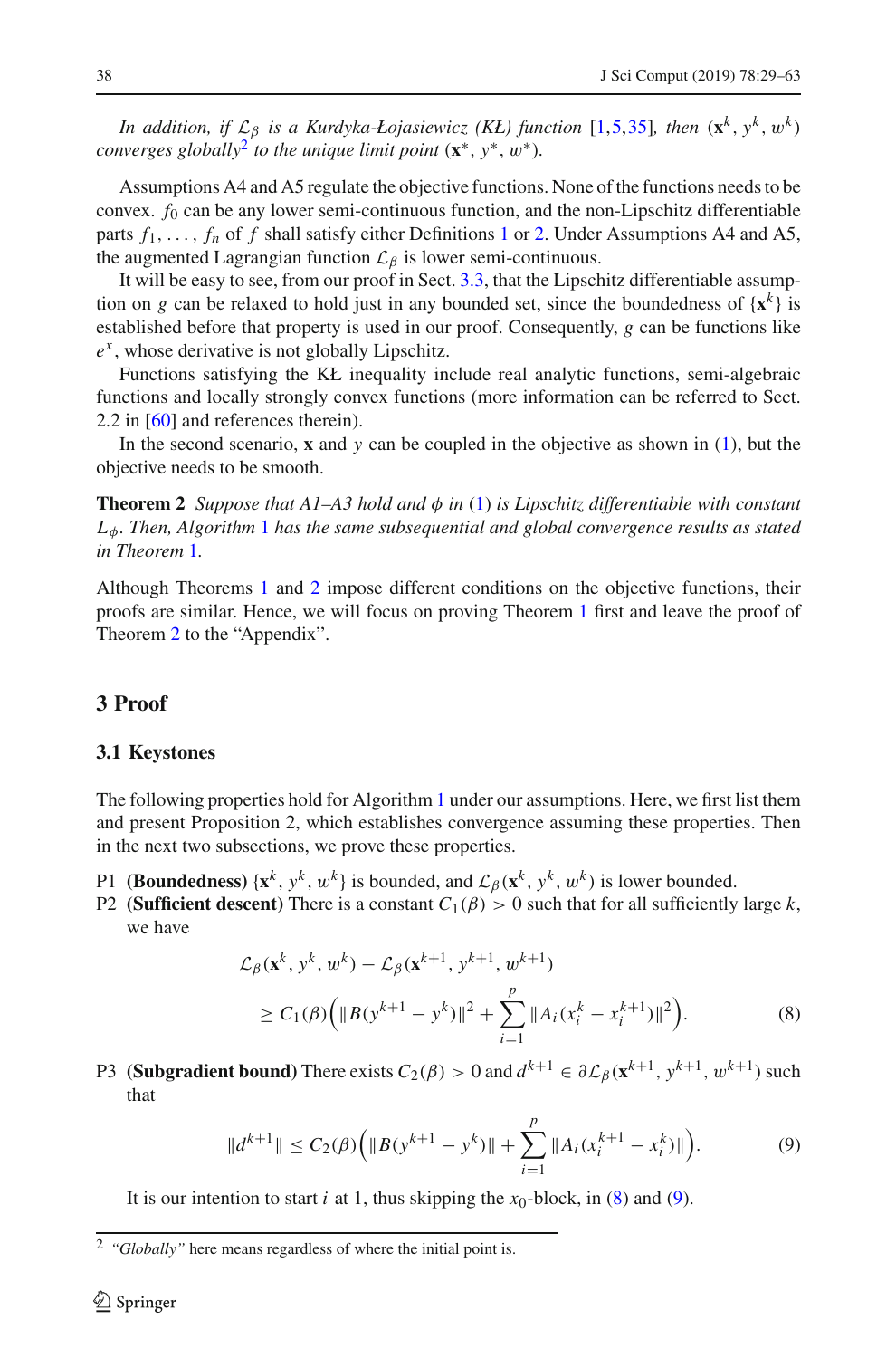P4 **(Limiting continuity)** If  $(\mathbf{x}^*, y^*, w^*)$  is the limit point of a sub-sequence  $(\mathbf{x}^{k_s}, y^{k_s}, w^{k_s})$ for  $s \in \mathbb{N}$ , then  $\mathcal{L}_{\beta}(\mathbf{x}^*, y^*, w^*) = \lim_{s \to \infty} \mathcal{L}_{\beta}(\mathbf{x}^{\hat{k_s}}, y^{\hat{k_s}}, w^{\hat{k_s}})$ .

<span id="page-10-0"></span>The proposition below is standard and not new though it does not appear exactly in the literature.

**Proposition 2** *Suppose that when an algorithm is applied to the problem* [\(7\)](#page-8-2)*, its sequence*  $(\mathbf{x}^k, \mathbf{y}^k, \mathbf{w}^k)$  *satisfies P1–P4. Then, the sequence has at least a limit point*  $(\mathbf{x}^*, \mathbf{y}^*, \mathbf{w}^*)$ *, and any limit point*  $(\mathbf{x}^*, y^*, w^*)$  *is a stationary point. That is,*  $0 \in \partial \mathcal{L}_{\beta}(\mathbf{x}^*, y^*, w^*)$ *, or equivalently,*

$$
0 = \mathbf{A}\mathbf{x}^* + B\mathbf{y}^*,\tag{10a}
$$

$$
0 \in \partial f(\mathbf{x}^*) + \mathbf{A}^T w^*, \tag{10b}
$$

$$
0 \in \partial h(y^*) + B^T w^*.
$$
 (10c)

*Furthermore, the running best rates<sup>[3](#page-10-1)</sup> of the sequences*  $\{\|B(y^{k+1} - y^k)\|^2 + \sum_{i=1}^p \|A_i(x_i^k - y^k)\|^2\}$  $\{x_i^{k+1})\}^2\}$  and  $\{\|d^{k+1}\|\}$  are  $o(\frac{1}{k})$  and  $o(\frac{1}{\sqrt{k}})$ *k* )*, respectively. Moreover, if L*<sup>β</sup> *is a KŁ function, then*  $(\mathbf{x}^k, y^k, w^k)$  *converges globally to the unique point*  $(\mathbf{x}^*, y^*, w^*)$ *.* 

*Proof* The proof is standard. Similar steps are found in, for example, [\[1,](#page-32-14)[60](#page-34-7)].

By P1, the sequence  $(\mathbf{x}^k, y^k, w^k)$  is bounded, so there exist a convergent subsequence and a limit point, denoted by  $(\mathbf{x}^{k_s}, y^{k_s}, w^{k_s})_{s \in \mathbb{N}} \rightarrow (\mathbf{x}^*, y^*, w^*)$  as  $s \rightarrow +\infty$ . By P1 and P2,  $\mathcal{L}_{\beta}(\mathbf{x}^k, y^k, w^k)$  is monotonically nonincreasing and lower bounded, and therefore  $\|A_i x_i^k - A_i x_i^{k+1}\|$  → 0 and  $\|By^k - By^{k+1}\|$  → 0 as  $k \to \infty$ . Based on P3, there exists  $d^k \in \partial \mathcal{L}_{\beta}(\mathbf{x}^k, y^k, w^k)$  such that  $||d^k|| \to 0$ . In particular,  $||d^{k_s}|| \to 0$  as  $s \to \infty$ . Based on P4,  $\mathcal{L}_{\beta}(\mathbf{x}^*, y^*, w^*) = \lim_{s \to \infty} \mathcal{L}_{\beta}(\mathbf{x}^{k_s}, y^{k_s}, w^{k_s})$ . By definition of general subgradient [\[45,](#page-33-11) Definition 8.3], we have  $0 \in \partial \mathcal{L}_{\beta}(\mathbf{x}^*, y^*, w^*).$ 

The running best rate of the sequence  ${\|B(y^{k+1} - y^k)\|^2 + \sum_{i=1}^p \|A_i(x_i^k - x_i^{k+1})\|^2}$  can relate the sequence of  $[17, 1, \dots]$  and  $[20, 21]$  and  $[20, 21]$  and  $[20, 21]$ be easily obtained via taking advantage of [\[17,](#page-32-17) Lemma 1.2] or [\[29,](#page-33-18) Theorem 3.3.1]. By [\(9\)](#page-9-4), it is obvious that the running best rate of the sequence  $\{\Vert d^{k+1} \Vert\}$  is  $o(\frac{1}{\sqrt{n}})$ *k* ).

Similar to the proof of Theorem 2.9 in [\[1\]](#page-32-14), we can claim the global convergence of the considered sequence  $(\mathbf{x}^k, y^k, w^k)_{k \in \mathbb{N}}$  under the KŁ assumption of  $\mathcal{L}_{\beta}$ .

In P2, the sufficient descent inequality [\(8\)](#page-9-3) is only required for any sufficiently large *k*, not all *k*. In our analysis, P1 gives subsequence convergence, P2 measures the augmented Lagrangian descent, and P3 bounds the subgradient by total point changes. The reader may still obtain P1–P4 when generalizing Algorithm [1,](#page-2-0) for example, by replacing the direct minimization subproblems to prox-gradient or inexact subproblems and by relaxing the ordering in which the primal variables are updated.

#### **3.2 Preliminaries**

In this subsection, we give some useful lemmas that will be used in the main proof. To save space, throughout this section we assume assumptions A1–A5 hold, and let

$$
(\mathbf{x}^+, y^+, w^+) := (\mathbf{x}^{k+1}, y^{k+1}, w^{k+1}).
$$
\n(11)

<span id="page-10-2"></span>In addition, we let  $A_{ and, in a similar fashion,  $A_{>s} x_{>s} := \sum_{i > s} A_i x_i$ .$ 

<span id="page-10-1"></span> $\overline{3}$  A nonnegative sequence  $a_k$  induces its running best sequence  $b_k = \min\{a_i : i \leq k\}$ ; therefore,  $a_k$  has running best rate of  $o(1/k)$  if  $b_k = o(1/k)$ .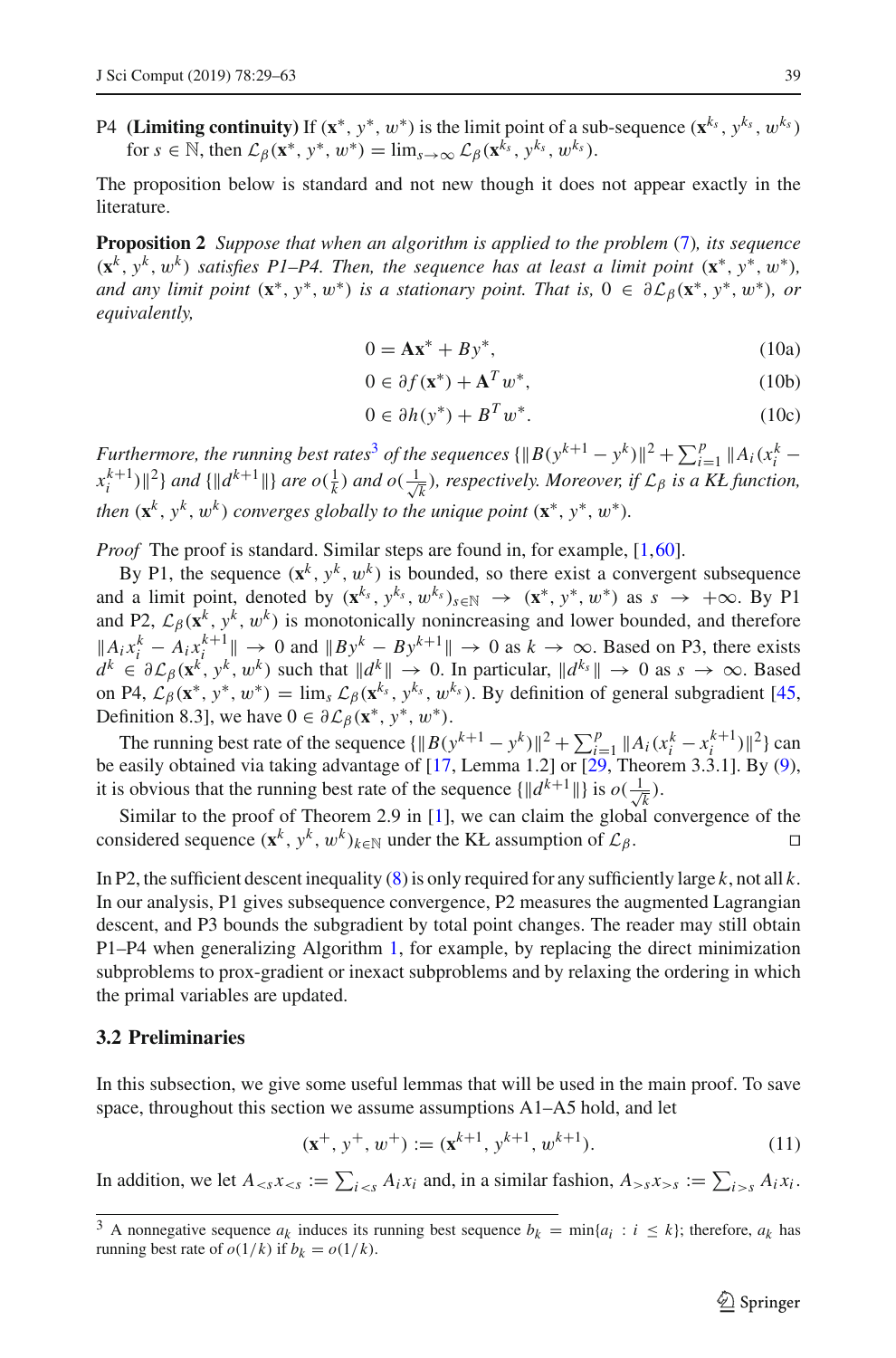**Lemma 2** *If*  $\beta > \overline{M}^2 L_h$  ( $\overline{M}$  is defined in A3), all the subproblems in Algorithm [1](#page-2-0) are well *defined.*

<span id="page-11-5"></span>This lemma is on its own, so we leave its proof to the "Appendix".

.

**Lemma 3** (bound dual by primal) Let  $\lambda_{++}(B^T B)$  be the smallest strictly-positive eigenvalue *of*  $B^T B$ ,  $C \triangleq L_h \overline{M} \lambda_{++}^{-1/2} (B^T B)$ *. For all*  $k \in \mathbb{N}$ *, it holds that*  $(a)$   $B^T w^k = -\nabla h(v^k)$ .

(b) 
$$
||w^+ - w^k|| \le C ||By^+ - By^k||
$$

*Proof* Part (a) follows directly from the optimality condition of  $y^k$ :  $0 = \nabla h(y^k) + B^T w^{k-1} +$  $\beta B^T (A \mathbf{x}^k + B \mathbf{y}^k)$ , and  $w^k = w^{k-1} + \beta (A \mathbf{x}^k + B \mathbf{y}^k)$ .

Then let us prove Part (b). Since  $w^+ - w^k = \beta(Ax^+ + By^+) \in \text{Im}(B)$ , we get

$$
||w^+ - w^k|| \leq \lambda_{++}^{-1/2} (B^T B) ||B^T (w^+ - w^k)|| = \lambda_{++}^{-1/2} (B^T B) ||\nabla h(y^+) - \nabla h(y^k)|| \leq C ||By^+ - By^k||.
$$

The last inequality follows from the Lipschitz property of ∇*h* and Lemma [1.](#page-7-0)

## <span id="page-11-2"></span>**3.3 Main Proof**

This subsection proves Theorem [1](#page-2-0) for Algorithm 1 under Assumptions A1–A5. For all  $k \in \mathbb{N}$ and  $i = 0, \ldots, p$ , because of the optimality of  $x_i^k$ , we can introduce the following *general subgradients*  $d_i^k$  and  $\bar{d}_i^k$ ,

<span id="page-11-0"></span>
$$
\bar{d}_i^k := -(A_i^T w^+ + \beta \rho_i^k) \in \partial_i f(x_{i}^k), \tag{12}
$$

<span id="page-11-4"></span><span id="page-11-1"></span>
$$
d_i^k := -\nabla_i g(x_{\leq i}^+, x_i^+, x_{>i}^k) + \bar{d}_i^k \in \partial f_i(x_i^+),
$$
\n(13)

where

$$
\rho_i^k := A_i^T (A_{>i} x_{>i}^k - A_{>i} x_{>i}^+) + A_i^T (By^k - By^+).
$$

The next two lemmas estimate the descent of  $\mathcal{L}_{\beta}(\mathbf{x}, y, w)$  at each iteration.

**Lemma 4** (descent of  $\mathcal{L}_{\beta}$  during  $x_i$  update) *The iterates in Algorithm [1](#page-2-0) satisfy* 

- *I.*  $\mathcal{L}_{\beta}(x_{\leq i}^+, x_i^k, x_{\geq i}^k, y^k, w^k) \geq \mathcal{L}_{\beta}(x_{\leq i}^+, x_i^+, x_{\geq i}^k, y^k, w^k), i = 0, \ldots, p;$
- 2.  $\mathcal{L}_{\beta}(\mathbf{x}^k, y^k, w^k) \geq \mathcal{L}_{\beta}(\mathbf{x}^+, y^k, w^k);$

3. 
$$
\mathcal{L}_{\beta}(\mathbf{x}^k, \mathbf{y}^k, w^k) - \mathcal{L}_{\beta}(\mathbf{x}^+, \mathbf{y}^k, w^k) = \sum_{i=0}^p r_i
$$
, where

$$
r_i := f(x_{i}^k) - f(x_{i}^k) - \langle \bar{d}_i^k, x_i^k - x_i^+ \rangle + \frac{\beta}{2} \| A_i x_i^k - A_i x_i^+ \|^2 \ge 0,
$$
\n(14)

*where*  $\bar{d}_i^k$  *is defined in* [\(12\)](#page-11-0).

*4. For i* = 1, ..., *p* (without the block  $i = 0$ ), if

<span id="page-11-3"></span>
$$
f_i(x_i^k) + \frac{\gamma_i}{2} \|x_i^k - x_i^+\|^2 \ge f_i(x_i^+) + \langle d_i^k, x_i^k - x_i^+ \rangle,\tag{15}
$$

*holds with constant*  $\gamma_i \geq 0$  *(later, this condition will be shown to hold), then we have* 

<span id="page-11-7"></span><span id="page-11-6"></span>
$$
r_i \ge \frac{\beta - \gamma_i \bar{M}^2 - L_g \bar{M}^2}{2} \|A_i x_i^k - A_i x_i^+\|^2,\tag{16}
$$

*where the constants*  $L_g$  *and*  $\overline{M}$  *are defined in Assumptions A4 and A3, respectively.*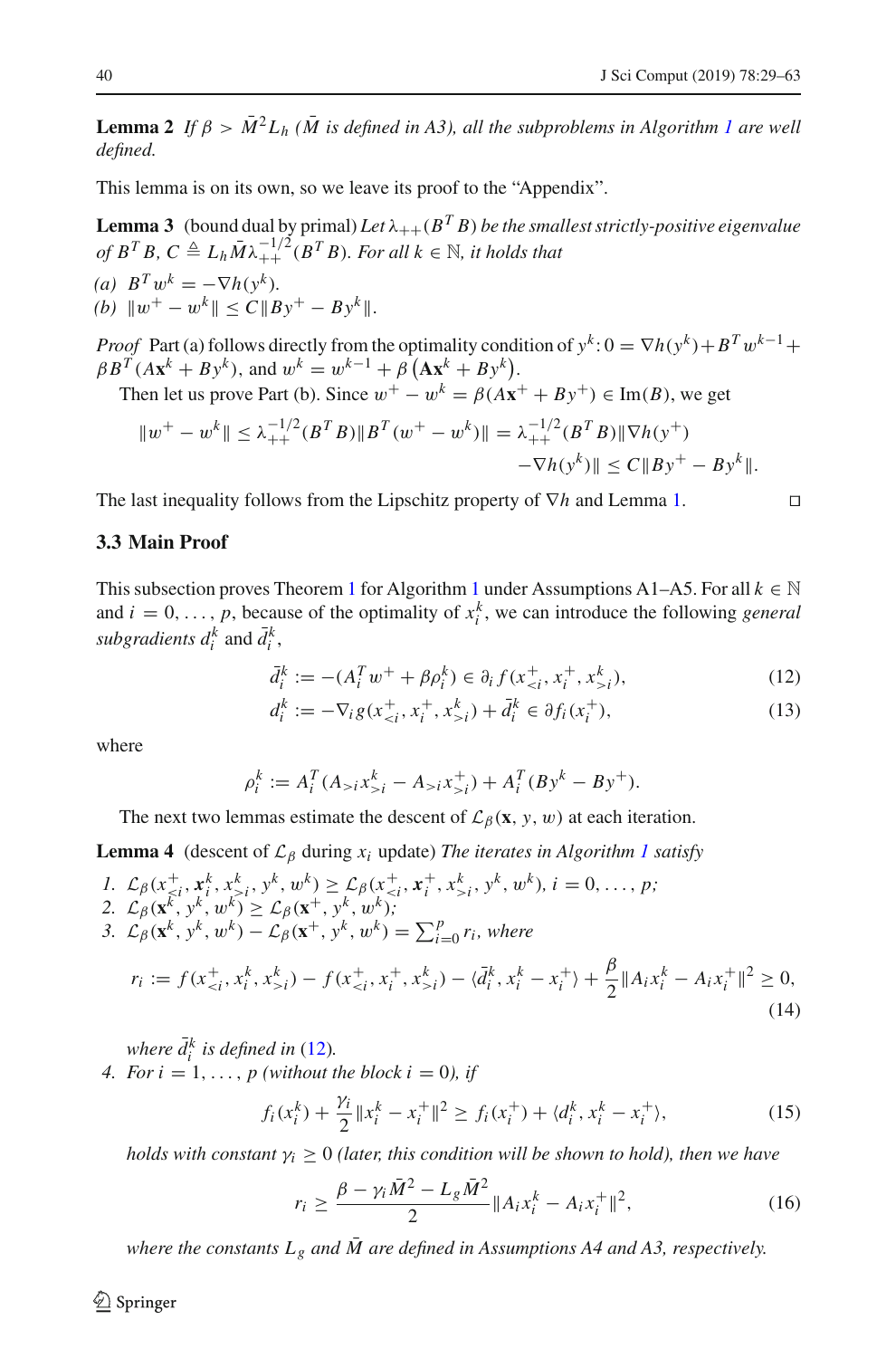*Proof* Part 1 follows directly from the minimization subproblems, which give  $x_i^+$ . Part 2 is a result of

$$
\mathcal{L}_{\beta}(\mathbf{x}^{k}, y^{k}, w^{k}) - \mathcal{L}_{\beta}(\mathbf{x}^{+}, y^{k}, w^{k}) = \sum_{i=0}^{p} (\mathcal{L}_{\beta}(x^{+}_{i}, y^{k}, w^{k}) - \mathcal{L}_{\beta}(x^{+}_{i}, y^{k}, w^{k})),
$$

and part 1. **Part 3**: Each term in the sum equals  $f(x_{\leq i}^+, x_i^k, x_{\geq i}^k) - f(x_{\leq i}^+, x_i^+, x_{\geq i}^k)$  plus

$$
\langle w^k, A_i x_i^k - A_i x_i^+ \rangle + \frac{\beta}{2} \| A_{< i} x_{< i}^+ + A_i x_i^k + A_{> i} x_{> i}^k + B y^k \| ^2 - \frac{\beta}{2} \| A_{< i} x_{< i}^+ + A_i x_i^+ + A_{> i} x_{> i}^k + B y^k \|^2 = \langle w^k, A_i x_i^k - A_i x_i^+ \rangle + \langle \beta \left( A_{< i} x_{< i}^+ + A_i x_i^+ + A_{> i} x_{> i}^k + B y^k \right), A_i x_i^k - A_i x_i^+ \rangle + \frac{\beta}{2} \| A_i x_i^k - A_i x_i^+ \|^2 = \langle A_i^T w^+ + \beta \rho_i^k, x_i^k - x_i^+ \rangle + \frac{\beta}{2} \| A_i x_i^k - A_i x_i^+ \|^2
$$

where the first equality follows from the cosine rule:  $||b + c||^2 - ||a + c||^2 = ||b - a||^2 +$  $2(a + c, b - a)$  with  $b = A_i x_i^k$ ,  $a = A_i x_i^+$ , and  $c = A_{\le i} x_{\le i}^+ + A_{\ge i} x_{\ge i}^k + B y^k$ . **Part 4.** Let  $d_i^k$  be defined in [\(13\)](#page-11-1). From the inequalities [\(6\)](#page-7-1) and [\(15\)](#page-11-3), we get

$$
f_i(x_i^k) - f_i(x_i^+) - \langle d_i^k, x_i^k - x_i^+ \rangle \ge -\frac{\gamma_i}{2} \| x_i^k - x_i^+ \|^2
$$
  
 
$$
\ge -\frac{\gamma_i \bar{M}^2}{2} \| A x_i^k - A x_i^+ \|^2.
$$
 (17)

<span id="page-12-2"></span><span id="page-12-1"></span>*Lg*

By the assumption  $A4$  part (i) and [\(6\)](#page-7-1), we also get

$$
g(x_{i}^k) - g(x_{i}^k) - \langle \nabla_i g(x_{i}^k), x_{i}^k - x_{i}^+ \rangle \ge -\frac{L_g}{2} \|x_{i}^k - x_{i}^+\|^2
$$
  
 
$$
\ge -\frac{L_g \bar{M}^2}{2} \|Ax_{i}^k - Ax_{i}^+\|^2.
$$
 (18)

Finally, rewriting the expression of  $r_i$  and applying [\(17\)](#page-12-1) and [\(18\)](#page-12-2) we obtain

$$
r_i = (g(x_{i}^+, x_i^k, x_{>i}^k) - g(x_{i}^+, x_i^+, x_{>i}^k) - \langle \nabla_i g(x_{i}^+, x_i^+, x_{>i}^k), x_i^k - x_i^+ \rangle)
$$
  
+ 
$$
(f_i(x_i^k) - f_i(x_i^+) - \langle d_i^k, x_i^k - x_i^+ \rangle) + \frac{\beta}{2} ||Ax_i^k - Ax_i^+||^2
$$
  

$$
\geq \frac{\beta - \gamma_i \bar{M}^2 - L_g \bar{M}^2}{2} ||A_i x_i^k - A_i x_i^+||^2.
$$

<span id="page-12-0"></span>The assumption  $(15)$  in the part [4](#page-11-4) of Lemma 4 is the same as  $(4)$  in Definition [2](#page-5-0) except the latter holds for more functions due to the exclusion set  $S_M$ . In order to relax [\(15\)](#page-11-3) to [\(4\)](#page-5-2), we must find *M* and specify the exclusion set  $S_M$ . (This complicates our analysis but is necessary for many nonconvex functions such as the  $\ell_q$  quasi-norm.) We will finally achieve this relaxation in Lemma [9.](#page-15-0)

 $\hat{\mathfrak{D}}$  Springer

 $\Box$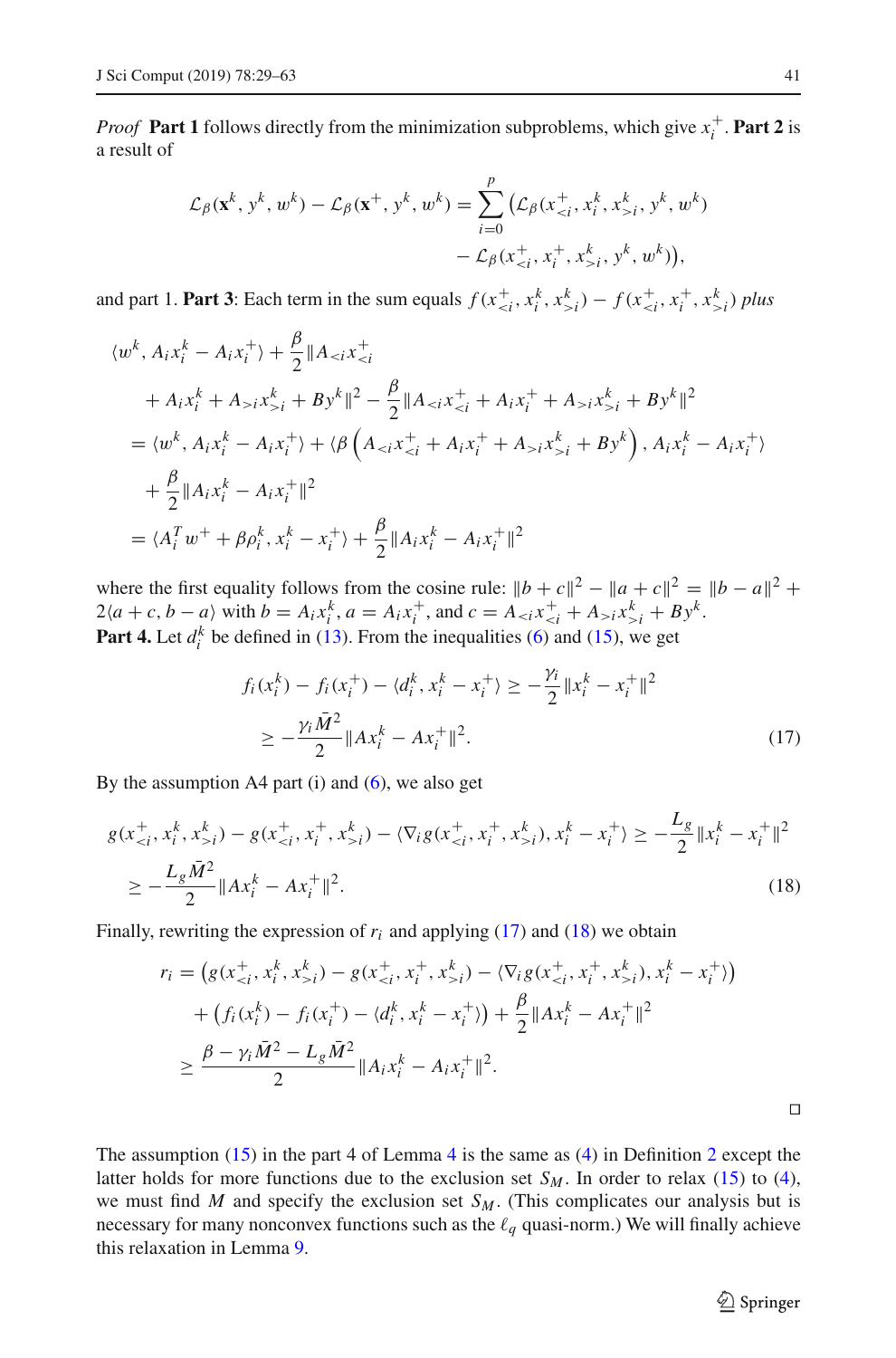**Lemma 5** (descent of  $\mathcal{L}_{\beta}$  due to *y* and w updates) *If*  $\beta > 2(L_h\overline{M}^2 + 1 + C)$ *, where C is the constant specified in Lemma 3 and Lh is the Lipschitz constant in Assumption A5, then for any*  $k \in \mathbb{N}$ 

$$
\mathcal{L}_{\beta}(\mathbf{x}^+, \mathbf{y}^k, w^k) - \mathcal{L}_{\beta}(\mathbf{x}^+, \mathbf{y}^+, w^+) \ge ||By^+ - By^k||^2. \tag{19}
$$

*Proof* Because  $\beta/2 > L_h \overline{M}^2 + 1 + C$  and  $\beta^{-1} < 1/C$ , we know

<span id="page-13-0"></span>
$$
\frac{\beta}{2} - \frac{C^2}{\beta} - \frac{L_h \bar{M}^2}{2} > L_h \bar{M}^2 + 1 + C - C - \frac{L_h \bar{M}^2}{2} > 1.
$$
 (20)

From the assumption A5 and Lemma [3\(](#page-11-5)b), it follows

$$
\mathcal{L}_{\beta}(\mathbf{x}^+, y^k, w^k) - \mathcal{L}_{\beta}(\mathbf{x}^+, y^+, w^+)
$$
  
=  $h(y^k) - h(y^+) + \langle w^+, By^k - By^+) + \frac{\beta}{2} ||By^+ - By^k||^2 - \frac{1}{\beta} ||w^+ - w^k||^2$   

$$
\ge -\frac{L_h \bar{M}^2}{2} ||By^+ - By^k||^2 + \frac{\beta}{2} ||By^+ - By^k||^2 - \frac{C^2}{\beta} ||By^+ - By^k||^2
$$
 (21)

$$
\geq \|By^{+} - By^{k}\|^{2},\tag{22}
$$

The first inequality holds because

$$
h(y^k) - h(y^+) + \langle w^+, By^k - By^+ \rangle
$$
  
=  $h(y^k) - h(y^+) + \langle B^T w^+, y^k - y^+ \rangle$   
=  $h(y^k) - h(y^+) - \langle \nabla h(y^+), y^k - y^+ \rangle$   
=  $-\frac{L_h}{2} ||y^k - y^+||^2$  (Lipschitz differentiable of  $-h$ )  
=  $-\frac{L_h \overline{M}}{2} ||By^k - By^+||^2$ .

The last inequality holds because of  $(20)$ .

Based on Lemmas [4](#page-11-4) and [5,](#page-12-0) we now establish the following results:

**Lemma 6** (Monotone, lower–bounded  $\mathcal{L}_{\beta}$  and (P1) bounded sequence) *If*  $\beta > 2(L_h\overline{M})^2 +$  $1 + C$  $1 + C$ ) *as in Lemma* [5](#page-12-0)*, then the sequence*  $(\mathbf{x}^k, y^k, w^k)$  *generated by Algorithm* 1 *satisfies* 

*1.*  $\mathcal{L}_{\beta}(\mathbf{x}^k, y^k, w^k) \geq \mathcal{L}_{\beta}(\mathbf{x}^+, y^+, w^+).$ 2.  $\mathcal{L}_{\beta}(\mathbf{x}^k, y^k, w^k)$  *is lower bounded for all*  $k \in \mathbb{N}$  *and converges as*  $k \to \infty$ *. 3.*  $\{x^k, y^k, w^k\}$  *is bounded.* 

*Proof* Part 1. It is a direct result of Lemma [4](#page-11-4) part 2, and Lemma [5.](#page-12-0)

Part 2. By the assumption A2, there exists *y'* such that  $Ax^k + By' = 0$  and  $y' = H(By')$ . By the assumptions A1–A2, we have

$$
f(\mathbf{x}^k) + h(y') \ge \min_{\mathbf{x}, y} \{ f(\mathbf{x}) + h(y) : \mathbf{A}\mathbf{x} + By = 0 \} > -\infty.
$$

 $\circledcirc$  Springer

<span id="page-13-1"></span>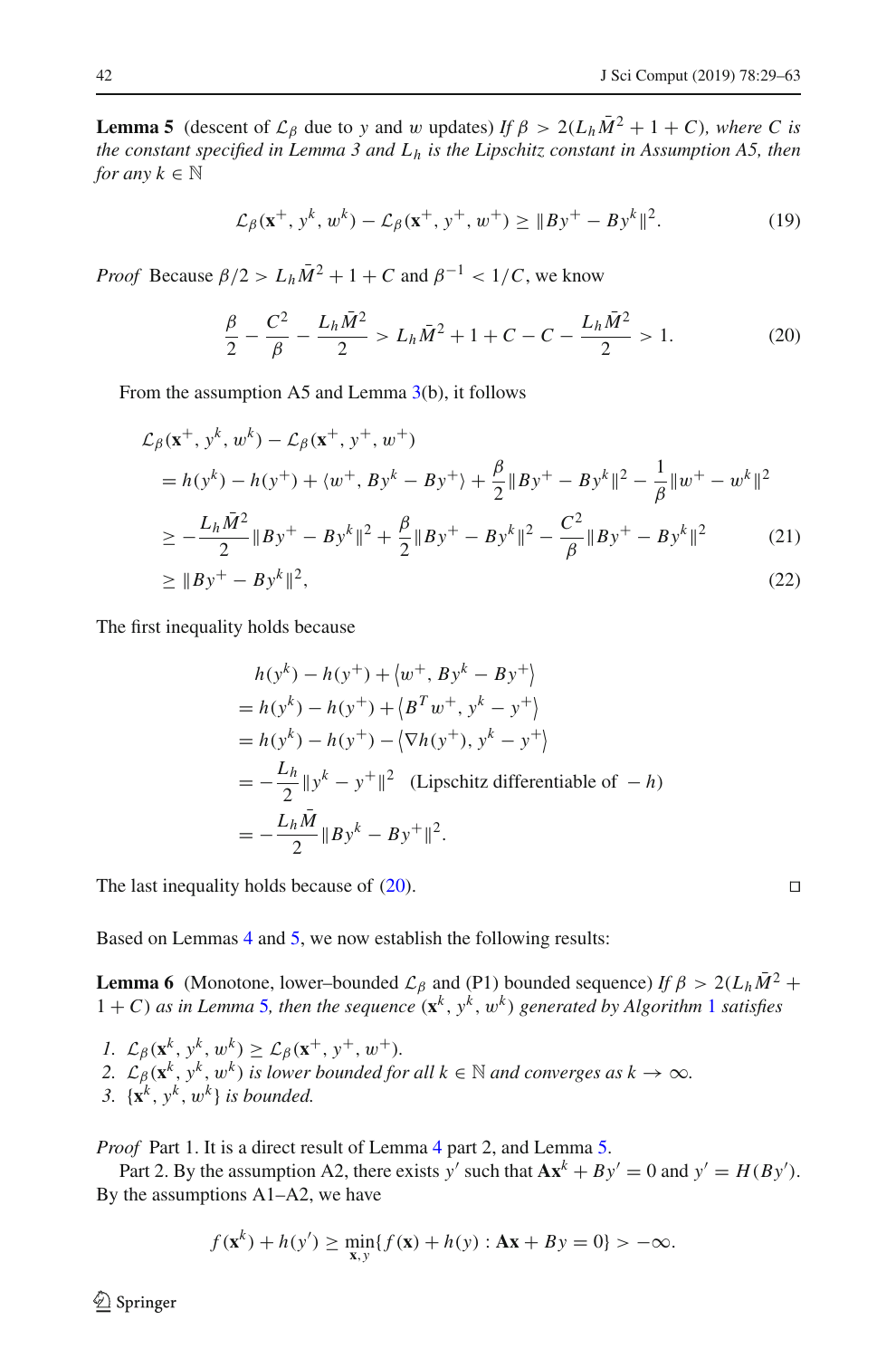Then we have

$$
\mathcal{L}_{\beta}(\mathbf{x}^{k}, y^{k}, w^{k}) = f(\mathbf{x}^{k}) + h(y^{k}) + \langle B^{T} w^{k}, y^{k} - y^{\prime} \rangle + \frac{\beta}{2} \|\mathbf{A}\mathbf{x}^{k} + By^{k}\|^{2}
$$

$$
= f(\mathbf{x}^{k}) + h(y^{k}) + \langle \nabla h(y^{k}), y^{\prime} - y^{k} \rangle + \frac{\beta}{2} \|\mathbf{A}\mathbf{x}^{k} + By^{k}\|^{2}
$$
  
(Lemma 1,  $\nabla h$  is Lipschitz)  $\geq f(\mathbf{x}^{k}) + h(y^{\prime}) + \frac{\beta - L_{h} \bar{M}^{2}}{2} \|\mathbf{A}\mathbf{x}^{k} + By^{k}\|^{2}$ 
$$
> -\infty.
$$

Part 3. From parts 1 and 2,  $\mathcal{L}_{\beta}(\mathbf{x}^k, y^k, w^k)$  is upper bounded by  $\mathcal{L}_{\beta}(\mathbf{x}^0, y^0, w^0)$  and so are  $f(\mathbf{x}^k) + h(y')$  and  $\|\mathbf{A}\mathbf{x}^k + By^k\|^2$ . By the assumption A1,  $\{\mathbf{x}^k\}$  is bounded and, therefore,  ${By^k}$  is also bounded. By Lemma [1,](#page-7-0) we know that  ${y^k}$  is bounded. By Lemma [3,](#page-11-5)  ${B^T w^k}$ is also bounded. Similar to the proof in Lemma [3\(](#page-11-5)b),  $w^k - w^0 \text{ } \in \text{ Im}(B)$ . Therefore, the boundedness of  $B^T w^k$  implies the boundedness of  $w^k$ . □ boundedness of  $B^T w^k$  implies the boundedness of  $w^k$ .

It is important to note that, once  $\beta$  is larger than the threshold, the constants and bounds in Lemmas [5](#page-12-0) and [6](#page-13-1) only rely on the objective  $f(x) + h(y)$ , matrices A, B, and the initial point  $({\bf x}^0, y^0, w^0)$  but will be *independent of*  $\beta$ , which is essential to the proof of Lemma [9](#page-15-0) below.

<span id="page-14-0"></span>**Lemma 7** (Asymptotic regularity)  $\lim_{k\to\infty} ||By^k - By^+|| = 0$  and  $\lim_{k\to\infty} ||w^k - w^+|| =$ 0*.*

*Proof* The first result follows directly from Lemmas [4,](#page-11-4) [5,](#page-12-0) and [6](#page-13-1) (part 2), and the second result from Lemma [3](#page-11-5) part (b).

<span id="page-14-1"></span>The lemma below corresponds to the assumption A4, part(ii)-b.

**Lemma 8** (Boundedness for piecewise linear  $f_i$ 's) Consider the case that  $f_i$ ,  $i = 1, \ldots, p$ , *are piece-wise linear. There exist constants*  $M^* > 0$  *(independent of*  $\beta$ *),*  $\overline{M}$  *and*  $L_g$  *defined in A3 and A4, respectively, for any*  $\epsilon_0 > 0$ *, when*  $\beta > \max\{2(M^*+1)/\epsilon_0^2, L_h\overline{M}^2 + 1 + C\}$ , *there exists*  $k_{\text{pl}} \in \mathbb{N}$  *such that the followings hold for all*  $k > k_{\text{pl}}$ *:* 

*I.*  $||A_i x_i^+ - A_i x_i^k|| < \epsilon_0$  and  $||x_i^+ - x_i^k|| < \bar{M} \epsilon_0$ ,  $i = 0, ..., p$ ; 2.  $\|\nabla g(\mathbf{x}^k) - \nabla g(\mathbf{x}^+) \| < (p+1)\bar{M}L_g\epsilon_0.$ 

*Proof* Part 1. Since the number *K* of the linear pieces of  $f_i$  is finite for  $i = 1, \ldots, p$ ,  $\partial f_0$  is bounded for *x* in any bounded set *S*, and  $\{x^k, y^k, w^k\}$  is bounded (see Lemma [6\)](#page-13-1),  $\partial_i f(x_{\leq i}^+, x_i^+, x_{\geq i}^k)$  are uniformly bounded for all k and i. Since  $\bar{d}_i^k \in \partial_i f(x_{\leq i}^+, x_i^+, x_{\geq i}^k)$  (see [\(12\)](#page-11-0)), the first three terms of  $r_i$  (see [\(14\)](#page-11-6)) are bounded by a universal constant  $M^*$  independent of  $\beta$ :

$$
f(x_{i}^k) - f(x_{i}^k) - \langle \bar{d}_i^k, x_i^k - x_i^+ \rangle \in [-M^*, M^*].
$$

Hence, as long as  $\beta > 2(M^* + 1)/\epsilon_0^2$ ,

$$
||A_{i}x_{i}^{+} - A_{i}x_{i}^{k}|| \ge \epsilon_{0} \Rightarrow r_{i} \ge \frac{\beta}{2}\epsilon_{0}^{2} - M^{*} > 1
$$
\n
$$
\Rightarrow \mathcal{L}_{\beta}\left(x_{i}^{k}, y^{k}, w^{k}\right) - 1 > \mathcal{L}_{\beta}\left(x_{i}^{k}, y^{k}, w^{k}\right).
$$
\n(23)

 $\mathcal{L}$  Springer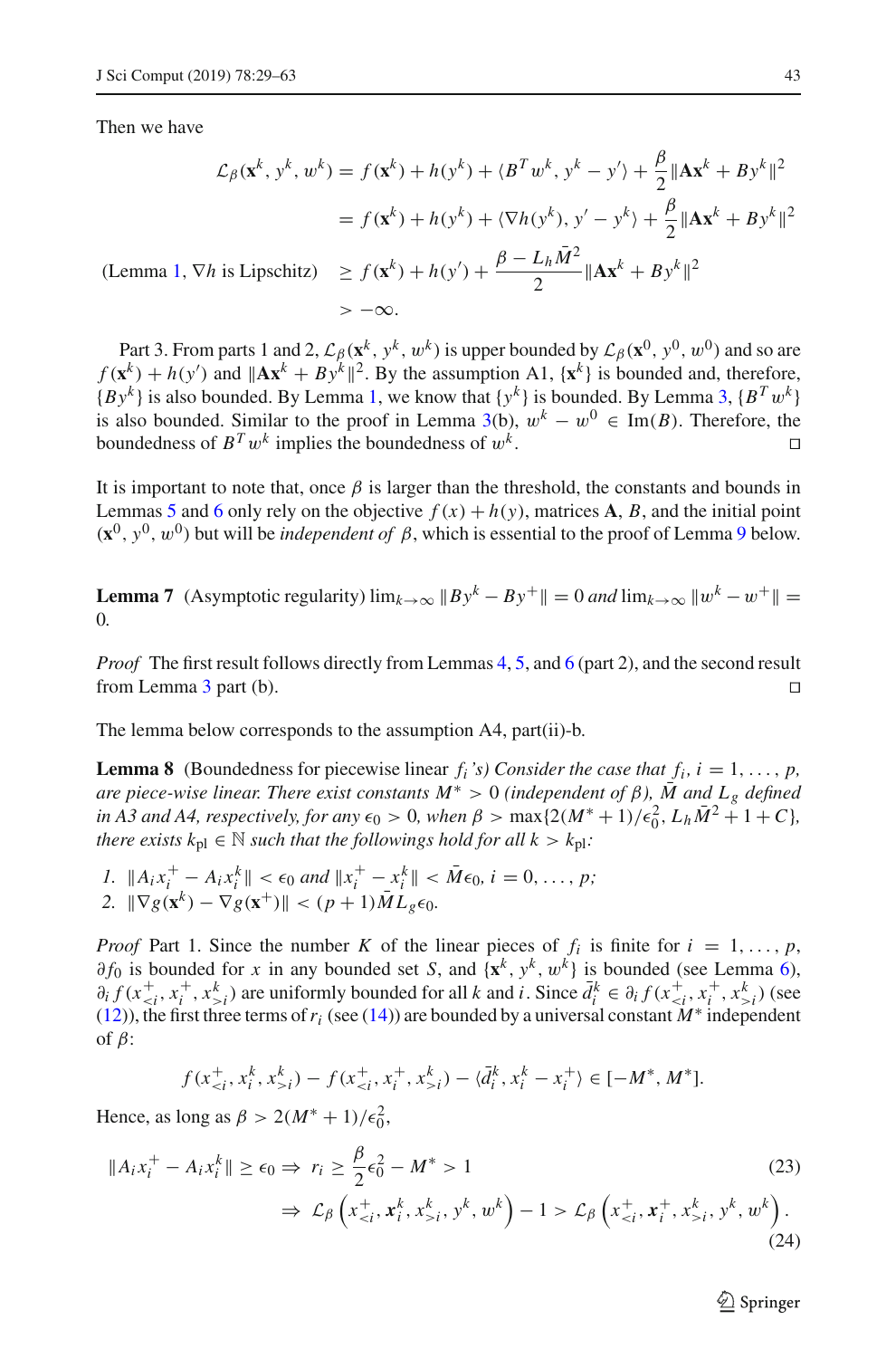By Lemmas [4,](#page-11-4) [5,](#page-12-0) and [6,](#page-13-1) this means  $\mathcal{L}_{\beta}(\mathbf{x}^k, y^k, w^k) - 1 > \mathcal{L}_{\beta}(\mathbf{x}^+, y^+, w^+)$ . Since  ${L<sub>β</sub>(**x**<sup>k</sup>, **y**<sup>k</sup>, **w**<sup>k</sup>)}$  is lower bounded,  $||A<sub>i</sub>x<sub>i</sub><sup>+</sup> − A<sub>i</sub>x<sub>i</sub><sup>k</sup>|| ≥ ε<sub>0</sub>$  can only hold for finitely many *k*. Thus for  $i = 1, \ldots, p$ , we have

$$
||A_ix_i^+ - A_ix_i^k|| < \epsilon_0.
$$

As for  $i = 0$ , because of Lemma [7,](#page-14-0) we know

$$
\limsup_{k} \|A_0 x_0^+ - A_0 x_0^k\| \le \limsup_{k} \|\sum_{i=1}^p (A_i x_i^+ - A_i x_i^k) + By^+ - By^k\| \le p\epsilon_0.
$$

Thus for large  $k > k_{pl}$ ,  $||A_0x_0^+ - A_0x_0^k|| \le (p + 1)\epsilon_0$  By Lemma [1,](#page-7-0) we know Part 1 is correct.

Part 2 follows from  $\|\nabla g(\mathbf{x}^k) - \nabla g(\mathbf{x}^+) \| \le L_g \|\mathbf{x}^k - \mathbf{x}^+\|$ , part 1 above, and Lemma [1.](#page-7-0)  $\Box$ 

<span id="page-15-0"></span>**Lemma 9** (Sufficient descent property P2) *Suppose*

$$
\beta > \max \left\{ 2(M+1)/\epsilon_0^2, L_h \bar{M}^2 + 1 + C, \sum_{i=1}^p \gamma_i \bar{M}^2 + L_g \bar{M}^2 \right\},\,
$$

*where*  $\gamma_i$  ( $i = 1, ..., p$ ) *and*  $\epsilon_0$  *are constants only depending on*  $f$ ,  $M > M^*$  *is a constant independent of* β*. Then, Algorithm* [1](#page-2-0) *satisfies the sufficient descent property P2.*

It is worth noting that the proof below will be much simpler if there are only two blocks, instead of  $p + 2$ , or if we assume *prox-regular* functions  $f_i$  instead of the less restrictive *restricted prox-regular* functions.

*Proof* We will show the lower bound [\(16\)](#page-11-7) for  $i = 1, \ldots, p$ , which, along with Lemma [4](#page-11-4) part 3 and Lemma [5,](#page-12-0) establishes the sufficient descent property P2.

We shall obtain the lower bound [\(16\)](#page-11-7) in the backward order  $i = p$ ,  $(p - 1)$ , ..., 1. In light of Lemmas [4,](#page-11-4) [5,](#page-12-0) and [6,](#page-13-1) each lower bound [\(16\)](#page-11-7) for  $r_i$  gives us  $||A_i x_i^k - A_i x_i^+|| \to 0$ as  $k \to \infty$ . We will first show [\(16\)](#page-11-7) for  $r_p$ . Then, after we do the same for  $r_{p-1}, \ldots, r_{i+1}$ , we will get  $||A_j x_j^k - A_j x_j^+|| \to 0$  for  $j = p, p - 1, ..., i + 1$ , using which we will get the lower bound [\(16\)](#page-11-7) for the next  $r_i$ . We must take this backward order since  $\rho_i^k$  (see [\(13\)](#page-11-1)) includes the terms  $A_j x_j^k - A_j x_j^+$  for  $j = p, p - 1, \ldots, i + 1$ .

Our proof for each *i* is divided into two cases. In Case 1, *fi*'s are restricted prox-regular (cf. Definition [2\)](#page-5-0), we will get  $(16)$  for  $r_i$  by validating the condition  $(15)$  in Lemma [4](#page-11-4) part 4 for *fi* . In Case 2, *fi*'s are piecewise linear (cf. Definition [1\)](#page-5-3), we will show that [\(15\)](#page-11-3) holds for  $\gamma_i = 0$  for  $k \geq k_{\text{pl}}$ , and following the proof of Lemma [4](#page-11-4) part 4, we directly get [\(16\)](#page-11-7) with  $\gamma_i = 0$ .

**Base step**, take  $i = p$ .

*Case 1)*  $f_p$  is restricted prox-regular. At  $i = p$ , the inclusion [\(13\)](#page-11-1) simplifies to

<span id="page-15-1"></span>
$$
d_p^k := -(\nabla_p g(\mathbf{x}^+) + A_p^T w^+) - \beta A_p^T (By^k - By^+) \in \partial f_p(x_p^+).
$$
 (25)

By Lemma [6](#page-13-1) part 3 and the Lipschitz continuity of  $\nabla g$ , there exists a constant  $M > M^*$ (independent of  $\beta$ ) such that

$$
\|\nabla_p g(\mathbf{x}^+) + A_p^T w^+\| \le M - 1.
$$

By Lemma [7,](#page-14-0) there exists  $k_p \in \mathbb{N}$  such that, for  $k > k_p$ ,

$$
\beta ||A_p^T (By^k - By^+)|| \le 1.
$$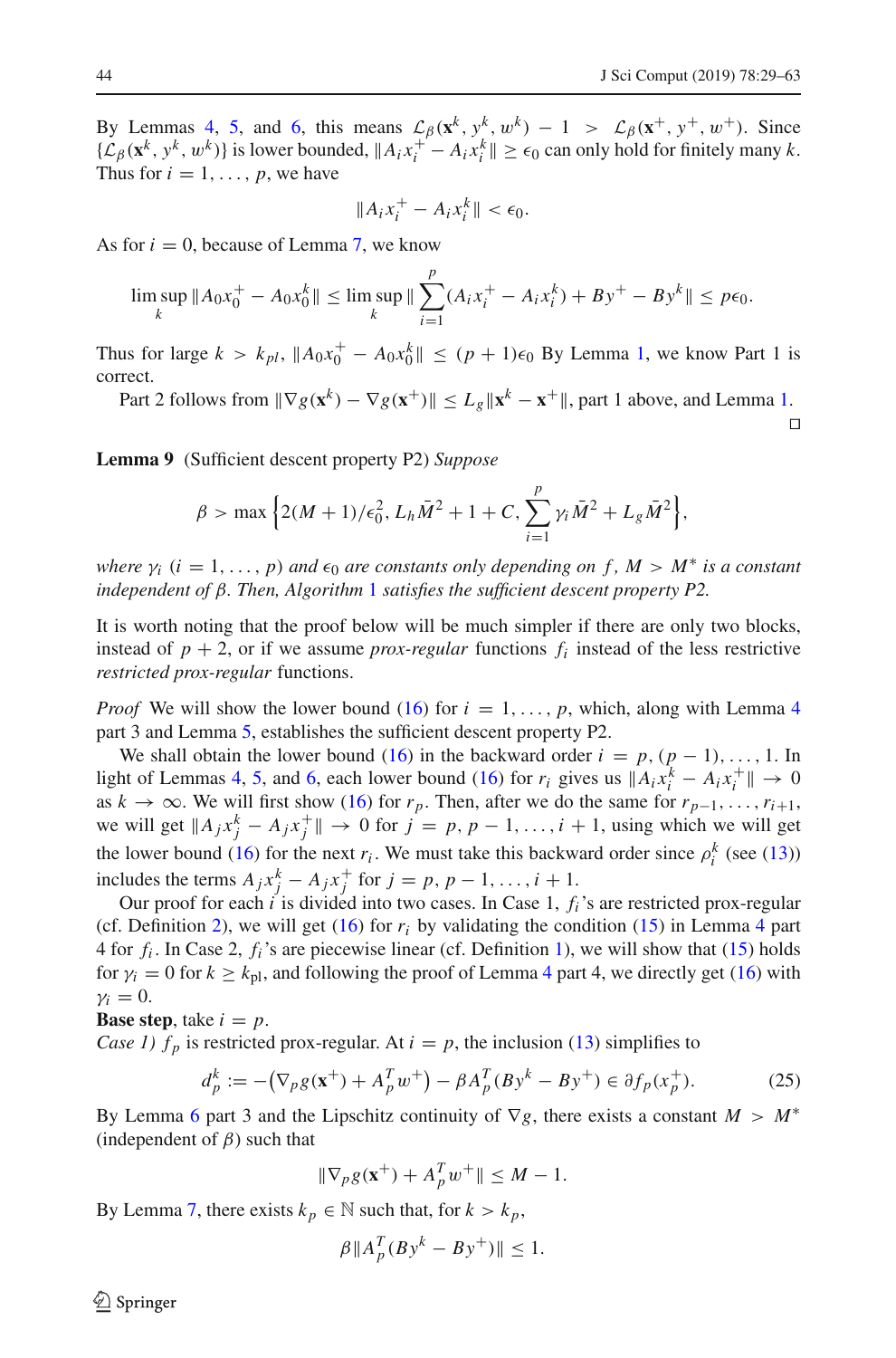Then, we apply the triangle inequality to  $(25)$  to obtain

$$
||d_p^k|| \le ||\nabla_p g(\mathbf{x}^+) + A_p^T w^+|| + \beta ||A_p^T (By^k - By^+)|| \le M.
$$

Use this *M* to define  $S_M$  in Definition [2,](#page-5-0) which qualifies  $f_p$  for [\(4\)](#page-5-2) and thus validates the assumption in Lemma [4](#page-11-4) part 4, proving the lower bound  $(16)$  for  $r_p$ . As already argued, we get  $\lim_{k \to \infty} \|A_p x_p^k - A_p x_p^+\| = 0.$ 

*Case 2)*: *f<sub>i</sub>*'s are piecewise linear (cf. Definition [1\)](#page-5-3). From  $||By^k - By^+|| \to 0$  and  $||w^k$  $w^+$ | → 0 (Lemma [7\)](#page-14-0) and  $\|\nabla g(\mathbf{x}^k) - \nabla g(\mathbf{x}^+) \|$  < ( $p + 1$ ) $\overline{M}L_g\epsilon_0$  (Lemma [8\)](#page-14-1). In light of [\(25\)](#page-15-1),  $d_p^k \in \partial f_p(x_p^+), d_p^+ \in \partial f_p(x_p^{k+2})$  such that  $||d_p^+ - d_p^k|| < 2(p+1)\bar{M}L_g\epsilon_0$  for all sufficiently large *k*.

Note that  $\epsilon_0 > 0$  can be *arbitrarily* small. Given  $d_p^k \in \partial f_p(x_p^+)$  and  $d_p^+ \in \partial f_p(x_p^{k+2})$ , when the following two properties both hold: (i)  $\|d_p^+ - d_p^k\| < 2(p+1)\bar{M}L_g\epsilon_0$  and (ii)  $||x_p^+ - x_p^k|| < \bar{M} \epsilon_0$  (Lemma [8](#page-14-1) part 1), we can conclude that  $x_p^+$  and  $x_p^k$  belongs to the same  $\overline{U}_j$ . Suppose  $x_p^+ \in \overline{U}_{j_1}$  and  $x_p^k \in \overline{U}_{j_2}$ . Because of (ii), the polyhedron  $U_{j_1}$  is adjacent to the polyhedron  $U_{j_2}$  or  $j_1 \equiv j_2$ . If  $U_{j_1}$  and  $U_{j_2}$  are adjacent ( $j_1 \neq j_2$ ) and  $a_{j_1} = a_{j_2}$ , then we can concatenate  $U_{j_1}$  and  $U_{j_2}$  together and all the following analysis carries through. If  $U_{j_1}$  and *U*  $j_2$  are adjacent ( $j_1 \neq j_2$ ) and  $a_{j_1} \neq a_{j_2}$ , then property (i) is only possible if at least one of  $x_p^+, x_p^k$  belongs to their intersection  $\overline{U}_{j_1} \cap \overline{U}_{j_2}$  so we can include both points in either  $\overline{U}_{j_1}$ or  $\overline{U}_{j_2}$ , again giving us  $j_1 = j_2$ . Since  $x_p^+, x_p^k \in \overline{U}_{j_1}$  and  $d_p^k \in \partial f_p(x_p^+)$ , from the convexity of the linear function, we have

$$
f_p(x_p^k) - f_p(x_p^+) - \langle d_p^k, x_p^k - x_p^+ \rangle \ge 0,
$$

which strengthens the inequality [\(15\)](#page-11-3) for  $i = p$  with  $\gamma_p = 0$ . By following the proof for Lemma [4](#page-11-4) part 4, we get the lower bound [\(16\)](#page-11-7) for  $r_p$  with  $\gamma_p = 0$ . As already argued, we get  $\lim_{k\to\infty}$  || *A<sub>p</sub>* $x_p^k - A_p x_p^+$ || = 0.

**Inductive step**, let  $i \in \{p-1, ..., 1\}$  and make the inductive assumption:  $\lim_{k \to \infty} ||A_j x_j^k -$ *A*<sub>j</sub> *x*<sup>+</sup> || = 0, *j* = *p*,...,*i* + 1, which together with  $\lim_{k\to\infty}$  || *B*<sub>y</sub><sup>*k*</sup> − *B*<sub>y</sub><sup>+</sup> || = 0 (Lemma [7\)](#page-14-0) gives  $\lim_{k\to\infty} \rho_i^k = 0$  (defined in [\(13\)](#page-11-1)).

*Case 1)*  $f_i$  is restricted prox-regular. From [\(13\)](#page-11-1), we have

<span id="page-16-0"></span>
$$
d_i^k = -(\nabla_i g(x_{i}^k) + A_p^T w^+) - \beta \rho_i^k \in \partial f_i(x_i^+).
$$
 (26)

Following a similar argument in the case  $i = p$  above, there exists  $k_i \in \mathbb{N}$  such that, for  $k > \max\{k_p, k_{p-1}, \ldots, k_i\}$ , we have

$$
||d_i^k|| \le ||\nabla_i g(x_{\le i}^+, x_i^+, x_{\ge i}^k) + A_p^T w^+|| + \beta ||\rho_i^k|| \le M.
$$

Use this *M* to define  $S_M$  in Definition [2](#page-5-0) for  $f_i$  and thus validates the assumption in Lemma [4](#page-11-4) part 4 for  $f_i$ . Therefore, we get the lower bound [\(16\)](#page-11-7) for  $r_i$  and thus  $\lim_k ||A_i x_i^k - A_i x_i^+|| = 0$ .

*Case 2):*  $f_i$ *'s* are piecewise linear (cf. Definition [1\)](#page-5-3). The argument is the same as in the base step for case 2, except at its beginning we must use  $d_i^k$  in [\(26\)](#page-16-0) instead of  $d_p^k$  in [\(25\)](#page-15-1). Therefore, we omit this part.

*Finally,* by combining  $r_i \geq \frac{\beta - \gamma_i \tilde{M}^2 - L_g \tilde{M}^2}{2} ||A_i x_i^k - A_i x_i^+||^2$ , for  $i = 1, ..., p$ , with Lemmas [4](#page-11-4) and [5,](#page-12-0) we establish the sufficient descent property P2.

<span id="page-16-1"></span>**Lemma 10** (Subgradient bound property P3) *Algorithm* [1](#page-2-0) *satisfies Property P3.*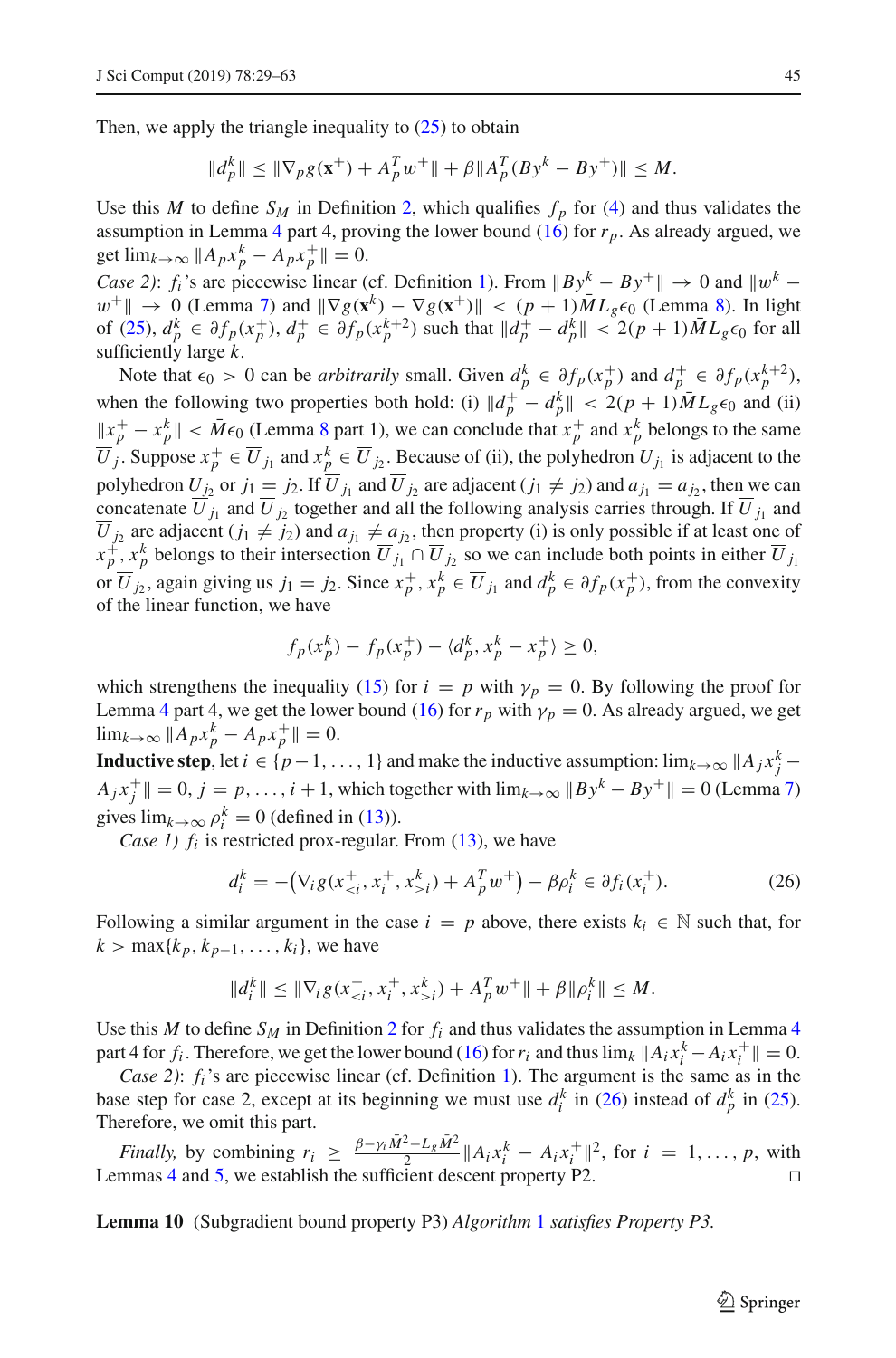*Proof* Because  $f(\mathbf{x}) = g(\mathbf{x}) + \sum_{i=1}^{p} f_i(x_i)$ , we know

$$
\partial \mathcal{L}_{\beta}(\mathbf{x}^+, y^+, w^+) = \left( \left\{ \frac{\partial \mathcal{L}_{\beta}}{\partial x_i} \right\}_{i=1}^p, \nabla_y \mathcal{L}_{\beta}, \nabla_w \mathcal{L}_{\beta} \right) (\mathbf{x}^+, y^+, w^+).
$$

In order to prove the lemma, we only need to show that each block of  $\partial \mathcal{L}_{\beta}$  can be controlled by some constant depending on  $\beta$ . Therefore, it suffices to prove for  $s = 0, \ldots, p$ , there exists  $d_s \in \frac{\partial \mathcal{L}_{\beta}}{\partial x_s}(\mathbf{x}^+, y^+, w^+)$  such that

<span id="page-17-2"></span>
$$
\|d_s\| \leq (\sigma_{\max}(A_s)\beta + L_h\bar{M} + \sigma_{\max}(A_s)C) \left(\sum_{i=1}^p \|A_i x_i^+ - A_i x_i^k\| + \|By^+ - By^k\|\right), (27)
$$

and

$$
\|\nabla_w \mathcal{L}_{\beta}(\mathbf{x}^+, y^+, w^+) \| \le \frac{C}{\beta} \|By^+ - By^k\|,
$$
 (28)

<span id="page-17-3"></span><span id="page-17-1"></span><span id="page-17-0"></span>
$$
\|\nabla_{y}\mathcal{L}_{\beta}(\mathbf{x}^{+}, \mathbf{y}^{+}, w^{+})\| \le L_{h}\bar{M} \|B\mathbf{y}^{+} - B\mathbf{y}^{k}\|.
$$
 (29)

In order to prove [\(28\)](#page-17-0), we have  $\nabla_w \mathcal{L}_{\beta}(\mathbf{x}^+, y^+, w^+) = \mathbf{A} \mathbf{x}^+ + B y^+ = \frac{1}{\beta} (w^+ - w^k)$ . By Lemma [3,](#page-11-5)  $\|\nabla_w \mathcal{L}_{\beta}(\mathbf{x}^+, y^+, w^+)\| \leq \frac{C}{\beta} \|By^+ - By^k\|$ . In order to prove [\(29\)](#page-17-1), notice that  $\nabla_{\mathbf{y}} \mathcal{L}_{\beta}(\mathbf{x}^+, \mathbf{y}^+, \mathbf{w}^+) = B^T(\mathbf{w}^+ - \mathbf{w}^k)$  and apply Lemma [3.](#page-11-5) In order to prove [\(27\)](#page-17-2), observe that for  $s = 0, \ldots, p$ ,

$$
\frac{\partial \mathcal{L}_{\beta}}{\partial x_{s}}(\mathbf{x}^{+}, y^{+}, w^{+})
$$
\n
$$
= \nabla_{s}g(x^{+}) + \partial f_{s}(x_{s}^{+}) + A_{s}^{T}w^{+} + \beta A_{s}^{T}(Ax^{+} + By^{+})
$$
\n(30)

$$
= \nabla_S g(x^+_{\leq S}, x^k_{>S}) + \partial f_S(x^+_s) + A_s^T w^k + \beta A_s^T \left( A_{\leq S} x^+_{\leq S} + A_{>S} x^k_{>S} + B y^k \right) \tag{31}
$$

$$
+ A_s^T (w^+ - w^k) + \beta A_s^T (A_{>s} x_{>s}^+ - A_{>s} x_{>s}^k + B y^+ - B y^k) + \nabla_s g(x^+) - \nabla_s g(x_{\leq s}^+, x_{>s}^k).
$$
\n(32)

For the parenthesized term in [\(31\)](#page-17-3), the first order optimal condition for  $x_s^+$  yields

$$
0 \in \nabla_s g(x_{\leq s}^+, x_{>s}^k) + \partial f_s(x_s^+) + A_s^T w^k + \beta A_s^T \left( A_{\leq s} x_{\leq s}^+ + A_{>s} x_{>s}^k + B y^k \right).
$$

Thus for  $s = 0, \ldots, p$ , we can have  $d_s$  as in [\(33\)](#page-17-4),

<span id="page-17-4"></span>
$$
d_s := \left(A_s^T(w^+ - w^k) + \beta A_s^T \left(A_{>s} x_{>s}^+ - A_{>s} x_{>s}^k + B y^+ - B y^k\right) + \nabla_s g(x^+) - \nabla_s g(x_{\leq s}^+, x_{>s}^k)\right)
$$
  

$$
\in \frac{\partial \mathcal{L}_{\beta}}{\partial x_s}(\mathbf{x}^+, y^+, w^+).
$$
 (33)

Note that for any *s*,  $x_0^k$  does not appear in any  $d_s$ .  $w^+ - w^k$ ,  $A_{>s}x_{>s}^+ - A_{>s}x_{>s}^k$ ,  $By^+ - By^k$ , and  $\nabla_{s} g(x^{+}) - \nabla_{s} g(x^{+}_{\leq s}, x^{k}_{\leq s})$  can all be bounded by  $\left(\sum_{i=1}^{p} ||A_{i}x^{+}_{i} - A_{i}x^{k}_{i}|| + ||By^{+} - By^{k}||\right)$ . Therefore, if we define the largest singular value of  $A_s$  to be  $\sigma_{\text{max}}(A_s)$ , we have the bound for  $d_s$ :

$$
||d_s|| \leq (\sigma_{\max}(A_s)\beta + L_h\bar{M} + \sigma_{\max}(A_s)C)\left(\sum_{i=1}^p ||A_ix_i^+ - A_ix_i^k|| + ||By^+ - By^k||\right).
$$

 $\circledcirc$  Springer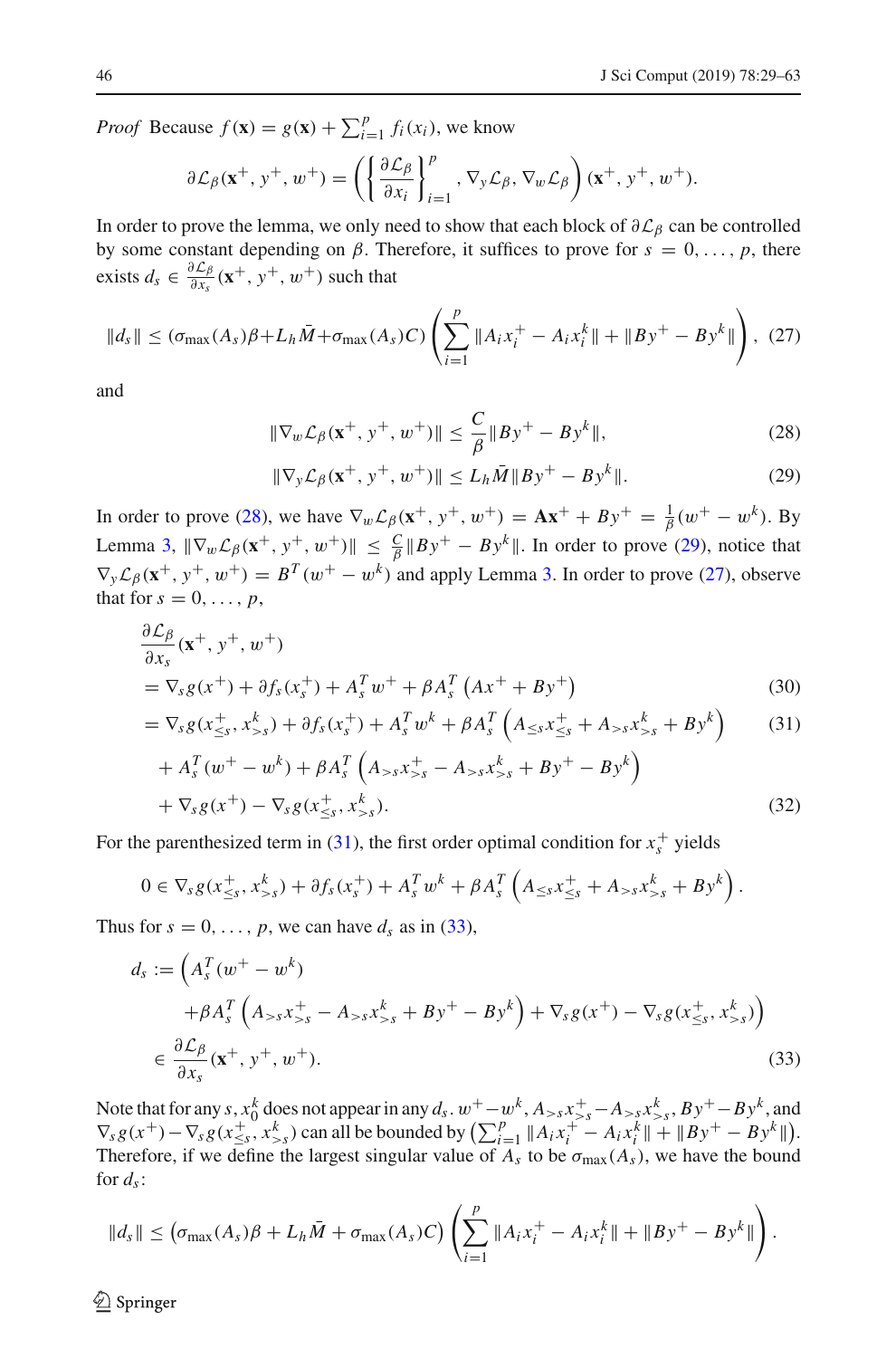That completes the proof.

*Proof (of Theorem [1\)](#page-8-0).* Lemmas [5,](#page-12-0) [9,](#page-15-0) and [10](#page-16-1) establish the properties P1–P3. In order to show P4, we first note that  $\mathcal{L}_{\beta}(\mathbf{x}^{k_s}, y^{k_s}, w^{k_s})$  is monotonic nonincreasing due to Lemma [9,](#page-15-0) which implies the convergence of  $\mathcal{L}_{\beta}(\mathbf{x}^{k_s}, y^{k_s}, w^{k_s})$ . Since  $\mathcal{L}_{\beta}$  is lower semicontinuous (l.s.c.), we have  $\lim_{s\to\infty}$   $\mathcal{L}_{\beta}(\mathbf{x}^{k_s}, y^{k_s}, w^{k_s}) \geq \mathcal{L}_{\beta}(\mathbf{x}^*, y^*, w^*)$ . Because the only potentially discontinuous terms in  $\mathcal{L}_{\beta}$  are  $f_0, \ldots, f_p$ , we have

$$
\lim_{s\to\infty}\mathcal{L}_{\beta}(\mathbf{x}^{k_s},y^{k_s},w^{k_s})-\mathcal{L}_{\beta}(\mathbf{x}^*,y^*,w^*)\leq \sum_i\limsup_{s\to\infty}f_i(x_i^{k_s})-f_i(x_i^*).
$$

However, because  $x_i^{k_s}$  is the optimal solution for the sub-problem  $\min_{x_i} \mathcal{L}_{\beta}(x_{i}^{k_s-1}, y^{k_s-1}, w^{k_s-1}),$  we know  $\mathcal{L}_{\beta}(x_{i}^{k_s}, y^{k_s-1}, w^{k_s-1}) \ge$  $\mathcal{L}_{\beta}(x_{\leq i}^{k_s}, x_{>i}^{k_s-1}, y_{\leq i}^{k_s-1}, w_{\leq i}^{k_s-1})$ . Taking the limit over their difference, we have lim sup<sub>*s*→∞</sub>  $f_i(x_i^{k_s}) - f_i(x_i^*) \le 0$ . That completes the proof for P4. Theorem [1](#page-8-0) follows from Proposition [2.](#page-10-0)

## <span id="page-18-0"></span>**4 Discussion**

## **4.1 Tightness of Assumptions**

In this section, we demonstrate the tightness of the assumptions in Theorem [1](#page-8-0) and compare them with related recent works. We only focus on results that do *not* make assumptions on the iterates themselves.

Hong et al. [\[24\]](#page-32-13) uses  $\nabla h(y^k)$  to bound w<sup>k</sup>. This inspired our analysis. They studied ADMM for nonconvex consensus and sharing problem. Their formulation is

$$
\begin{aligned}\n\text{minimize} & \sum_{x_0, \dots, x_p, y}^{p} f_i(x_i) + h(y) \\
\text{subject to} & \sum_{i=0}^{p} A_i x_i - y = 0.\n\end{aligned}
$$

where  $h$  is Lipschitz differentiable,  $A_i$  has full column rank and  $f_i$  is Lipschitz differentiable or convex for  $i = 0, \ldots, p$ . Moreover, dom( $f_i$ ) is required to be a closed bounded set for  $i = 0, \ldots, p$ .

The boundedness of dom( $f_i$ ) implies the assumption A1. The requirement of  $A_i$  for  $i = 1, \ldots, p$  and  $B = -I$  implies A2 and A3. Moreover,  $f(x_0, \ldots, x_p) = \sum_i f_i(x_i)$ , which clearly implies A4. *h* satisfies A5, too. This shows our theorem could fully cover their case.

Wang et al. [\[51\]](#page-33-9) studies the so-called Bregman ADMM and includes the standard ADMM as a special case. The following formulation is considered:

$$
\begin{aligned}\n\min_{x_0, \dots, x_p, y} \sum_{i=0}^p f_i(x_i) + h(y) \\
\text{subject to } \sum_{i=0}^p A_i x_i + By = 0.\n\end{aligned}
$$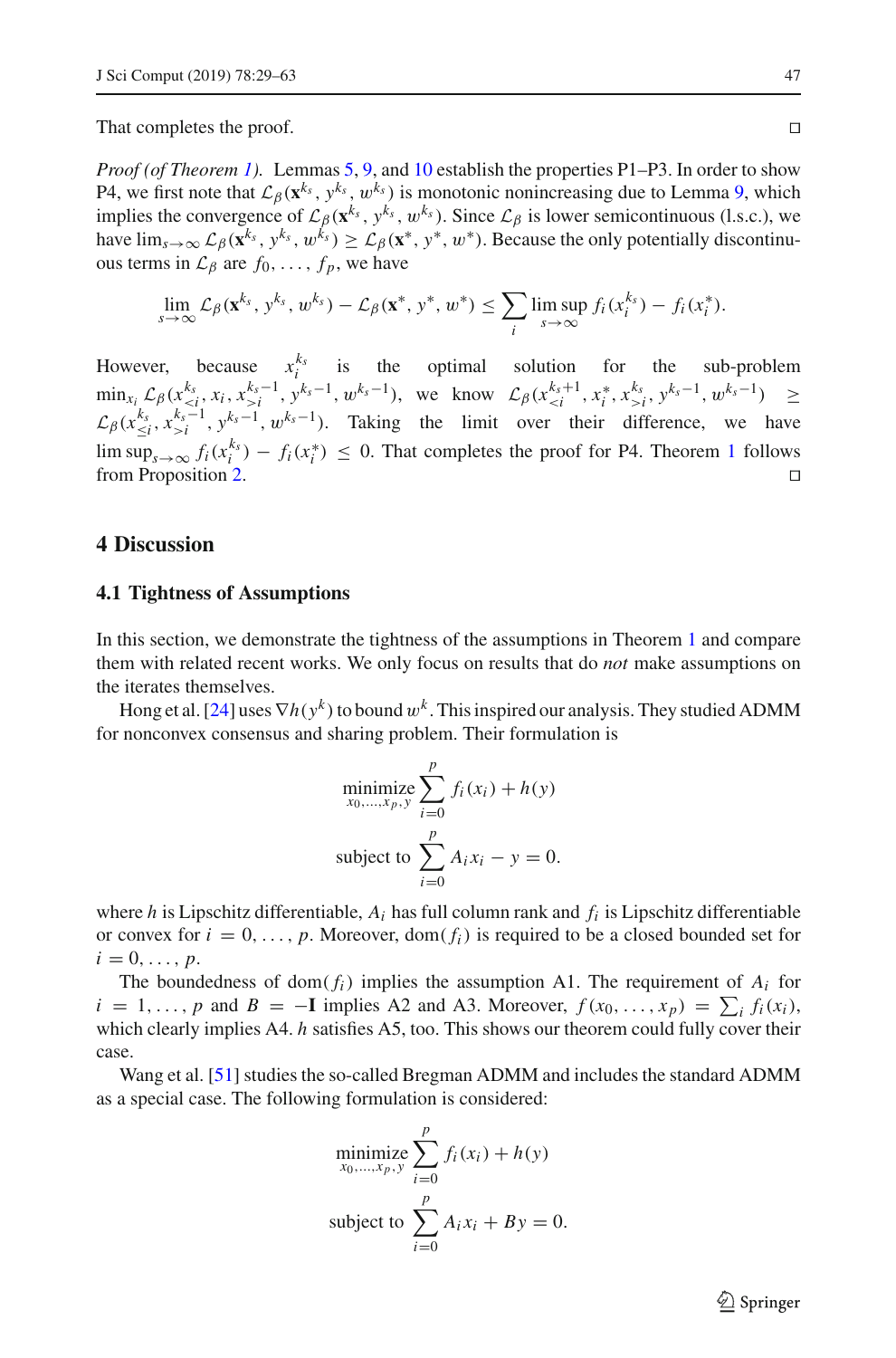By setting all the auxiliary functions in their algorithm to zero, their assumptions for the standard ADMM reduce to

- (a) *B* is invertible.
- (b) *h* is Lipschitz differentiable and lower bounded. There exists  $\beta_0 > 0$  such that  $h \beta_0 \nabla h$ is lower bounded.
- (c)  $f = \sum_{i=0}^{p} f_i(x_i)$  where  $f_i, i = 0, \ldots, p$  is strongly convex.

It is easy to see that (a), (b) and (c) imply assumptions A1 and A3, (a) implies A2, (c) implies A4 and (b) implies A5. Therefore, their assumptions are stronger than ours. We have much more relaxed conditions on  $f$ , which can have a coupled Lipschitz differentiable term with separable restricted prox-regular or piecewise linear parts. We also have a simpler assumption on the boundedness without using  $h - \nabla h$ .

Li and Pong [\[32](#page-33-8)] studies ADMM and its proximal version for nonconvex objectives. Their formulation is

$$
\begin{aligned}\n\text{minimize } & f_0(x_0) + h(y) \\
\text{subject to } & x_0 + By = 0.\n\end{aligned}
$$

Their assumptions for ADMM are

(1) *f*<sup>0</sup> is lower semi-continuous.

- (2)  $h \in C^2$  with bounded Hessian matrix  $c_2 I \succeq \nabla^2 h \succeq c_1 I$  where  $c_2 > c_1 > 0$ .
- (3) *B* is full row rank.

(4) *h* is coercive and  $f_0$  is lower bounded.

The assumptions (3) and (4) imply our assumptions A1 and A4, (3) implies A2 and A3, and (2) implies A5. Our assumptions on *h* and the matrices *A*, *B* are more general.

In summary, our convergence conditions for ADMM on nonconvex problems are the most general to the best of our knowledge. It is natural to ask whether our assumptions can be further weakened. We will provide some examples to demonstrate that, while A1, A4 and A3 can probably be further weakened, A5 and A2 are essential in the convergence of nonconvex ADMM and cannot be completely dropped in general. In [\[10\]](#page-32-2), their divergence example is

$$
\underset{x_1, x_2, y}{\text{minimize}} \qquad 0 \tag{34a}
$$

subject to 
$$
\begin{pmatrix} 1 \\ 1 \\ 1 \end{pmatrix} x_1 + \begin{pmatrix} 1 \\ 1 \\ 2 \end{pmatrix} x_2 + \begin{pmatrix} 1 \\ 2 \\ 2 \end{pmatrix} y = \begin{pmatrix} 0 \\ 0 \\ 0 \end{pmatrix}.
$$
 (34b)

Another related example is shown in [\[32,](#page-33-8) Example 7].

$$
\underset{x_1, x_2, y}{\text{minimize}} \ \iota_{S_1}(x_1) + \iota_{S_2}(x_2) \tag{35a}
$$

$$
subject to x_1 = y \tag{35b}
$$

$$
x_2 = y,\tag{35c}
$$

where  $S_1 = \{x = (x_1, x_2) | x_2 = 0\}$ ,  $S_2 = \{(0, 0), (2, 1), (2, -1)\}$ . These two examples satisfy A1 and A4–A5 but fail to satisfy A2. Without A2, for come cases ADMM is incapable to find a feasible point at all, let alone a stationary point. Therefore, A2 is indispensable.

To see the necessity of A5 (the smoothness of *h*), consider another divergence example

$$
\underset{x,y}{\text{minimize}} - |x| + |y| \tag{36a}
$$

subject to 
$$
x = y, x \in [-1, 1].
$$
 (36b)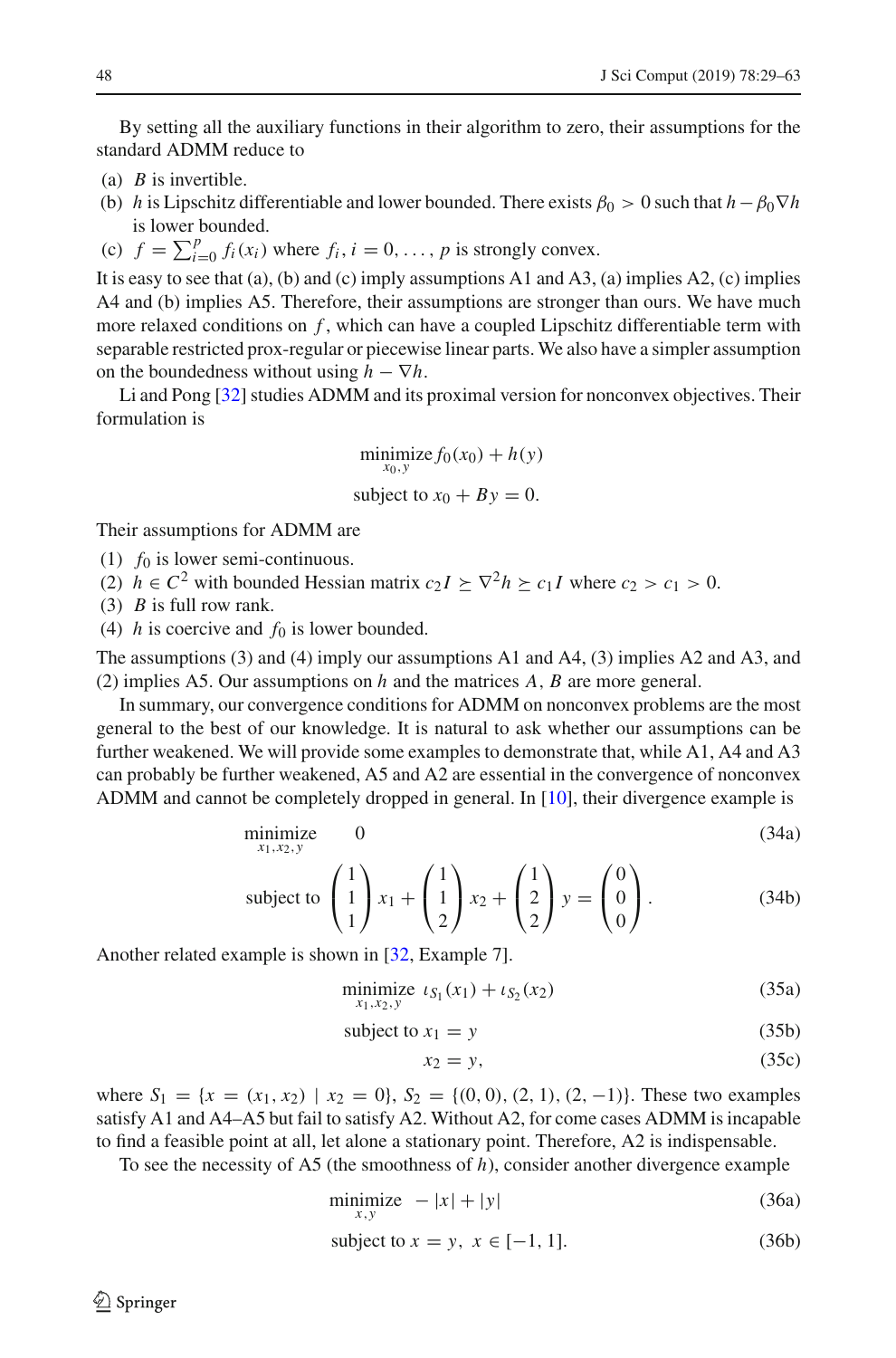For any  $\beta > 0$ , with the initial point  $(x^0, y^0, w^0) = (-\frac{2}{\beta}, 0, -1)$ , we get the sequence  $(x^{2k+1}, y^{2k+1}, w^{2k+1}) = (\frac{2}{\beta}, 0, 1)$  and  $(x^{2k}, y^{2k}, w^{2k}) = (-\frac{2}{\beta}, 0, -1)$  for  $k \in \mathbb{N}$ , which diverges. This problem satisfies all the assumptions except A5, without which  $w<sup>k</sup>$  cannot be controlled by  $y^k$  anymore. Therefore, A5 is also indispensable.

Although the assumptions A2 and A5 seem essential for the convergence of ADMM, other assumptions, especially the assumption A4, might be further relaxed. Moreover, our result requires the *y*-block to be updated at last right before the update of multiplier. Further studies could be carried out to study the case when a different order is used.

## **4.2 Primal Variables' Update Order in ADMM**

We discuss about the update order of  ${x_i}_{i=0}^p$  and *y* in this subsection. Theorem [1](#page-8-0) and Theorem [2](#page-9-0) apply to the ADMM in which the primal variables  $x_0, \ldots, x_p$  are sequentially updated in a fixed order. With minor changes to the proof, both theorems still hold for arbitrary update orders of  $x_1, \ldots, x_p$ , possibly different between iterations, as long as  $x_0$  is always the first and *y* is always the last primal variable to update, just before w. In particular,  $x_1, \ldots, x_p$ could be updated using random scheme or greedy scheme, which may help avoid low-quality local solutions. Recently, randomized ADMM is considered in papers such as [\[27](#page-33-19)[,42](#page-33-20)[,50\]](#page-33-21). [\[50\]](#page-33-21) considered the randomly permuted ADMM for solving linear systems, and proved its convergence in the expectation sense. However, in general, permutation including the last block *y* could cause ADMM to diverge (A convex example can be found in [\[62](#page-34-6)]). Consider

$$
\begin{array}{ll}\text{minimize} & x(1+y) \\ x, y \in \mathbb{R} \\ \text{subject to} & x - y = 0. \end{array}
$$

It is easy to check that, if we fix the update order to either  $x$ ,  $y$ ,  $w$  or  $y$ ,  $x$ ,  $w$  for all iterations, Algorithm [1](#page-2-0) converges. However, if we alternate between the two update orders, we obtain (with  $\alpha := 1/\beta$ ) the diverging sequence  $(x^{2k+1}, y^{2k+1}, w^{2k+1}) = (2\alpha(\alpha-1), -\alpha, \alpha-1)$  and  $(x^{2k}, y^{2k}, w^{2k}) = (-\alpha, 2\alpha(\alpha - 1), -\alpha)$ . Another divergent example when primal variables' update order alternates is the following convex and nonsmooth problem:

$$
\min_{x,y} \text{imize } 2|x-1| + |y| \tag{37a}
$$

$$
subject to x = y. \tag{37b}
$$

## **4.3 Inexact Optimization of Subproblems**

Note that all subproblems in Algorithm [1](#page-2-0) should be solved exactly. This might restrict the wide use of the algorithm in real applications. Thus, the convergence of the inexact version of Algorithm [1](#page-2-0) is discussed here. We extend the developed convergence results to the following inexact version of Algorithm [1](#page-2-0) under some additional assumptions. More specifically, we assume that the sequence  $\{x^k, y^k, w^k\}$  generated by the inexact version of Algorithm [1](#page-2-0) satisfies

P1' **(Boundedness)** { $\mathbf{x}^k$ ,  $y^k$ ,  $w^k$ } is bounded, and  $\mathcal{L}_{\beta}(\mathbf{x}^k, y^k, w^k)$  is lower bounded;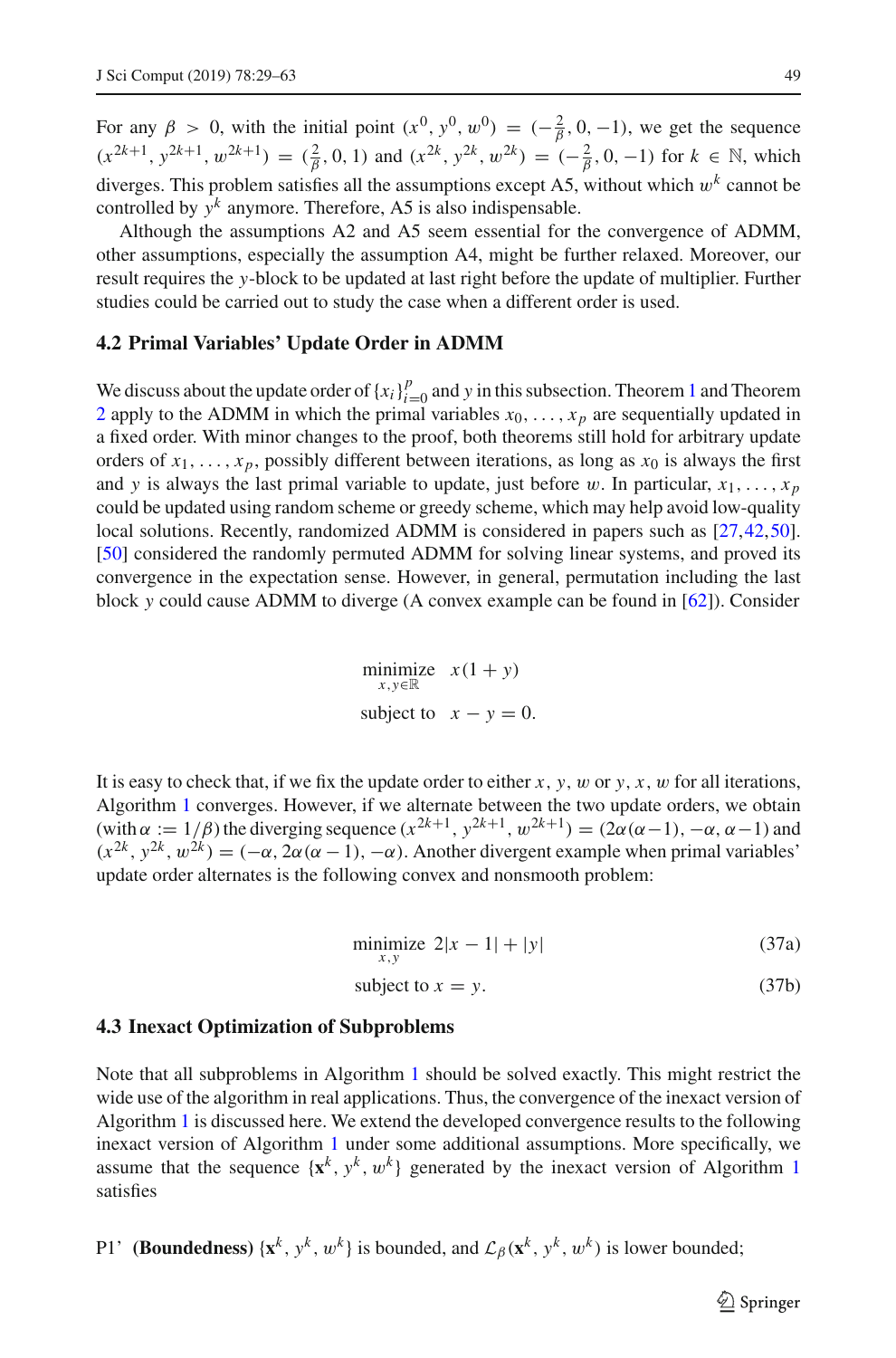P2' **(Sufficient descent)** there is a nonnegative sequence  $\{\eta_k\}$  and a constant  $C_1 > 0$  such that for all sufficiently large *k*, we have

$$
\mathcal{L}_{\beta}(\mathbf{x}^{k}, y^{k}, w^{k}) - \mathcal{L}_{\beta}(\mathbf{x}^{k+1}, y^{k+1}, w^{k+1})
$$
\n
$$
\geq C_{1}(\|B(y^{k+1} - y^{k})\|^{2} + \sum_{i=1}^{p} \|A_{i}(x_{i}^{k} - x_{i}^{k+1})\|^{2}) - \eta_{k},
$$
\n(38)

P3' **(subgradient bound)** and there exists  $d^{k+1} \in \partial \mathcal{L}_{\beta}(\mathbf{x}^{k+1}, y^{k+1}, w^{k+1})$  such that

$$
||d^{k+1}|| \leq C_2(||B(y^{k+1} - y^k)|| + \sum_{i=1}^p ||A_i(x_i^{k+1} - x_i^k)||) + \eta_k.
$$
 (39)

When  $\sum_{k} \eta_k < \infty$ , the convergence results in Theorem [1](#page-8-0) still hold for this sequence. This is because Proposition [2](#page-10-0) still holds when the error is summable. However, when a specific algorithm is applied to solve these subproblems inexactly, it might require some additional conditions, and we leave this in the future work.

# <span id="page-21-0"></span>**5 Applications**

In this section, we apply the developed convergence results to several well-known applications. To the best of our knowledge, all the obtained convergence results are novel and cannot be recovered from the previous literature.

## **(A) Statistical Learning**

Statistical learning models often involve two terms in the objective function. The first term is used to measure the fitting error. The second term is a regularizer to control the model complexity. Generally speaking, it can be written as

<span id="page-21-1"></span>minimize 
$$
\sum_{x \in \mathbb{R}^n}^p l_i (A_i x - b_i) + r(x),
$$
 (40)

where  $A_i \in \mathbb{R}^{m_i \times n}$ ,  $b_i \in \mathbb{R}^{m_i}$  and  $x \in \mathbb{R}^n$ . Examples of the fitting measure  $l_i$  include least squares, logistic functions, and other smooth functions. The regularizers can be some sparsity-inducing functions  $[2,14,54,63,65-67]$  $[2,14,54,63,65-67]$  $[2,14,54,63,65-67]$  $[2,14,54,63,65-67]$  $[2,14,54,63,65-67]$  $[2,14,54,63,65-67]$  $[2,14,54,63,65-67]$  such as MCP, SCAD,  $\ell_q$  quasi-norms for  $0 < q \leq 1$ . Take LASSO as an example,

minimize 
$$
\frac{1}{2} ||y - Ax||^2 + \lambda ||x||_1
$$
.

The first term  $||y - Ax||^2$  measures the difference between the linear model *Ax* and outcome *y*. The second term  $||x||_1$  measures the sparsity of *x*.

In order to solve [\(40\)](#page-21-1) using ADMM, we reformulate it as

<span id="page-21-2"></span>minimize 
$$
r(x) + \sum_{i=1}^{p} l_i (A_i z_i - b_i),
$$
  
\nsubject to  $x = z_i, \forall i = 1, ..., p.$  (41)

Algorithm [2](#page-22-0) gives the standard ADMM algorithm for this problem.

Based on Theorem [1,](#page-8-0) we have the following corollary.

 $\mathcal{L}$  Springer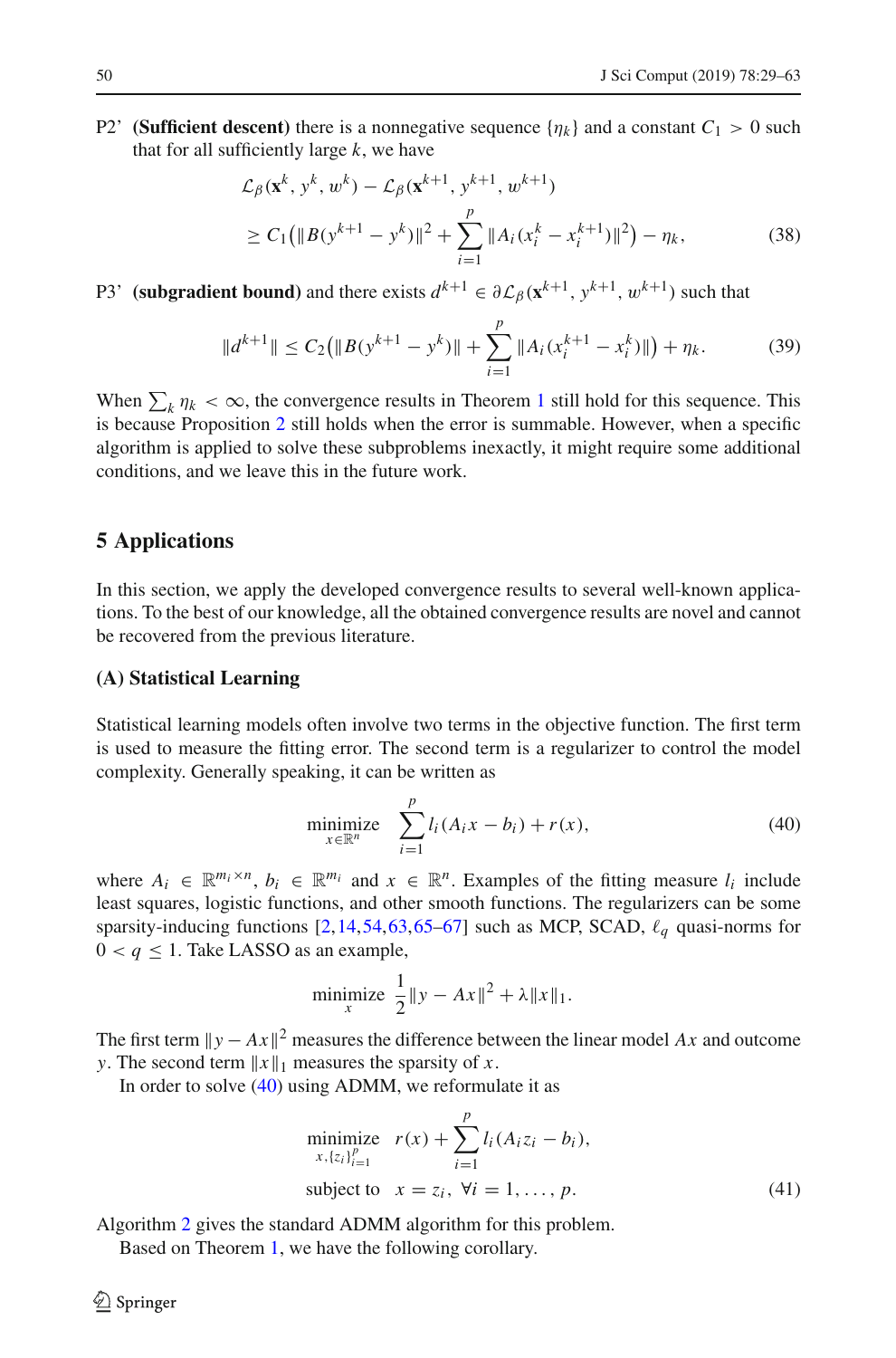# **Algorithm 2** ADMM for [\(41\)](#page-21-2)

<span id="page-22-0"></span>Denote  $\mathbf{z} = [z_1; z_2; \cdots; z_p], \mathbf{w} = [w_1; w_2; \cdots; w_p].$ **Initialize**  $x^0$ ,  $z^0$ ,  $w^0$  arbitrarily; **while** stopping criterion not satisfied **do**  $x^{k+1} \leftarrow \operatorname{argmin}_x r(x) + \frac{\beta}{2} \sum_{i=1}^p (z_i^k + \frac{w_i^k}{\beta} - x)^2;$ **for**  $s = 1, \ldots, p$  **do**  $z_s^{k+1} \leftarrow \argmin_{z_s} l_s(A_s z_s - b_s) + \frac{\beta}{2} (z_s + \frac{w_s^k}{\beta} - x^{k+1})^2;$  $w_s^{k+1} = w_s^k + \beta(z_s^{k+1} - x^{k+1});$ **end for**  $k \leftarrow k + 1$ : **end while** return  $x^k$ .

**Corollary 1** *Let*  $r(x) = ||x||_q^q = \sum_i |x_i|^q$ ,  $0 < q \le 1$ , *SCAD, MCP, or any piecewise linear function, if*

- *i*) (*Coercivity*)  $r(x) + \sum_i l_i(A_ix + b_i)$  *is coercive;*
- *ii*) (Smoothness) For each  $i = 1, \ldots, p$ ,  $l_i$  *is Lipschitz differentiable.*

*then for sufficiently large β, the sequence*  $(x^k, \mathbf{z}^k, \mathbf{w}^k)$ *generated by Algorithm [2](#page-22-0) has limit points and all of its limit points are stationary points of the augmented Lagrangian*  $\mathcal{L}_{\beta}$ *.* 

*Proof* Rewrite the optimization to a standard form, we have

minimize 
$$
r(x) + \sum_{i=1}^{p} l_i (A_i z_i - b_i),
$$
 (42a)

subject to 
$$
Ex + \mathbf{I}_{np}\mathbf{z} = 0.
$$
 (42b)

where  $E = -[\mathbf{I}_n; \dots; \mathbf{I}_n] \in \mathbb{R}^{np \times n}$ ,  $\mathbf{I}_{np} \in \mathbb{R}^{np \times np}$  is the identity matrix, and  $\mathbf{z} =$  $[z_1; \ldots; z_p] \in \mathbb{R}^{np}$ . Fitting (42) to the standard form [\(7\)](#page-8-2), there are two blocks  $(x, z)$  and  $B = I_{np}$ .  $f(x) = r(x)$  and  $h(z) = \sum_{i=1}^{p} l_i (A_i z_i - b_i)$ .

Now let us check A1–A5. A1 holds because of i). A2 holds because  $B = I_{np}$ . A5 holds because of ii). A3 holds because *E* and  $I_{np}$  both have full column ranks. If  $r(x)$  is piecewise linear, then A4 holds naturally. If  $r(x)$  is MCP

$$
P_{\gamma,\lambda}(x) \triangleq \begin{cases} \lambda |x| - \frac{x^2}{2\lambda}, & \text{if } |x| \leq \gamma \lambda \\ \frac{1}{2} \gamma \lambda^2, & \text{if } |x| \geq \gamma \lambda \end{cases}
$$

or SCAD

$$
Q_{\gamma,\lambda}(x) \triangleq \begin{cases} \lambda|x|, & \text{if } |x| \leq \lambda \\ \lambda|x| - \frac{2\gamma\lambda|x| - x^2 - \lambda^2}{2\gamma - 2}, & \text{if } \lambda < |x| \leq \gamma\lambda \\ \frac{1}{2}(\gamma + 1)\lambda^2, & \text{if } |x| \geq \gamma\lambda \end{cases}
$$

we can verify that those functions are the maximum of a set of quadratic functions. Then by [\[43,](#page-33-12) Example 2.9], we know they are prox-regular. Hence, it remains to verify A4(ii)a that  $r(x) = \sum_i |x_i|^q$  is restricted prox-regular. When  $q = 1$ , this is trivial; when  $0 < q < 1$ , it has been proved in Proposition [1.](#page-2-3) This verifies A4 and completes the proof.

 $\textcircled{2}$  Springer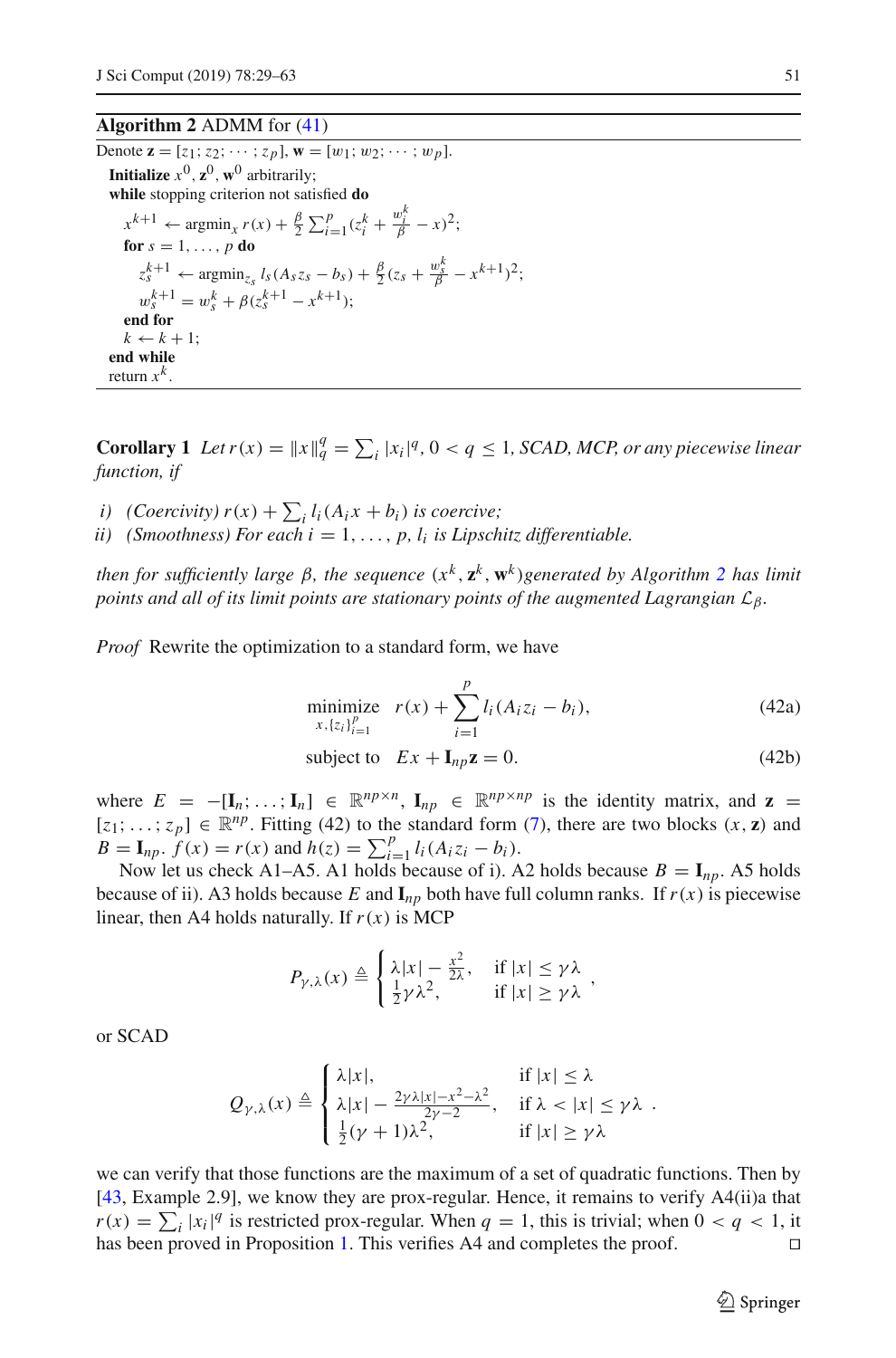## **(B) Minimization on Compact Manifolds**

Compact manifolds and their projection operators such as spherical manifolds *Sn*−1, Stiefel manifolds (the set of *p* orthonormal vectors  $x_1, \ldots, x_p \in \mathbb{R}^n$ ,  $p \leq n$ ) and Grassmann manifolds (the set of subspaces in  $\mathbb{R}^n$  of dimension *p*) often arise in optimization. Some recent studies and algorithms can be found in [\[31](#page-33-3)[,36](#page-33-23),[58\]](#page-34-10). A simple example is:

$$
\begin{array}{ll}\text{minimize} & J(x),\\ \text{subject to} & \|x\|^2 = 1, \end{array} \tag{43}
$$

More generally, let *S* be any compact set. We consider the problem

$$
\begin{array}{ll}\text{minimize} & J(x),\\ \text{subject to} & x \in S,\end{array} \tag{44}
$$

which can be rewritten to the following form:

<span id="page-23-1"></span>
$$
\underset{x,y}{\text{minimize}} \quad \iota_{S}(x) + J(y),\tag{45a}
$$

subject to 
$$
x - y = 0
$$
, (45b)

where  $\iota_S(\cdot)$  is the indicator function:  $\iota_S(x) = 0$  if  $x \in S$  or  $\infty$  if  $x \notin S$ . Applying ADMM to solve this problem, we get Algorithm [3.](#page-23-0)

## <span id="page-23-0"></span>**Algorithm 3** ADMM for minimization on a compact set [\(45\)](#page-23-1)

**Initialize**  $x^0$ ,  $y^0$ ,  $w^0$  arbitrarily; **while** stopping criterion not satisfied **do**  $x^{k+1} \leftarrow \text{Proj}_S(y^k - \frac{w^k}{\beta});$  $y^{k+1} \leftarrow \operatorname{argmin}_y J(y) + \frac{\beta}{2} ||y - \frac{w^k}{\beta} - x^{k+1}||^2;$  $w^{k+1} \leftarrow w^k + \beta(v^{k+1} - x^{k+1})$ ;  $k \leftarrow k + 1$ . **end while** return  $x^k$ 

Based on Theorem [1,](#page-8-0) we have the following corollary.

**Corollary 2** *If J is Lipschitz differentiable, then for any sufficiently large* β*, the sequence* (*x<sup>k</sup>* , *y<sup>k</sup>* , w*<sup>k</sup>* ) *generated by Algorithm* [3](#page-23-0) *has at least one limit point, and each limit point is a stationary point of the augmented Lagrangian*  $L_β$ *.* 

*Proof* To show this corollary, we shall verify assumptions A1–A5.

The assumption A1 holds because the feasible set is a bounded set and *J* is lower bounded on the feasible set. A2 and A3 hold because both *A* and *B* are identity matrices. A5 holds because *J* is Lipschitz differentiable. A4 holds because  $\iota_S$  is lower semi-continuous.  $\square$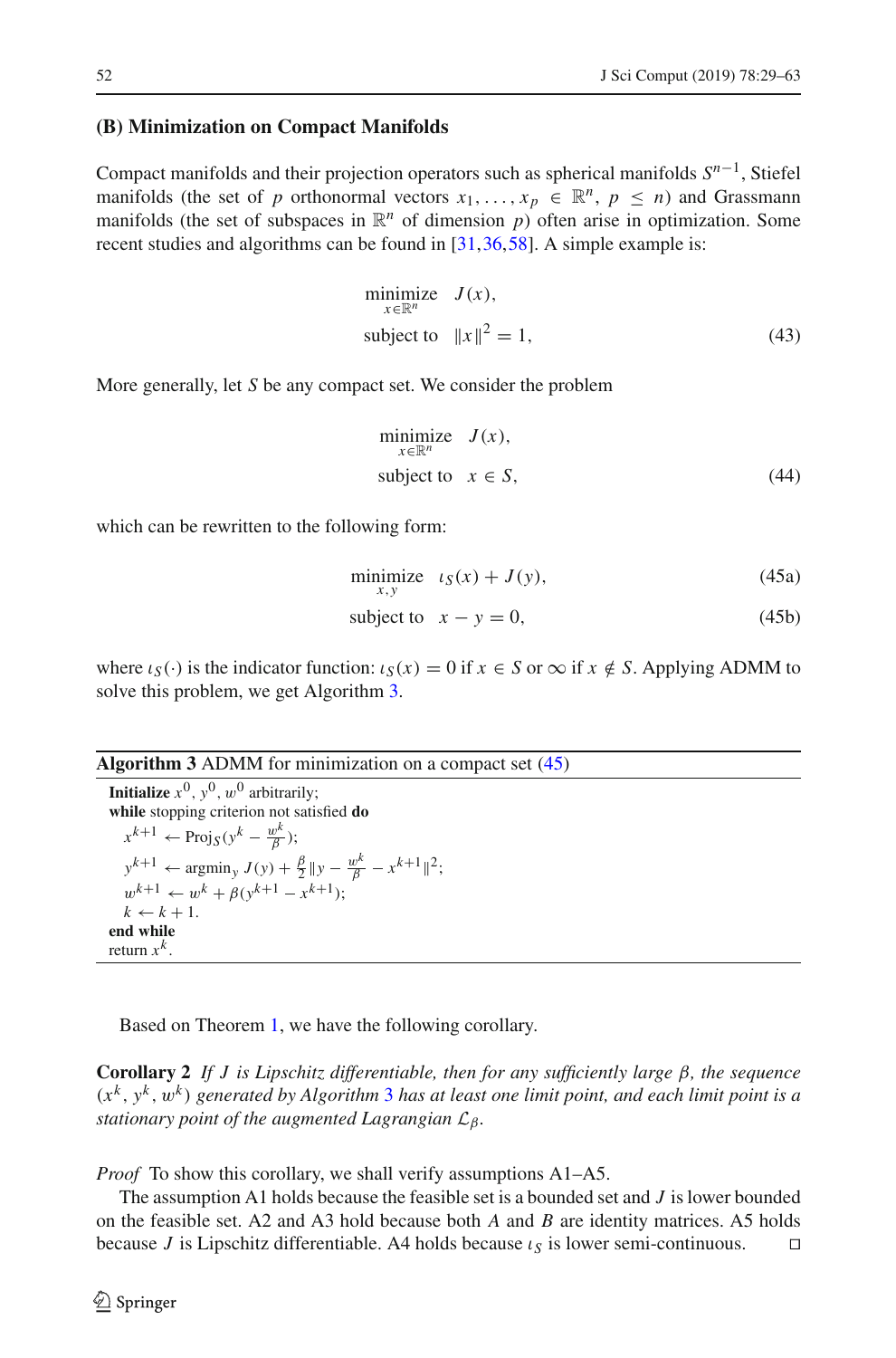## **(C) Smooth Optimization Over Complementarity Constraints**

We consider the following optimization problem over complementarity constraints.

<span id="page-24-0"></span>
$$
\begin{array}{ll}\text{minimize} & h(x, y) \\ \text{subject to} & x^T y = 0, x \ge 0, y \ge 0, \end{array} \tag{46}
$$

where  $h(x, y)$  is a smooth function with Lipschitz differentiable gradient. The considered problem is a special case of the mathematical programming with equilibrium constraints (MPEC) [\[11\]](#page-32-20), and includes the linear complementarity problem (LCP) [\[13](#page-32-21)] as a special case. In order to apply the ADMM algorithm to solve this problem, we introduce two auxiliary variables  $x', y' \in \mathbb{R}^n$  and define the complementarity set  $S \triangleq \{(x, y) : x^T y = 0, x \geq 0\}$ 0,  $y \ge 0$ . With these notations, problem [\(46\)](#page-24-0) can be reformulated as follows

<span id="page-24-2"></span><span id="page-24-1"></span>minimize 
$$
\iota_S(x', y') + h(x, y)
$$
  
\n $\{x', y', x, y\}$   
\nsubject to  $x' - x = 0, y' - y = 0,$  (47)

where  $\iota_S(x', y')$  denotes the indicator function of the set *S*. Furthermore, let  $\mathbf{x}_0 = \begin{pmatrix} x' \\ y' \end{pmatrix}$ *y*  $\big)$  and

the second block 
$$
\mathbf{y} = \begin{pmatrix} x \\ y \end{pmatrix}
$$
. Then (47) becomes  
\n
$$
\begin{array}{ll}\n\text{minimize} & t_S(\mathbf{x}_0) + h(\mathbf{y}) \\
\text{subject to} & \mathbf{x}_0 - \mathbf{y} = 0.\n\end{array}
$$
\n(48)

**Corollary 3** *Assume that h is Lipschitz differentiable and coercive over the complementarity set, then for sufficiently large* β*, the sequence* (**x***<sup>k</sup>* <sup>0</sup>, **<sup>y</sup>***<sup>k</sup>* , w*<sup>k</sup>* ) *generated by Algorithm ADMM applied to* [\(48\)](#page-24-2) *has limit points and all of its limit points are stationary points of the augmented Lagrangian*  $L_β$ *.* 

*Proof* In order to prove this corollary, we only need to verify assumptions **A**1-**A**5. **A**1 holds for the coercivity of *h* over *S* and the specific form of  $\iota_S$ . **A**2 is obvious due to in this case  $A = I$  and  $B = -I$ . **A**3 holds for both **I** and  $-I$  being full column rank. **A**4 can be satisfied by setting  $f_0 = \iota_s$  and  $g = 0$ . A5 holds due to the Lipschitz differentiability of *h*. Thus, according to Theorem 1, we complete the proof.

## **(D) Matrix Decomposition**

ADMM has also been applied to solve matrix related problems, such as sparse principle component analysis (PCA) [\[25\]](#page-32-22), matrix decomposition [\[48](#page-33-24),[53](#page-33-25)], matrix completion [\[7\]](#page-32-23), matrix recovery [\[41\]](#page-33-26), non-negative matrix factorization [\[49](#page-33-1)[,61\]](#page-34-0) and background/foreground extraction [\[8](#page-32-24)[,63\]](#page-34-1).

In the following, we take the video surveillance image-flow problem as an example. A video can be formulated as a matrix *V* where each column is a vectorized image of a video frame. It can be generally decomposed into three parts, background, foreground, and noise. The background has low rank since it does not move. The derivative of the foreground is small because foreground (such as human beings, other moving objectives) moves relatively slowly. The noise is generally assumed to be Gaussian and thus can be modeled via Frobenius norm.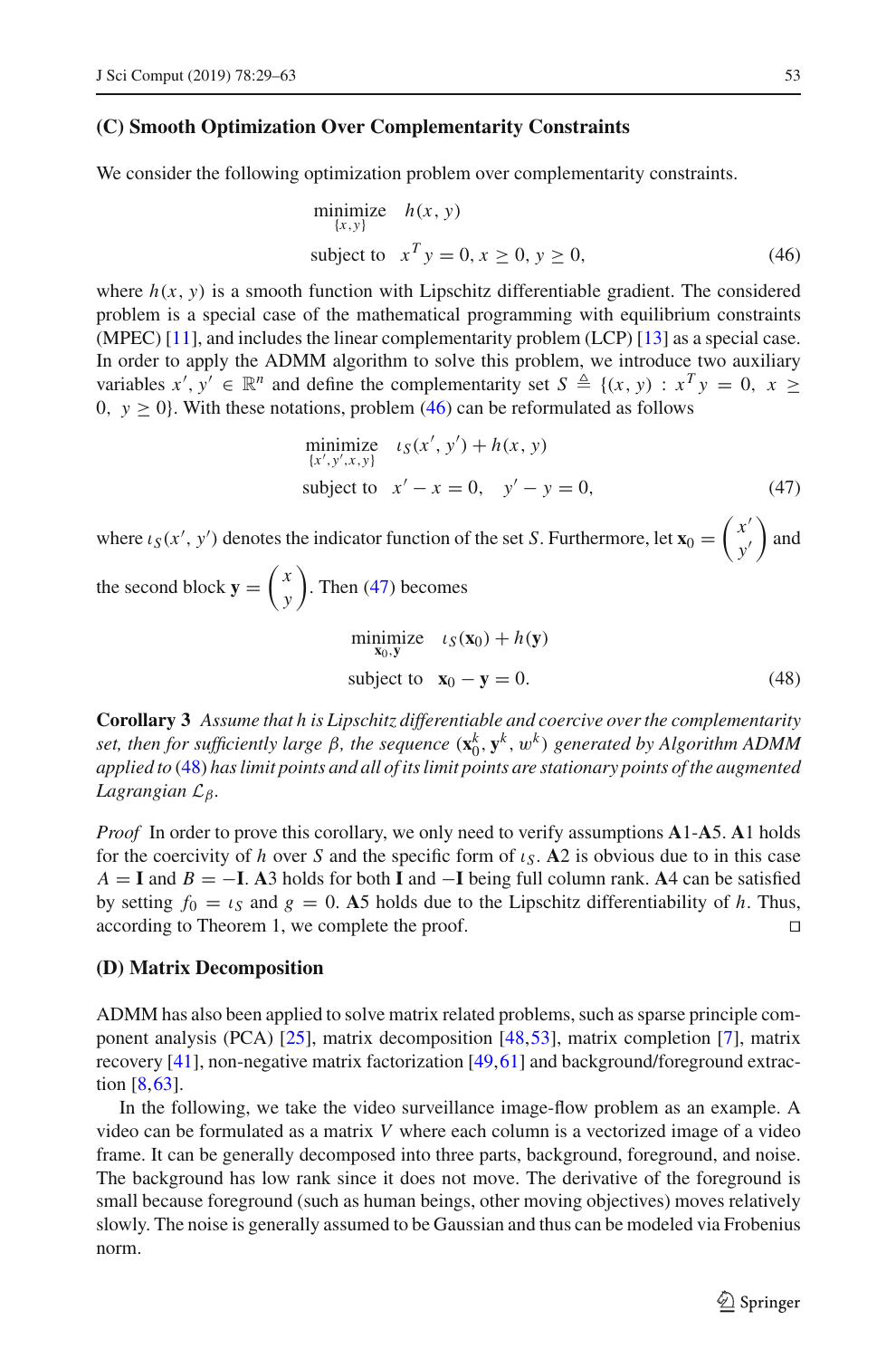More specifically, consider the following matrix decomposition model:

minimize 
$$
p(X) + \sum_{i=1}^{m-1} ||Y_i - Y_{i+1}|| + ||Z||_F^2,
$$
 (49)

subject to 
$$
V = X + Y + Z
$$
, (50)

where *X*, *Y*, *Z*, *V*  $\in \mathbb{R}^{n \times m}$ , *Y<sub>i</sub>* is the *i*th column of *Y*,  $\|\cdot\|_F$  is the Frobenius norm, and  $p(X)$ is any lower bounded lower semi-continuous penalty function, for example, the Schatten-*q* quasi-norm  $||X||_q$  (0 <  $q \le 1$ ):

<span id="page-25-2"></span>
$$
||A||_q = \sum_{i=1}^n \sigma_i^q(A),
$$

where  $\sigma_i(A)$  is the *i*th largest singular value of *A*.

The corresponding ADMM algorithm is given in Algorithm [4.](#page-25-1)

<span id="page-25-1"></span>**Algorithm 4** ADMM for [\(49\)](#page-25-2)

**Initialize**  $Y^0$ ,  $Z^0$ ,  $W^0$  arbitrarily; **while** stopping criteria not satisfied **do**  $X^{k+1} \leftarrow \operatorname{argmin}_{X} p(X) + \frac{\beta}{2} \|X + Y^{k} + Z^{k} - V + W^{k}/\beta\|_{F}^{2};$  $Y^{k+1} \leftarrow \arg\min_{Y} \sum_{i=1}^{m} \|Y_i - Y_j\| + \frac{\beta}{2} \|X^{k+1} + Y + Z^k - V + W^k / \beta\|_F^2;$  $Z^{k+1} \leftarrow \arg\min_{Z} |Z||_F^2 + \frac{\beta}{2} ||X^{k+1} + Y^{k+1} + Z - V + W^k/\beta||_F^2;$  $W^{k+1} \leftarrow W^k + \overline{\beta}(X^{k+1} + \overline{Y}^{k+1} + Z^{k+1} - V);$  $k \leftarrow k + 1$ ; **end while** return  $X^k$ ,  $Y^k$ ,  $Z^k$ .

**Corollary 4** *For a sufficiently large β, the sequence*  $(X^k, Y^k, Z^k, W^k)$  *generated by Algorithm* [4](#page-25-1) *has at least one limit point, and each limit point is a stationary point of the augmented Lagrangian function*  $\mathcal{L}_{\beta}$ *.* 

*Proof* Let us verify assumptions A1–A5. The assumption A1 holds because of the coercivity of  $\|\cdot\|_F$  and  $\|\cdot\|_q$ . A2 and A3 hold because all the coefficient matrices are identity matrices. A5 holds because  $\|\cdot\|_F^2$  is Lipschitz differentiable. A4 holds because p is lower semi- $\Box$ continuous.

# <span id="page-25-0"></span>**6 Conclusion**

This paper studied the convergence of ADMM, in its multi-block and original cyclic update form, for nonconvex and nonsmooth optimization. The objective can be certain nonconvex and nonsmooth functions while the constraints are coupled linear equalities. Our results theoretically demonstrate that ADMM, as a variant of ALM, may converge under weaker conditions than ALM. While ALM generally requires the objective function to be smooth, ADMM only requires it to have a smooth part  $h(y)$  while the remaining part  $f(x)$  can be coupled, nonconvex, and include separable nonsmooth functions and indicator functions of constraint sets.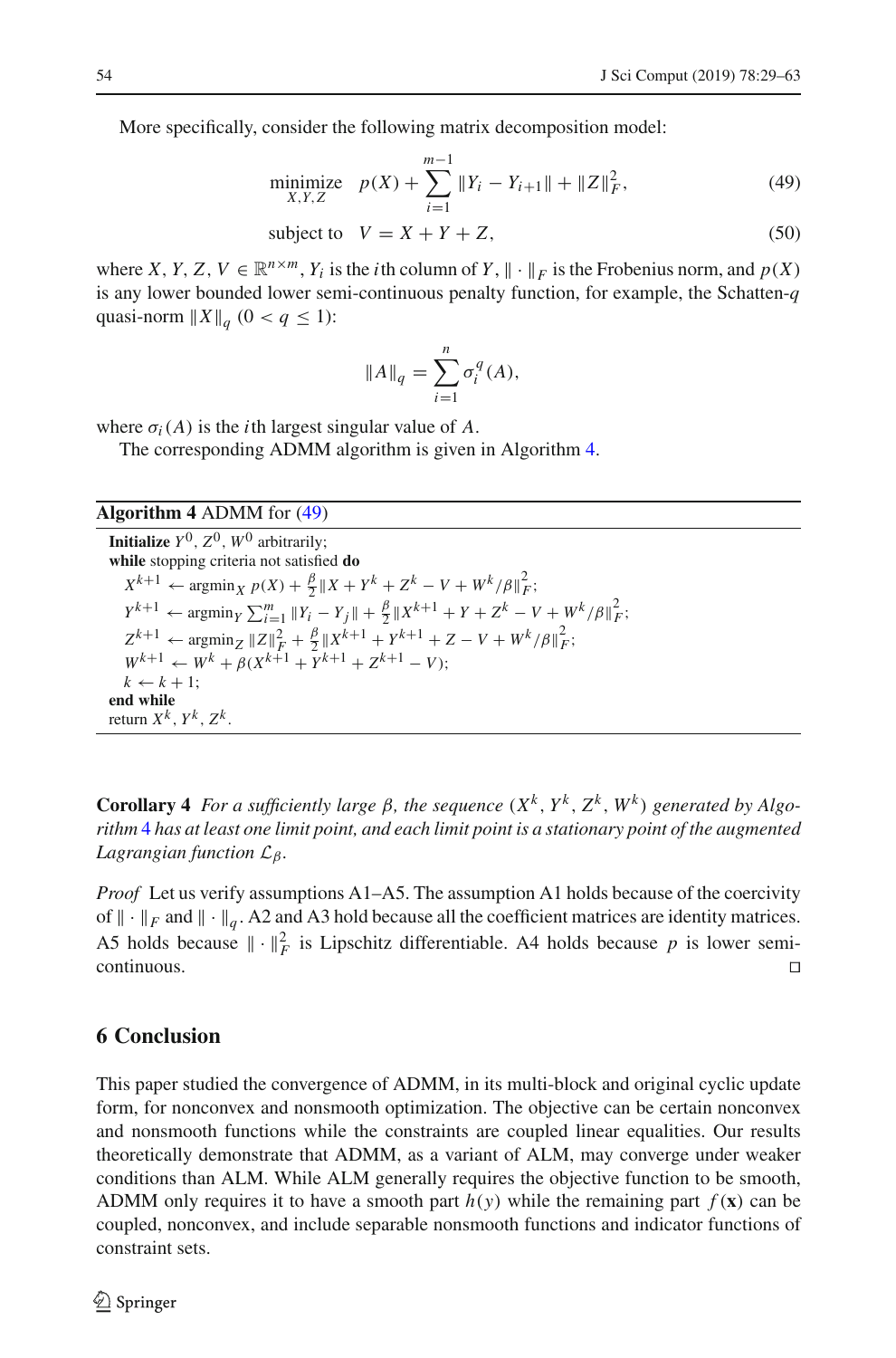Our results relax the previous assumptions (e.g., semi-convexity) and allow the nonconvex functions such as  $\ell_q$  quasi-norm (0 <  $q$  < 1), Schatten-q quasi-norm, SCAD, and others that often appear in sparse optimization. They also allow nonconvex constraint sets such as unit spheres, matrix manifolds, and complementarity constraints.

The underlying proof technique identifies an exclusion set where the sequence does not enter after finitely many iterations. We also manage to have a very general first block  $x_0$ . We show that while the middle  $p$  blocks  $x_1, \ldots, x_p$  can be updated in an arbitrary order for different iterations, the first block  $x_0$  should be updated at first and the last block  $y$  at last; otherwise, the concerned iterates may diverge according to the existing example.

Our results can be applied to problems in matrix decomposition, sparse recovery, machine learning, and optimization on compact smooth manifolds and lead to novel convergence guarantees.

**Acknowledgements** We would like to thank Drs. Wei Shi, Ting Kei Pong, and Qing Ling for their insightful comments, and Drs. Xin Liu and Yangyang Xu for helpful discussions. We thank the three anonymous reviewers for their review and helpful comments.

# **Appendix**

*Proof of Proposition [1](#page-2-3)* The fact that convex functions and the  $C^1$  regular functions are proxregular has been proved in the previous literature, for example, see [\[43\]](#page-33-12). Here we only prove the second part of the proposition.

(1): For functions  $r(x) = \sum_i |x_i|^q$  where  $0 < q < 1$ , the set of general subgradient of  $r(\cdot)$  is

$$
\partial r(x) = \left\{ d = [d_1; \ldots; d_n] \, \middle| \, d_i = q \cdot \text{sign}(x_i) |x_i|^{q-1} \text{ if } x_i \neq 0; d_i \in \mathbb{R} \text{ if } x_i = 0 \right\}.
$$

For any two positive constants  $C > 0$  and  $M > 1$ , take  $\gamma = \max \left\{ \frac{4(nC^q + MC)}{c^2}, q(1-q)c^{q-2} \right\}$ , where

 $c \triangleq \frac{1}{3}(\frac{q}{M})^{\frac{1}{1-q}}$ . The exclusion set *S<sub>M</sub>* contains the set  $\{x | \min_{x_i \neq 0} |x_i| \leq 3c\}$ . For any point  $z \in \mathbb{B}(0, C)/S_M$  and  $y \in \mathbb{B}(0, C)$ , if  $||z - y|| \le c$ , then supp(*z*)  $\subset$  supp(*y*) and  $||z||_0 \le ||y||_0$ , where  $\mathbb{B}(0, C) \triangleq \{x \mid ||x|| < C\}$ , supp(*z*) denotes the index set of all non-zero elements of *z* and  $||z||_0$  denotes the cardinality of supp(*z*). Define

$$
y'_{i} = \begin{cases} y_{i} & i \in \text{supp}(z) \\ 0 & i \notin \text{supp}(z) \end{cases}, i = 1, \ldots, p.
$$

Then for any  $d \in \partial r(z)$ , the following line of proof holds,

$$
||y||_q^q - ||z||_q^q - \langle d, y - z \rangle \stackrel{(a)}{\ge} ||y'||_q^q - ||z||_q^q - \langle d, y' - z \rangle
$$
  
\n
$$
\stackrel{(b)}{\ge} - \frac{q(1-q)}{2} e^{q-2} ||z - y'||^2
$$
  
\n
$$
\stackrel{(c)}{\ge} - \frac{q(1-q)}{2} e^{q-2} ||z - y||^2,
$$
\n(51)

where (a) holds for  $||y||_q^q = ||y'||_q^q + ||y - y'||_q^q$  by the definition of *y'*,

(b) holds because  $r(x)$  is twice differentiable along the line segment connecting *z* and *y*<sup>'</sup>, and the second order derivative is no bigger than  $q(1 - q)c^{q-2}$ , and (c) holds because

<span id="page-26-0"></span> $\circled{2}$  Springer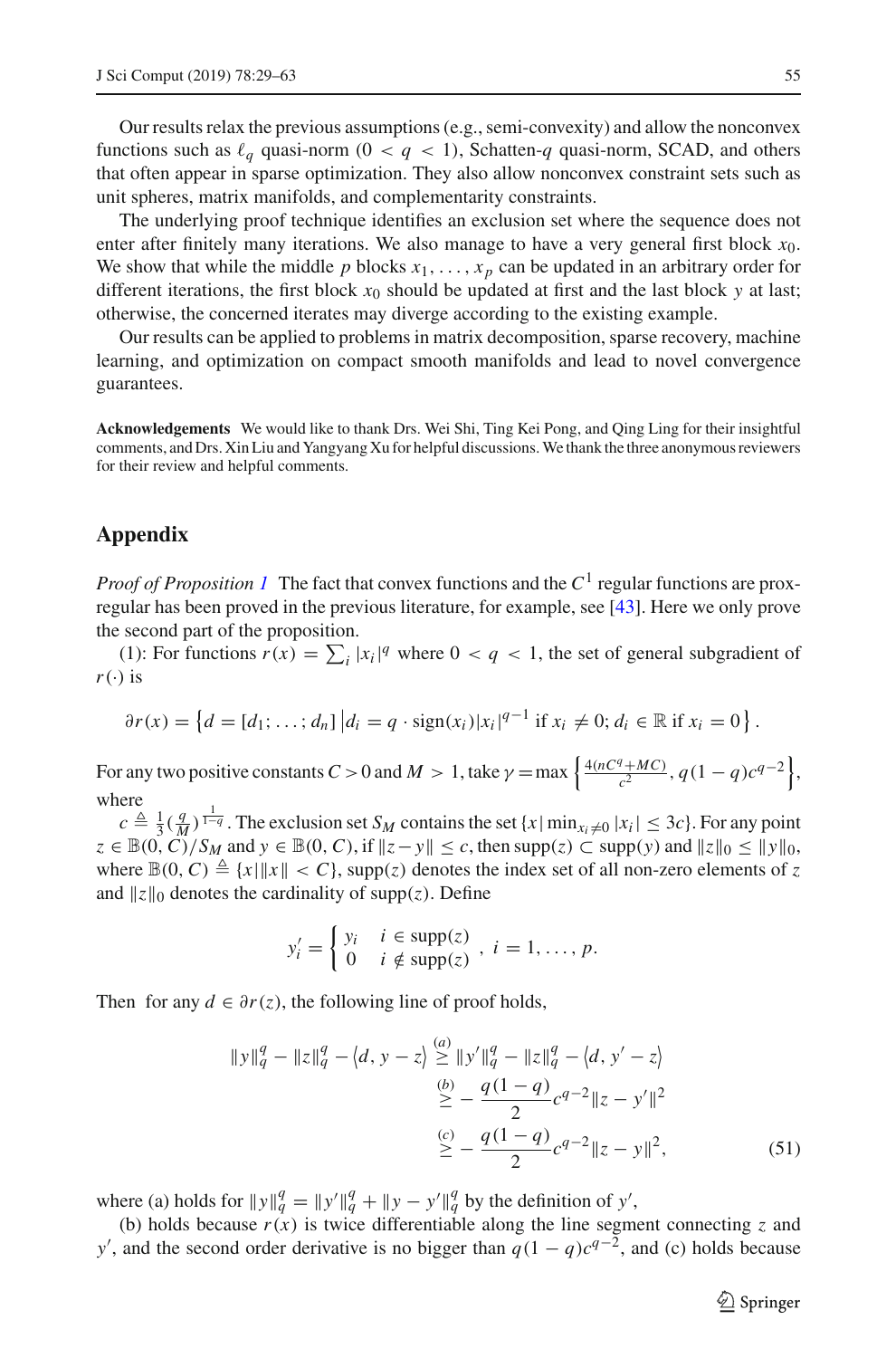$||z - y|| \ge ||z - y'||$ . While if  $||z - y|| > c$ , then for any  $d \in \partial r(z)$ , we have

<span id="page-27-0"></span>
$$
||y||_q^q - ||z||_q^q - \langle d, y - z \rangle \ge - (2nC^q + 2MC) \ge -\frac{2nC^q + 2MC}{c^2} ||y - z||^2. \tag{52}
$$

Combining [\(51\)](#page-26-0) and [\(52\)](#page-27-0) yields the result.

(2): We are going to verify that Schatten-*q* quasi-norm  $\|\cdot\|_q$  is restricted prox-regular. Without loss of generality, suppose  $A \in \mathbb{R}^{n \times n}$  is a square matrix.

Suppose the singular value decomposition (SVD) of *A* is

$$
A = U \Sigma V^T = [U_1, U_2] \cdot \begin{bmatrix} \Sigma_1 & 0 \\ 0 & 0 \end{bmatrix} \cdot \begin{bmatrix} V_1^T \\ V_2^T \end{bmatrix},
$$
\n(53)

where *U*,  $V \in \mathbb{R}^{n \times n}$  are orthogonal matrices, and  $\Sigma_1 \in \mathbb{R}^{K \times K}$  is diagonal whose diagonal elements are  $\sigma_i(A)$ ,  $i = 1, ..., K$ . Then the general subgradient of  $||A||_q^q$  [\[55](#page-33-27)] is

$$
\partial ||A||_q^q = U_1 D V_1^T + \{U_2 \Gamma V_2^T | \Gamma \text{ is an arbitrary matrix}\},
$$

where  $D \in \mathbb{R}^{K \times K}$  is a diagonal matrix whose *i*th diagonal element is  $d_i = q \sigma_i(A)^{q-1}$ .

Now we are going to prove  $\|\cdot\|_q^q$  is restricted prox-regular, i.e., for any positive parameters  $M, P > 0$ , there exists  $\gamma > 0$  such that for any  $\|B\|_F < P$ ,  $\|A\|_F < P$ ,  $A \notin S_M = \{A | \forall X \in \mathbb{R}^N\}$  $\partial \|A\|_q^q$ ,  $\|X\|_F > M$ , and  $T = U_1 D V_1^T + U_2 T V_2^T \in \partial \|A\|_q^q$ ,  $\|T\|_F \leq M$ , we hope to show

<span id="page-27-3"></span><span id="page-27-2"></span>
$$
||B||_q^q - ||A||_q^q - \langle T, B - A \rangle \ge -\frac{\gamma}{2} ||A - B||_F^2.
$$
 (54)

Let  $\epsilon_0 = \frac{1}{3} (M/q)^{1/(q-1)}$ . If  $||B - A|| > \epsilon_0$ , we have

$$
||B||_q^q - ||A||_q^q - \langle T, B - A \rangle \ge -n^2 P^q - M \cdot ||B - A||_F
$$
  
\n
$$
\ge - (M\epsilon_0^{-1} + n^2 P^q \epsilon_0^{-2}) ||A - B||_F^2.
$$
\n(55)

If  $||B - A||_F < \epsilon_0$ , consider the decomposition of  $B = U_B \Sigma^B V_B^T = B_1 + B_2$  where  $B_1 =$  $U_B \Sigma_1^B V_B^T$ ,  $\Sigma_1^B$  is the diagonal matrix preserving elements of  $\Sigma^B$  bigger than  $\frac{1}{3} (M/q)^{1/(q-1)}$ , and  $B_2 = U_B \Sigma_2^B V_B^T$  where  $\Sigma_2^B = \Sigma^B - \Sigma_1^B$ .

Define a set  $S' \triangleq \{T \in \mathbb{R}^{n \times n} | \|T\|_F \leq P$ ,  $\min_{\sigma_i > 0} \sigma_i(T) \geq \epsilon_0 \}$ . Let's prove *A*,  $B_1 \in S'$ . If min<sub>σ<sub>*i*</sub>>0</sub> σ<sub>*i*</sub>(*A*) < (*M*/*q*)<sup>1/(*q*−1)</sup>, then for any *X* ∈ ∂||*A*|| $_q^q$ , *X* = *U*<sub>1</sub>*D*  $V_1^T$  + *U*<sub>2</sub>  $V_2^T$  and

$$
||X||_F \ge ||U_1DV_1^T||_F \ge \min_{\sigma_i>0} q\sigma_i^{q-1} \ge M,
$$

which contradicts with the face that  $A \notin S_M$ . As for  $B_1$ , because of  $||A - B||_F \leq \epsilon_0$  and  $\min_{\sigma_i>0} \sigma_i(A) < (M/q)^{1/(q-1)}$ , using Weyl inequalities will we get  $B_1 \in S'$ .

Define the function  $F : S' \subset \mathbb{R}^{n \times n} \to \mathbb{R}^{n \times n}$ , for  $A = U_1 \Sigma V_1^T$ ,  $F(A) = U_1 D V_1^T$ , where

<span id="page-27-1"></span>
$$
D = \text{diag}(q\sigma_1(A)^{q-1}, \dots, q\sigma_1(A)^{q-1})
$$

and ( $0^{q-1} = 0$ ). Based on [\[18,](#page-32-25) Theorem 4.1] and the compactness of *S'*, *F(A)* is Lipschitz continuous in *S*<sup> $\prime$ </sup>, i.e., there exists  $L > 0$ , for any two matrices  $A, B \in S'$ ,  $||F(A) - F(B)||_F$  ≤  $L||A - B||_F$ . This implies

$$
\|B_1\|_q^q - \|A\|_q^q - \langle U_1 D V_1^T, B_1 - A \rangle \ge -\frac{L}{2} \|B_1 - A\|_F^2. \tag{56}
$$

 $\mathcal{L}$  Springer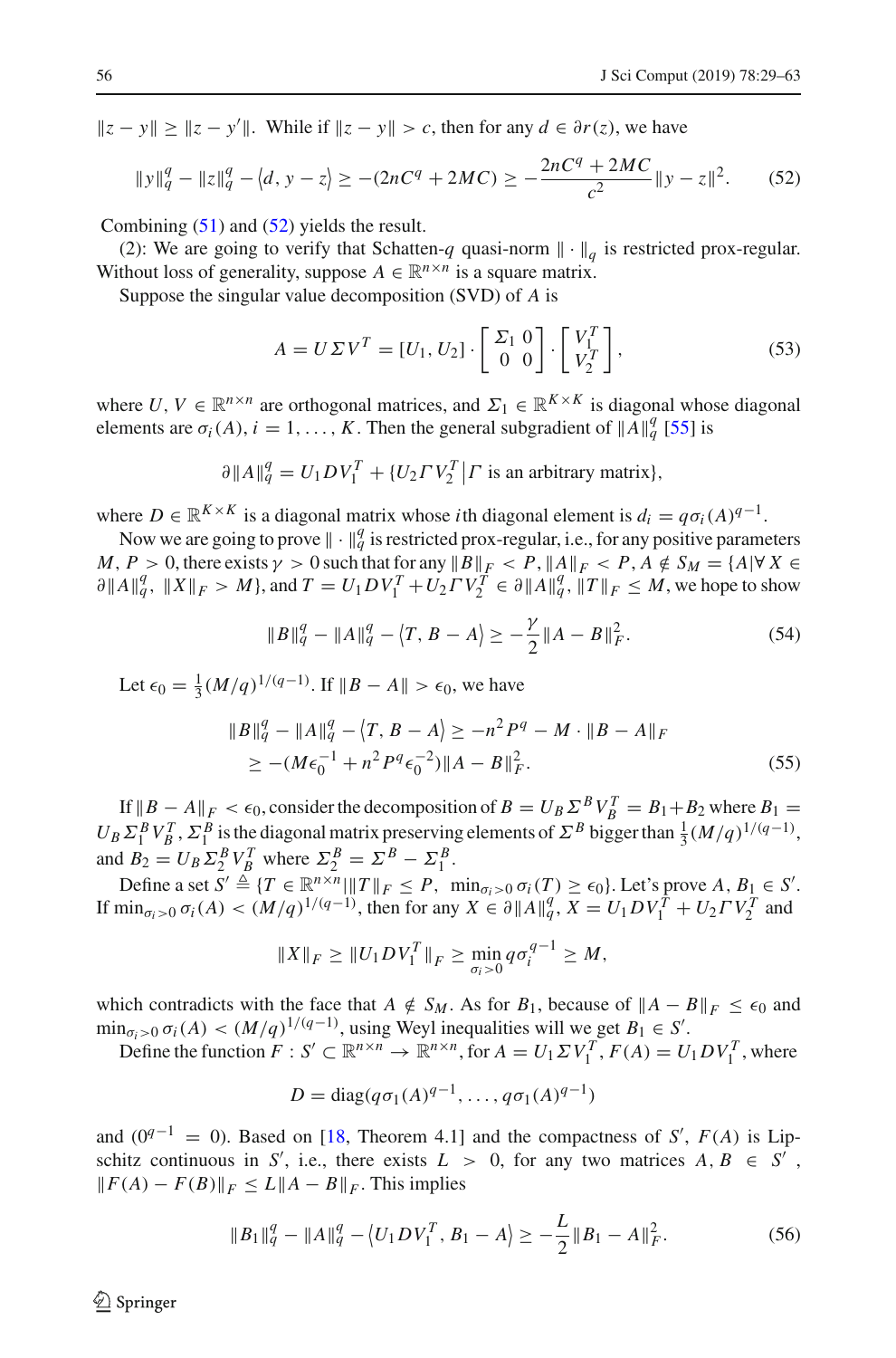In addition, because  $||U_2^T U_B||_F < ||B_1 - A||_F / \epsilon_0$  and  $||V_2^T V_B||_F < ||B_1 - A||_F / \epsilon_0$  (see [\[33\]](#page-33-28)),

<span id="page-28-1"></span><span id="page-28-0"></span>
$$
\langle U_2 \Gamma V_2^T, B_1 - A \rangle = \langle \Gamma, U_2^T U_B \Sigma_B V_B^T V_2 \rangle \ge -\frac{M^2}{\epsilon_0^2} \| B_1 - A \|_F^2. \tag{57}
$$

Furthermore,  $||B_2||_q^q - \langle T, B_2 \rangle \ge 0$  and  $||B_1 - A||_F \le ||B - A||_F + ||B - B_1||_F \le$  $2||B - A||_F$ , together with [\(56\)](#page-27-1) and [\(57\)](#page-28-0) we have

$$
\|B\|_{q}^{q} - \|A\|_{q}^{q} - \langle T, B - A \rangle = \|B_{1}\|_{q}^{q} - \|A\|_{q}^{q} - \langle T, B_{1} - A \rangle + \|B_{2}\|_{q}^{q} - \langle T, B_{2} \rangle
$$
  

$$
\geq -\left(\frac{L}{2} + \frac{M^{2}}{\epsilon_{0}^{2}}\right) \|B_{1} - A\|_{F}^{2} \geq -\left(2L + \frac{4M^{2}}{\epsilon_{0}^{2}}\right) \|B - A\|_{F}^{2}.
$$
\n(58)

Combining [\(55\)](#page-27-2) and [\(58\)](#page-28-1), we finally prove [\(54\)](#page-27-3) with appropriate  $\gamma$ .

(3): We need to show that the indicator function  $\iota_S$  of a *p*-dimensional compact  $C^2$ manifold *S* is restricted prox-regular. First of all, by definition, the exclusion set  $S_M$  of  $\iota_S$  is empty for any  $M > 0$ . Since *S* is compact and  $C^2$ , there are a series of  $C^2$  homeomorphisms  $h_n : \mathbb{R}^p \mapsto \mathbb{R}^n$ ,  $\eta \in \{1, \ldots, m\}$  and  $\delta > 0$  such that for any *x*, there exist an  $\eta$  and an  $\alpha_x$ satisfying  $x = h_{\eta}(\alpha_x) \in S$ . Furthermore, for any  $||y - x|| \le \delta$ , we can find an  $\alpha_y$  satisfying  $y = h_n(\alpha_y)$ .

Note that  $\partial \iota_S(x) = \text{Im}(J_{h_n}(x))^{\perp}$ , where  $J_{h_n}$  is the Jacobian of  $h_n$ . For any  $d \in \partial \iota_S(x)$ ,  $||d|| \leq M$  and  $||x - y|| \leq \delta$ ,

$$
\iota_S(y) - \iota_S(x) - \langle d, y - x \rangle = -\langle d, h_\eta(\alpha_y) - h_\eta(\alpha_x) \rangle
$$
  
= -\langle d, h\_\eta(\alpha\_y) - h\_\eta(\alpha\_x) - J\_{h\_\eta}(\alpha\_y - \alpha\_x) \rangle  

$$
\geq -\|d\| \cdot \gamma \|\alpha_y - \alpha_x\|^2
$$
  

$$
\geq -M\gamma C^2 \|x - y\|^2,
$$
 (59)

where  $\gamma$  and *C* are the Lipschitz constants of  $\nabla h_\eta$  and  $h_\eta^{-1}$ , respectively. For any  $\|y - x\| \ge \delta$ ,

<span id="page-28-2"></span>
$$
\begin{aligned} \iota_S(y) - \iota_S(x) - \langle d, y - x \rangle &= -\langle d, y - x \rangle \\ &\ge - \|d\| \cdot \|y - x\| \\ &\ge - \frac{M}{\delta} \|y - x\|^2, \end{aligned} \tag{60}
$$

where *M* is the maximum of  $||d||$  over  $\partial \iota_S(x)$ . Combining [\(59\)](#page-28-2) and [\(60\)](#page-28-3) shows that  $\iota_S$  is restricted prox-regular.

*Proof* (**Lemma** [1\)](#page-7-0) By the definitions of *H* in A3(a) and  $y^k$ , we have  $y^k = H(By^k)$ . Therefore,  $||y^{k_1} - y^{k_2}|| = ||H(By^{k_1}) - H(By^{k_2})|| \leq M||By^{k_1} - By^{k_2}||$ . Similarly, by the optimality of  $x_i^k$ , we have  $x_i^k = F_i(A_i x_i^k)$ . Therefore,  $||x_i^{k_1} - x_i^{k_2}|| = ||F_i(A_i x_i^{k_1}) - F_i(A_i x_i^{k_2})|| \le$  $\bar{M}$  ||  $A_i x_i^{k_1} - A_i x_i^{k_2}$  || . Experimental products and the second control of the second control of the second control of the second control of the second control of the second control of the second control of the second control of the second control

*Proof* (**Lemma** [2\)](#page-10-2) Let us first show that the *y*-subproblem is well defined. To begin with, we will show that *h*(*y*) is lower bounded by a quadratic function of *By*:

$$
h(y) \ge h(H(0)) - (\bar{M} \|\nabla h(H(0))\|) \cdot \|By\| - \frac{L_h \bar{M}^2}{2} \|By\|^2.
$$

<span id="page-28-3"></span> $\circled{2}$  Springer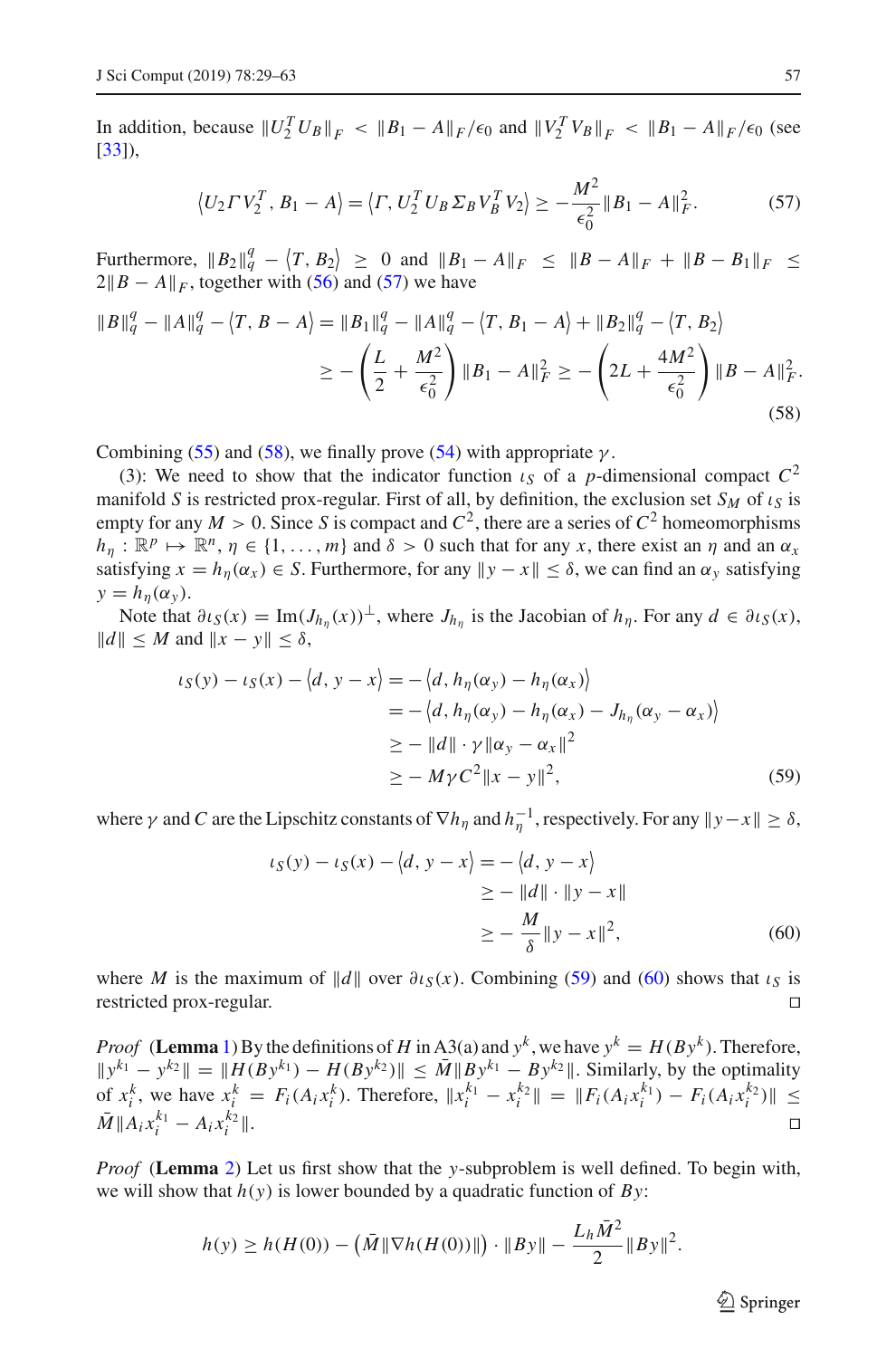By A3, we know  $h(y)$  is lower bounded by  $h(H(By))$ :

$$
h(y) \ge h(H(By)).
$$

Because of A5 and A3, *h*(*H*(*By*)) is lower bounded by a quadratic function of *By*:

$$
h(H(By)) \ge h(H(0)) + \langle \nabla h(H(0)), H(By) - H(0) \rangle - \frac{L_h}{2} ||H(By) - H(0)||^2 \tag{61}
$$

$$
\geq h(H(0)) - \|\nabla h(H(0))\| \cdot \bar{M} \cdot \|By\| - \frac{L_h \bar{M}^2}{2} \|By\|^2 \tag{62}
$$

Therefore  $h(y)$  is also bounded by the quadratic function:

$$
h(y) \ge h(H(0)) - \|\nabla h(H(0))\| \cdot \bar{M} \cdot \|By\| - \frac{L_h \bar{M}^2}{2} \|By\|^2.
$$

Recall that *y*-subproblem is to minimize the Lagrangian function w.r.t. *y*, by neglecting other constants, it is equivalent to minimize:

$$
\text{argmin } P(y) := h(y) + \langle w^k + \beta A x^+, B y \rangle + \frac{\beta}{2} \| B y \|^2. \tag{63}
$$

Because  $h(y)$  is lower bounded by  $-\frac{L_h \bar{M}^2}{2} ||By||^2$ , when  $\beta > L_h \bar{M}$ ,  $P(y) \to \infty$  as  $||By|| \to \infty$ ∞. This shows that *y*-subproblem is coercive with respect to *By*. Because *P*(*y*) is lower semi-continuous and argmin  $h(y)$  s.t.  $By = u$  has a unique solution for each *u*, the minimal point of *P*(*y*) must exist and the *y*-subproblem is well defined.

As for the  $x_i$ -subproblem,  $i = 0, \ldots, p$ , ignoring the constants yields

$$
\text{argmin } \mathcal{L}_{\beta}(x_{i}^k, y^k, w^k) = \text{argmin } f(x_{i}^k) + \frac{\beta}{2} \|\frac{1}{\beta} w^k + A_{i} x_{>i}^k + A_{i} x_i + B y^k\|^2
$$
\n
$$
(64)
$$

$$
= \underset{+}{\text{argmin}} \ f(x_{i}^{k}) + h(u) - h(u)
$$

$$
+ \frac{\beta}{2} \|Bu - By^{k} - \frac{1}{\beta} w^{k} \|^2. \tag{65}
$$

where  $u = H(-A_{\le i}x_{\le i}^{\dagger} - A_{\ge i}x_{\ge i}^{\dagger} - A_i x_i)$ . The first two terms are coercive bounded because  $A_{\le i} x_{\le i}^+ + A_{\ge i} x_{\ge i}^k + A_i x_i + B u = 0$  and A1. The third and fourth terms are lower bounded because *h* is Lipschitz differentiable. Because the function is lower semi-continuous, all the subproblems are well defined.

*Proof* (**Proposition** [1\)](#page-2-3) Define the augmented Lagrangian function to be

$$
\mathcal{L}_{\beta}(x, y, w) = x^2 - y^2 + w(x - y) + \frac{\beta}{2} ||x - y||^2.
$$

It is clear that when  $\beta = 0$ ,  $\mathcal{L}_{\beta}$  is not lower bounded for any w. We are going to show that for any  $\beta > 2$ , the duality gap is not zero.

$$
\inf_{x \in [-1,1], y \in \mathbb{R}} \sup_{w \in \mathbb{R}} \mathcal{L}_{\beta}(x, y, w) > \sup_{w \in \mathbb{R}} \inf_{x \in [-1,1], y \in \mathbb{R}} \mathcal{L}_{\beta}(x, y, w).
$$

On one hand, because  $\sup_{w \in \mathbb{R}} \mathcal{L}_{\beta}(x, y, w) = +\infty$  when  $x \neq y$  and  $\sup_{w \in \mathbb{R}} \mathcal{L}_{\beta}(x, y, w) = 0$ when  $x = y$ , we have

$$
\inf_{x \in [-1,1], y \in \mathbb{R}} \sup_{w \in \mathbb{R}} \mathcal{L}_{\beta}(x, y, w) = 0.
$$

 $\circledcirc$  Springer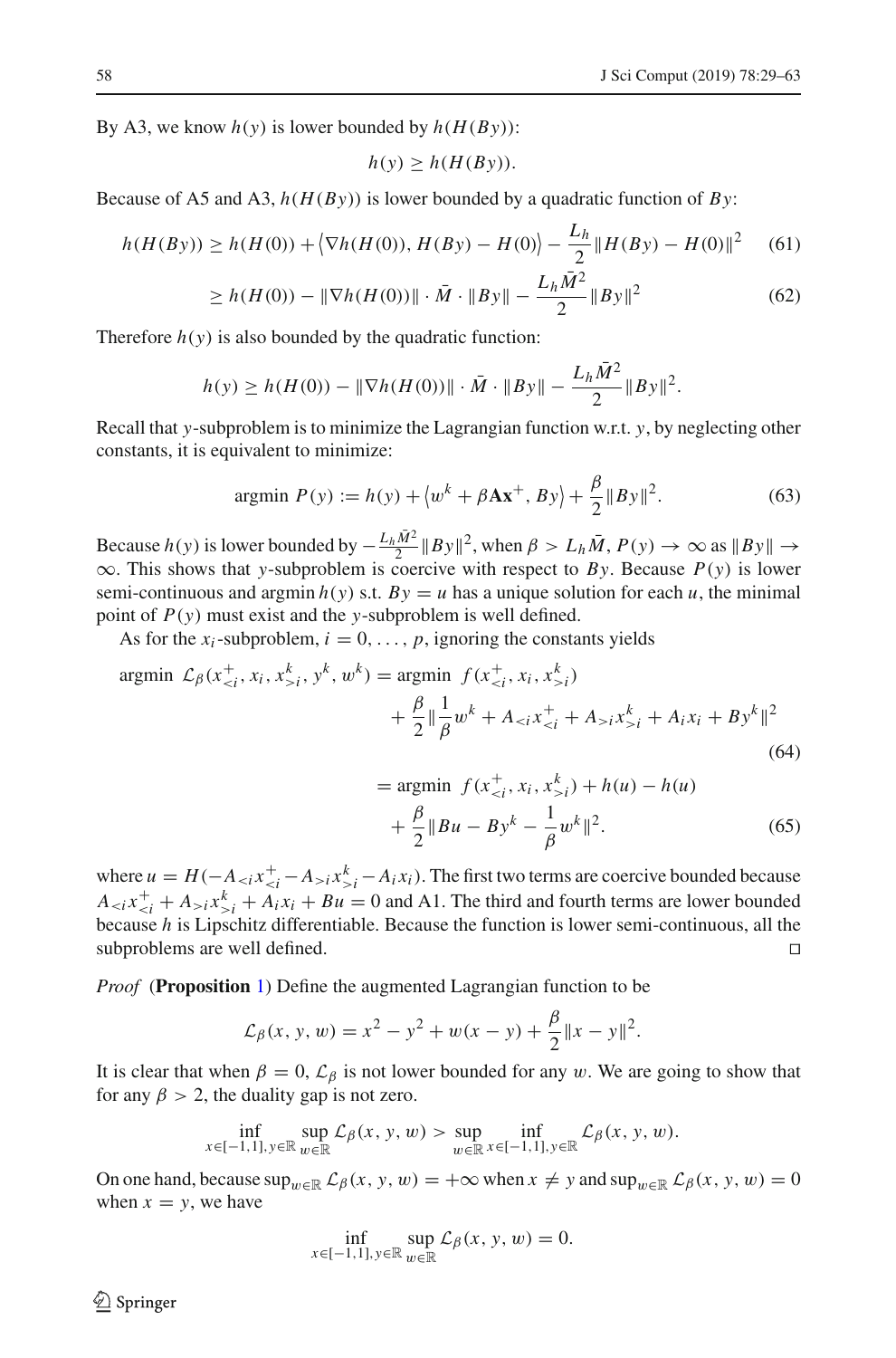On the other hand, let  $t = x - y$ ,

$$
\sup_{w \in \mathbb{R}} \inf_{x \in [-1,1], y \in \mathbb{R}} \mathcal{L}_{\beta}(x, y, w) = \sup_{w \in \mathbb{R}} \inf_{x \in [-1,1], t \in \mathbb{R}} t(2x - t) + wt + \frac{\beta}{2} t^2
$$
\n
$$
= \sup_{w \in \mathbb{R}} \inf_{x \in [-1,1], t \in \mathbb{R}} (w + 2x)t + \frac{\beta - 2}{2} t^2
$$
\n
$$
(66)
$$
\n
$$
(w + 2x)^2 \max\{(w - 2)^2, (w + 2)^2\}
$$

$$
= \sup_{w \in \mathbb{R}} \inf_{x \in [-1,1]} -\frac{(w+2x)^2}{2(\beta-2)} = \sup_{w \in \mathbb{R}} -\frac{\max\{(w-2)^2, (w+2)^2\}}{2(\beta-2)} = -\frac{2}{\beta-2}.
$$
 (67)

This shows the duality gap is not zero (but it goes to 0 as  $\beta$  tends to  $\infty$ ).

Then let us show that ALM does not converge if  $\beta^k$  is bounded, i.e., there exists  $\beta > 0$ such that  $\beta^k < \beta$  for any  $k \in \mathbb{N}$ . Without loss of generality, we assume that  $\beta^k$  equals to the constant  $\beta$  for all  $k \in \mathbb{N}$ . This will not affect the proof. ALM consists of two steps

1)  $(x^{k+1}, y^{k+1}) = \text{argmin}_{x, y} \mathcal{L}_{\beta}(x, y, w^k),$ 2)  $w^{k+1} = w^k + \tau (x^{k+1} - y^{k+1}).$ 

Since  $(x^{k+1} - y^{k+1}) \in \partial \psi(w^k)$  where  $\psi(w) = \inf_{x,y} \mathcal{L}_{\beta}(x, y, w)$ , and we already know

$$
\inf_{x,y} \mathcal{L}_{\beta}(x, y, w) = -\frac{\max((w-2)^2, (w+2)^2)}{2(\beta-2)},
$$

we have

$$
w^{k+1} = \begin{cases} (1 - \frac{\tau}{\beta - 2})w^k - \frac{2\tau}{\beta - 2} & \text{if } w^k \ge 0\\ (1 - \frac{\tau}{\beta - 2})w^k + \frac{2\tau}{\beta - 2} & \text{if } w^k \le 0 \end{cases}.
$$

Note that when  $w^k = 0$ , the optimization problem inf<sub>*x*,*y*</sub>  $L(x, y, 0)$  has two distinct minimal points which lead to two different values. This shows no matter how small  $\tau$  is,  $w^k$  will oscillate around 0 and never converge.

However, although the duality gap is not zero, ADMM still converges in this case. There are two ways to prove it. The first way is to check all the conditions in Theorem [1.](#page-8-0) Another way is to check the iterates directly. The ADMM iterates are

$$
x^{k+1} = \max\left(-1, \min(1, \frac{\beta}{\beta+2}(y^k - \frac{w^k}{\beta}))\right), \quad y^{k+1} = \frac{\beta}{\beta-2}(x^{k+1} + \frac{w^k}{\beta}),
$$
  

$$
w^{k+1} = w^k + \beta(x^{k+1} - y^{k+1}).
$$
 (68)

The second equality shows that  $w^k = -2y^k$ , substituting it into the first and second equalities, we have

$$
x^{k+1} = \max\{-1, \min\{1, y^k\}\}, \quad y^{k+1} = \frac{1}{\beta - 2} \left(\beta x^{k+1} - 2y^k\right). \tag{69}
$$

Here  $|y^{k+1}| \leq \frac{\beta}{\beta-2} + \frac{2}{\beta-2}|y^k|$ . Thus after finite iterations,  $|y^k| \leq 2$  (assume  $\beta > 4$ ). If  $|y^k| \le 1$ , the ADMM sequence converges obviously. If  $|y^k| > 1$ , without loss of generality, we could assume  $2 > y^k > 1$ . Then  $x^{k+1} = 1$ . It means  $0 < y^{k+1} < 1$ , so the ADMM sequence converges. Thus, we know for any initial point  $y^0$  and  $w^0$ , ADMM converges.  $\Box$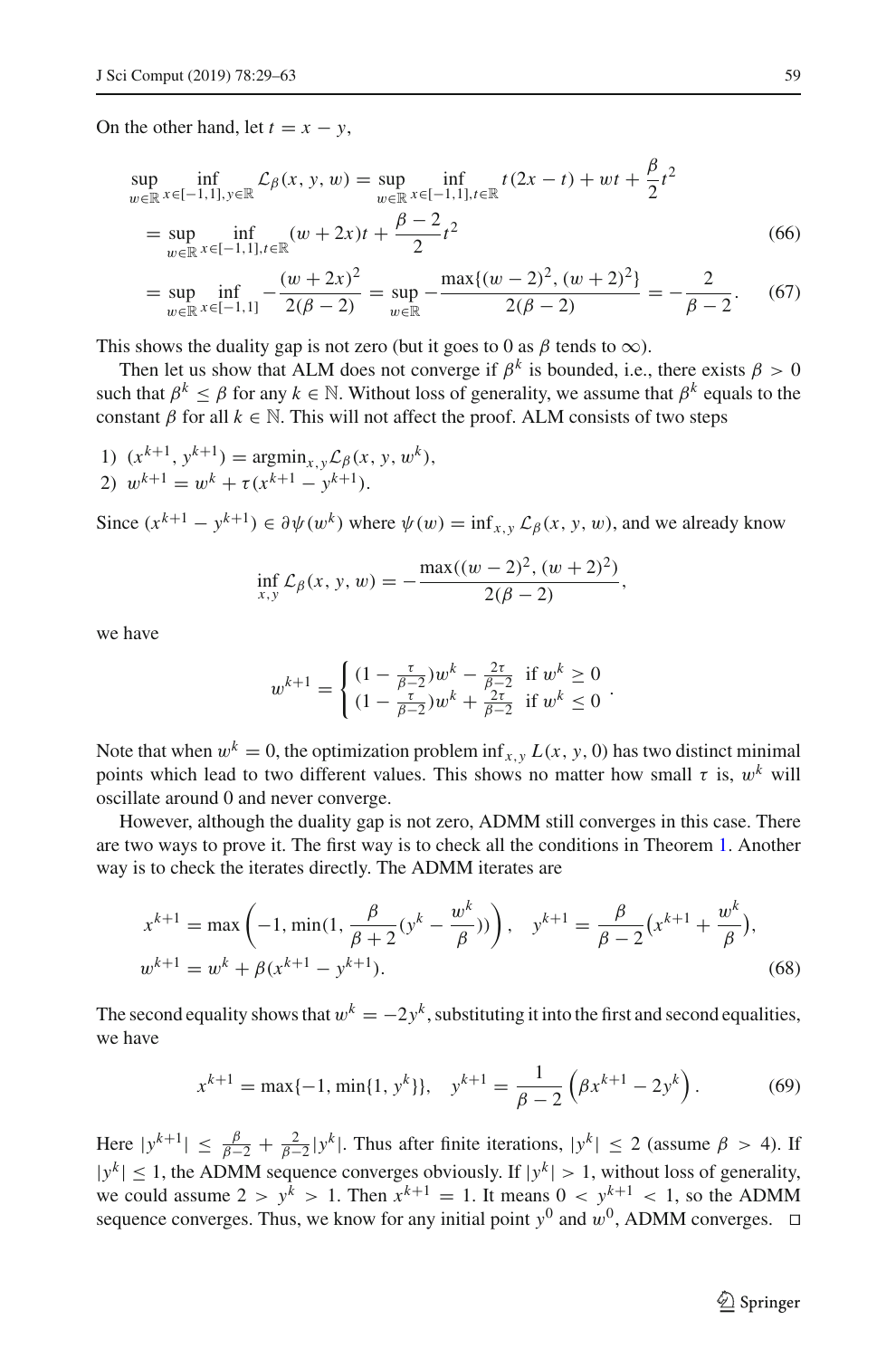*Proof* (**Theorem** [2\)](#page-9-0) Similar to the proof of Theorem [1,](#page-8-0) we only need to verify P1–P4 in Proposition [2.](#page-10-0) *Proof of P2:* Similar to Lemmas [4](#page-11-4) and [5,](#page-12-0) we have

$$
\mathcal{L}_{\beta}(\mathbf{x}^{k}, y^{k}, w^{k}) - \mathcal{L}_{\beta}(\mathbf{x}^{k+1}, y^{k+1}, w^{k+1})
$$
\n
$$
\geq -\frac{1}{\beta} \|w^{k} - w^{k+1}\|^{2} + \sum_{i=1}^{p} \frac{\beta - L_{\phi}\bar{M}}{2} \|A_{i}x_{i}^{k} - A_{i}x_{i}^{k+1}\|^{2}
$$
\n
$$
+ \frac{\beta - L_{\phi}\bar{M}}{2} \|By^{k} - By^{k+1}\|^{2}.
$$
\n(70)

Since  $B^T w^k = -\partial_y \phi(\mathbf{x}^k, y^k)$  for any  $k \in \mathbb{N}$ , we have

$$
||w^{k} - w^{k+1}|| \leq C_1 L_{\phi} \left( \sum_{i=0}^{p} ||x_i^{k} - x_i^{k+1}|| + ||y^{k} - y^{k+1}|| \right),
$$

where  $C_1 = \sigma_{\min}(B)$ ,  $\sigma_{\min}(B)$  is the smallest positive singular value of *B*, and  $L_{\phi}$  is the Lipschitz constant for  $\phi$ . Therefore, we have

$$
\mathcal{L}_{\beta}(\mathbf{x}^{k}, y^{k}, w^{k}) - \mathcal{L}_{\beta}(\mathbf{x}^{k+1}, y^{k+1}, w^{k+1})
$$
\n
$$
\geq \left(\frac{\beta - L_{\phi}\bar{M}}{2} - \frac{CL_{\phi}\bar{M}}{\beta}\right) \sum_{i=0}^{p} ||A_{i}x_{i}^{k} - A_{i}x_{i}^{k+1}||^{2}
$$
\n
$$
+ \left(\frac{\beta - L_{\phi}\bar{M}}{2} - \frac{C_{1}L_{\phi}\bar{M}}{\beta}\right) ||By^{k} - By^{k+1}||^{2}.
$$
\n(71)

When  $\beta$  > max{1,  $L_{\phi} \overline{M}$  + 2 $C_1 L_{\phi} \overline{M}$ }, P2 holds.

*Proof of P1:* First of all, we have already shown  $\mathcal{L}_{\beta}(\mathbf{x}^k, y^k, w^k) \geq \mathcal{L}_{\beta}(\mathbf{x}^{k+1}, y^{k+1}, w^{k+1}),$ which means  $\mathcal{L}_{\beta}(\mathbf{x}^k, y^k, w^k)$  decreases monotonically. There exists *y'* such that  $\mathbf{A}\mathbf{x}^k + By' =$ 0 and  $y' = H(By')$ . In order to show  $\mathcal{L}_{\beta}(\mathbf{x}^k, y^k, w^k)$  is lower bounded, we apply A1–A3 to get

$$
\mathcal{L}_{\beta}(\mathbf{x}^{k}, y^{k}, w^{k}) = \phi(\mathbf{x}^{k}, y^{k}) + \langle w^{k}, \sum_{i=0}^{p} A_{i}x_{i}^{k} + By^{k} \rangle + \frac{\beta}{2} || \sum_{i=0}^{p} A_{i}x_{i}^{k} + By^{k} ||^{2}
$$
  
=  $\phi(\mathbf{x}^{k}, y^{k}) + \langle d_{y}^{k}, y' - y^{k} \rangle + \frac{\beta}{2} || By^{k} - By^{k} ||^{2} \ge \phi(\mathbf{x}^{k}, y') + \frac{\beta}{4} || \sum_{i=0}^{p} A_{i}x_{i}^{k} + By^{k} ||^{2} > -\infty,$  (72)

for some  $d_y^k \in \partial_y \phi(\mathbf{x}^k, y^k)$ . This shows that  $\mathcal{L}_{\beta}(\mathbf{x}^k, y^k, w^k)$  is lower bounded. If we view [\(72\)](#page-31-0) from the opposite direction, it can be observed that

<span id="page-31-0"></span>
$$
\phi(\mathbf{x}^k, y') + \frac{\beta}{4} \|\sum_{i=1}^p A_i x_i^k + B y^k\|^2
$$

is upper bounded by  $\mathcal{L}_{\beta}(\mathbf{x}^0, y^0, w^0)$ . Then A1 ensures that  $\{\mathbf{x}^k, y^k\}$  is bounded. Therefore,  $w^k$  is bounded too.

*Proof of P3, P4:* This part is trivial as  $\phi$  is Lipschitz differentiable. Hence we omit it.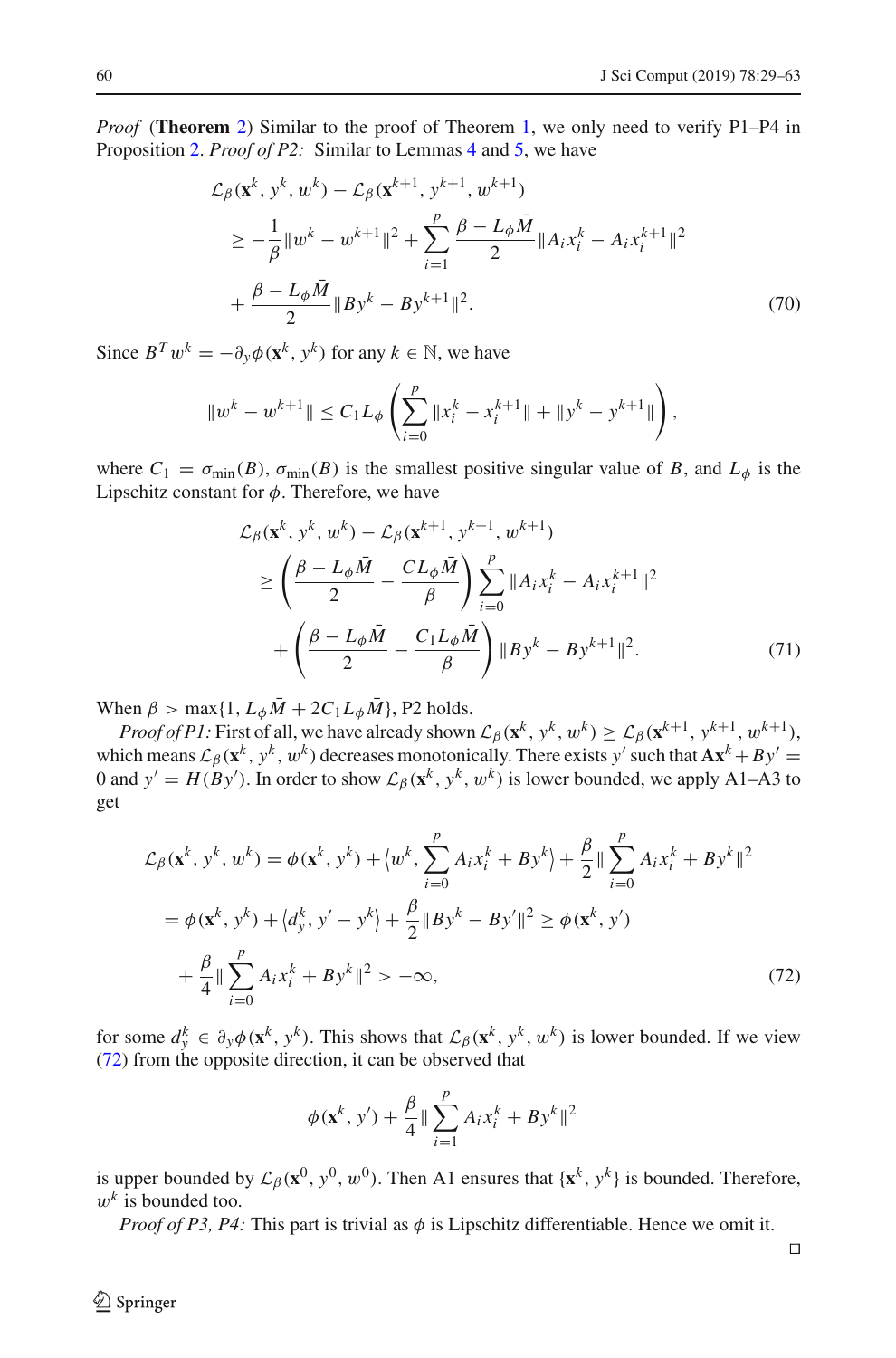# **References**

- <span id="page-32-14"></span>1. Attouch, H., Bolte, J., Svaiter, B.: Convergence of descent methods for semi-algebraic and tame problems: proximal algorithms, forward–backward splitting, and regularized Gauss–Seidel methods. Math. Program. **137**(1–2), 91–129 (2013)
- <span id="page-32-18"></span>2. Bach, F., Jenatton, R., Mairal, J., Obozinski, G.: Optimization with sparsity-inducing penalties. Found. Trends Mach. Learn. **4**(1), 1–106 (2012)
- <span id="page-32-5"></span>3. Bertsekas, D.P.: Constrained Optimization and Lagrange Multiplier Methods. Academic Press, London (2014)
- <span id="page-32-6"></span>4. Birgin, E.G., Martínez, J.M.: Practical Augmented Lagrangian Methods for Constrained Optimization, vol. 10. SIAM, Philadelphia (2014)
- <span id="page-32-16"></span>5. Bolte, J., Daniilidis, A., Lewis, A.: The Lojasiewicz inequality for nonsmooth subanalytic functions with applications to subgradient dynamical systems. SIAM J. Optim. **17**(4), 1205–1223 (2007)
- <span id="page-32-1"></span>6. Bouaziz, S., Tagliasacchi, A., Pauly, M.: Sparse iterative closest point. In: Computer graphics forum, vol. 32, pp. 113–123. Wiley Online Library (2013)
- <span id="page-32-23"></span>7. Cai, J.F., Candès, E.J., Shen, Z.: A singular value thresholding algorithm for matrix completion. SIAM J. Optim. **20**(4), 1956–1982 (2010)
- <span id="page-32-24"></span>8. Chartrand, R.: Nonconvex splitting for regularized low-rank + sparse decomposition. IEEE Trans. Signal Process. **60**(11), 5810–5819 (2012)
- <span id="page-32-0"></span>9. Chartrand, R., Wohlberg, B.: A nonconvex ADMM algorithm for group sparsity with sparse groups. In: 2013 IEEE International Conference on Acoustics, Speech and Signal Processing (ICASSP), pp. 6009–6013. IEEE (2013)
- <span id="page-32-2"></span>10. Chen, C., He, B., Ye, Y., Yuan, X.: The direct extension of ADMM for multi-block convex minimization problems is not necessarily convergent. Math. Program. **155**, 57–79 (2016)
- <span id="page-32-20"></span>11. Chen C., Yuan, X., Zeng, S., Zhang, J.: Penalty splitting methods for solving mathematical program with equilibrium constraints. Manuscript (private communication) (2016)
- <span id="page-32-4"></span>12. Conn, A.R., Gould, N.I., Toint, P.: A globally convergent augmented Lagrangian algorithm for optimization with general constraints and simple bounds. SIAM J. Numer. Anal. **28**(2), 545–572 (1991)
- <span id="page-32-21"></span>13. Cottle, R., Dantzig, G.: Complementary pivot theory of mathematical programming. Linear Algebra Appl. **1**, 103–125 (1968)
- <span id="page-32-19"></span>14. Daubechies, I., DeVore, R., Fornasier,M., Güntürk, C.S.: Iteratively reweighted least squares minimization for sparse recovery. Commun. Pure Appl. Math. **63**(1), 1–38 (2010)
- <span id="page-32-10"></span>15. Davis, D., Yin, W.: Convergence rate analysis of several splitting schemes. In: Glowinski, R., Osher, S., Yin, W. (eds.) Splitting Methods in Communication, Imaging, Science and Engineering. Springer, New York (2016)
- <span id="page-32-11"></span>16. Davis, D., Yin, W.: Convergence rates of relaxed Peaceman-Rachford and ADMM under regularity assumptions. Math. Oper. Res. **42**(3), 783–805 (2017)
- <span id="page-32-17"></span>17. Deng, W., Lai, M.J., Peng, Z., Yin, W.: Parallel multi-block ADMM with *o*(1/*k*) convergence. J. Sci. Comput. **71**, 712–736 (2017)
- <span id="page-32-25"></span>18. Ding, C., Sun, D., Sun, J., Toh, K.C.: Spectral operators of matrices. Math. Program. **168**(1–2), 509–531 (2018)
- <span id="page-32-7"></span>19. Gabay, D., Mercier, B.: A dual algorithm for the solution of nonlinear variational problems via finite element approximation. Comput. Math. Appl. **2**(1), 17–40 (1976)
- <span id="page-32-9"></span>20. Glowinski, R.: Numerical Methods for Nonlinear Variational Problems. Springer Series in Computational Physics. Springer, New York (1984)
- <span id="page-32-8"></span>21. Glowinski, R., Marroco, A.: On the approximation by finite elements of order one, and resolution, penalisation-duality for a class of nonlinear dirichlet problems. ESAIM Math. Model. Numer. Anal. **9**(R2), 41–76 (1975)
- <span id="page-32-12"></span>22. He, B., Yuan, X.: On the *o*(1/*n*) convergence rate of the Douglas–Rachford alternating direction method. SIAM J. Numer. Anal. **50**(2), 700–709 (2012)
- <span id="page-32-3"></span>23. Hestenes, M.R.: Multiplier and gradient methods. J. Optim. Theory Appl. **4**(5), 303–320 (1969)
- <span id="page-32-13"></span>24. Hong, M., Luo, Z.Q., Razaviyayn, M.: Convergence analysis of alternating direction method of multipliers for a family of nonconvex problems. SIAM J. Optim. **26**(1), 337–364 (2016)
- <span id="page-32-22"></span>25. Hu, Y., Chi, E., Allen, G.I.: ADMM algorithmic regularization paths for sparse statistical machine learning. In: Glowinski, R., Osher, S., Yin, W. (eds.) Splitting Methods in Communication, Imaging, Science and Engineering. Springer, New York (2016)
- <span id="page-32-15"></span>26. Ivanov, M., Zlateva, N.: Abstract subdifferential calculus and semi-convex functions. Serdica Math. J. **23**(1), 35p–58p (1997)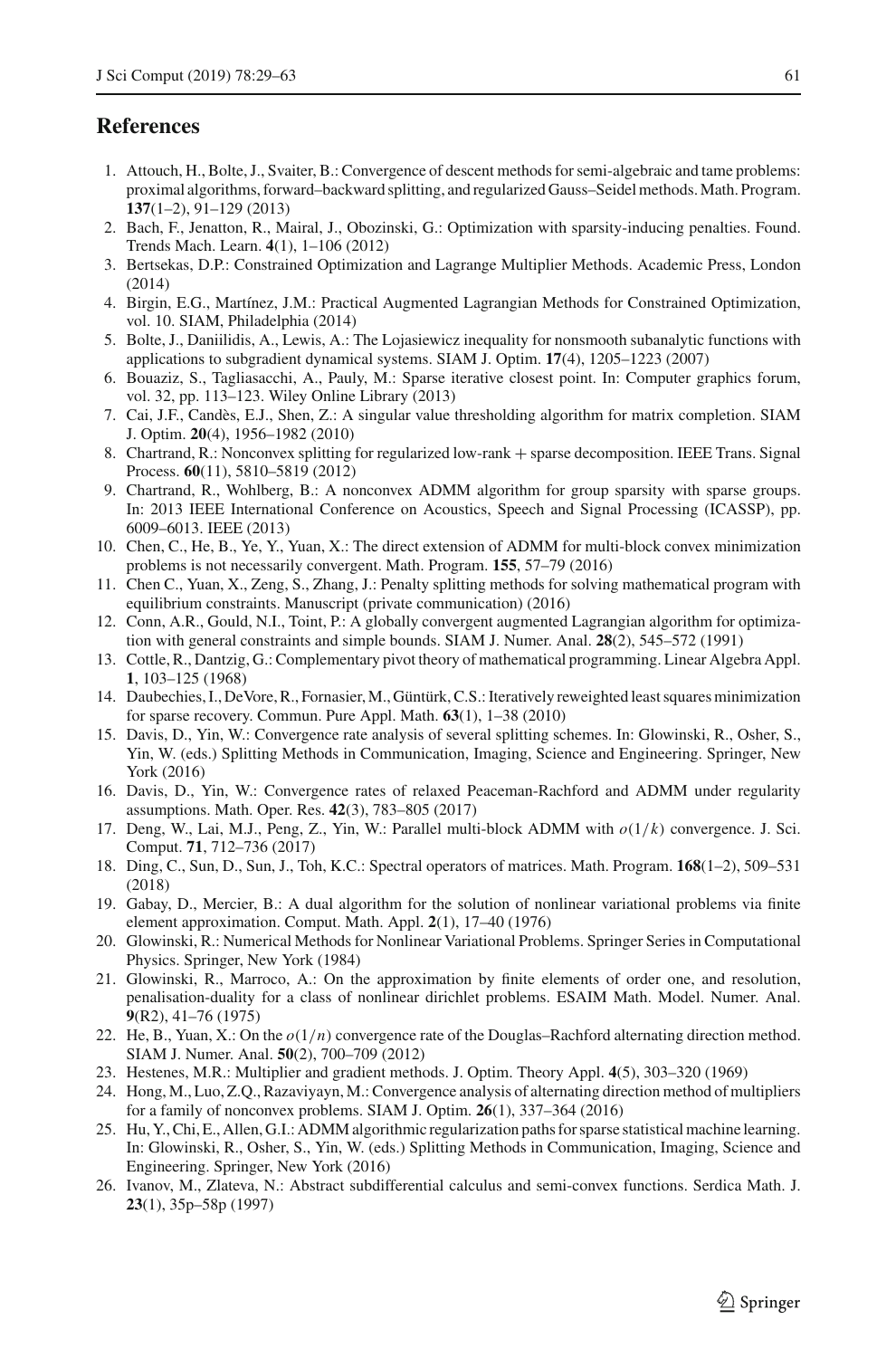- <span id="page-33-19"></span>27. Iutzeler, F., Bianchi, P., Ciblat, P., Hachem,W.: Asynchronous distributed optimization using a randomized alternating direction method of multipliers. In: 2013 IEEE 52nd Annual Conference On Decision and Control (CDC), pp. 3671–3676. IEEE (2013)
- <span id="page-33-6"></span>28. Jiang, B., Ma, S., Zhang, S.: Alternating direction method of multipliers for real and complex polynomial optimization models. Optimization **63**(6), 883–898 (2014)
- <span id="page-33-18"></span>29. Knopp, K.: Infinite Sequences and Series. Courier Corporation, Chelmsford (1956)
- <span id="page-33-13"></span>30. Kryštof, V., Zajíček, L.: Differences of two semiconvex functions on the real line. Preprint (2015)
- <span id="page-33-3"></span>31. Lai, R., Osher, S.: A splitting method for orthogonality constrained problems. J. Sci. Comput. **58**(2), 431–449 (2014)
- <span id="page-33-8"></span>32. Li, G., Pong, T.K.: Global convergence of splitting methods for nonconvex composite optimization. SIAM J. Optim. **25**(4), 2434–2460 (2015)
- <span id="page-33-28"></span>33. Li, R.C., Stewart, G.: A new relative perturbation theorem for singular subspaces. Linear Algebra Appl. **313**(1), 41–51 (2000)
- <span id="page-33-2"></span>34. Liavas, A.P., Sidiropoulos, N.D.: Parallel algorithms for constrained tensor factorization via the alternating direction method of multipliers. IEEE Trans. Signal Process. **63**(20), 5450–5463 (2015)
- <span id="page-33-17"></span>35. Łojasiewicz, S.: Sur la géométrie semi-et sous-analytique. Ann. Inst. Fourier (Grenoble) **43**(5), 1575–1595 (1993)
- <span id="page-33-23"></span>36. Lu, Z., Zhang, Y.: An augmented lagrangian approach for sparse principal component analysis. Math. Program. **135**(1–2), 149–193 (2012)
- <span id="page-33-7"></span>37. Magnússon, S., Weeraddana, P.C., Rabbat, M.G., Fischione, C.: On the convergence of alternating direction Lagrangian methods for nonconvex structured optimization problems. IEEE Trans. Control Netw. Syst. **3**(3), 296–309 (2015)
- <span id="page-33-14"></span>38. Mifflin, R.: Semismooth and semiconvex functions in constrained optimization. SIAM J. Control Optim. **15**(6), 959–972 (1977)
- <span id="page-33-4"></span>39. Miksik, O., Vineet, V., Pérez, P., Torr, P.H., Cesson Sévigné, F.: Distributed non-convex ADMM-inference in large-scale random fields. In: British Machine Vision Conference. BMVC (2014)
- <span id="page-33-15"></span>40. Möllenhoff, T., Strekalovskiy, E., Moeller, M., Cremers, D.: The primal-dual hybrid gradient method for semiconvex splittings. SIAM J. Imaging Sci. **8**(2), 827–857 (2015)
- <span id="page-33-26"></span>41. Oymak, S., Mohan, K., Fazel, M., Hassibi, B.: A simplified approach to recovery conditions for low rank matrices. In: 2011 IEEE International Symposium on Information Theory Proceedings (ISIT), pp. 2318–2322. IEEE (2011)
- <span id="page-33-20"></span>42. Peng, Z., Xu, Y., Yan, M., Yin, W.: ARock: an algorithmic framework for asynchronous parallel coordinate updates. SIAM J. Sci. Comput. **38**(5), A2851–A2879 (2016)
- <span id="page-33-12"></span>43. Poliquin, R., Rockafellar, R.: Prox-regular functions in variational analysis. Trans. Am. Math. Soc. **348**(5), 1805–1838 (1996)
- <span id="page-33-5"></span>44. Powell, M.J.: A method for non-linear constraints in minimization problems. UKAEA (1967)
- <span id="page-33-11"></span>45. Rockafellar, R.T., Wets, R.J.B.: Variational Analysis. Springer Science & Business Media (2009)
- <span id="page-33-16"></span>46. Rosenberg, J., et al.: Applications of analysis on Lipschitz manifolds. In: Proceedings of Miniconferences on Harmonic Analysis and Operator Algebras (Canberra, t987), Proceedings Centre for Mathematical Analysis, vol. 16, pp. 269–283 (1988)
- <span id="page-33-0"></span>47. Shen, Y., Wen, Z., Zhang, Y.: Augmented Lagrangian alternating direction method for matrix separation based on low-rank factorization. Optim. Methods Softw. **29**(2), 239–263 (2014)
- <span id="page-33-24"></span>48. Slavakis, K., Giannakis, G., Mateos, G.: Modeling and optimization for big data analytics: (statistical) learning tools for our era of data deluge. IEEE Sig. Process. Mag. **31**(5), 18–31 (2014)
- <span id="page-33-1"></span>49. Sun, D.L., Fevotte, C.: Alternating direction method of multipliers for non-negative matrix factorization with the beta-divergence. In: 2014 IEEE International Conference on Acoustics, Speech and Signal Processing (ICASSP), pp. 6201–6205. IEEE (2014)
- <span id="page-33-21"></span>50. Sun, R., Luo, Z.-Q., Ye, Y.: On the expected convergence of randomly permuted ADMM. arXiv preprint [arXiv:1503.06387](http://arxiv.org/abs/1503.06387) (2015)
- <span id="page-33-9"></span>51. Wang, F., Cao, W., Xu, Z.: Convergence of multi-block Bregman ADMM for nonconvex composite problems. arXiv preprint [arXiv:1505.03063](http://arxiv.org/abs/1505.03063) (2015)
- <span id="page-33-10"></span>52. Wang, F., Xu, Z., Xu, H.K.: Convergence of Bregman alternating direction method with multipliers for nonconvex composite problems. arXiv preprint [arXiv:1410.8625](http://arxiv.org/abs/1410.8625) (2014)
- <span id="page-33-25"></span>53. Wang, X., Hong, M., Ma, S., Luo, Z.Q.: Solving multiple-block separable convex minimization problems using two-block alternating direction method of multipliers. arXiv preprint [arXiv:1308.5294](http://arxiv.org/abs/1308.5294) (2013)
- <span id="page-33-22"></span>54. Wang, Y., Zeng, J., Peng, Z., Chang, X., Xu, Z.: Linear convergence of adaptively iterative thresholding algorithm for compressed sensing. IEEE Trans. Signal Process. **63**(11), 2957–2971 (2015)
- <span id="page-33-27"></span>55. Watson, G.A.: Characterization of the subdifferential of some matrix norms. Linear Algebra Appl. **170**, 33–45 (1992)